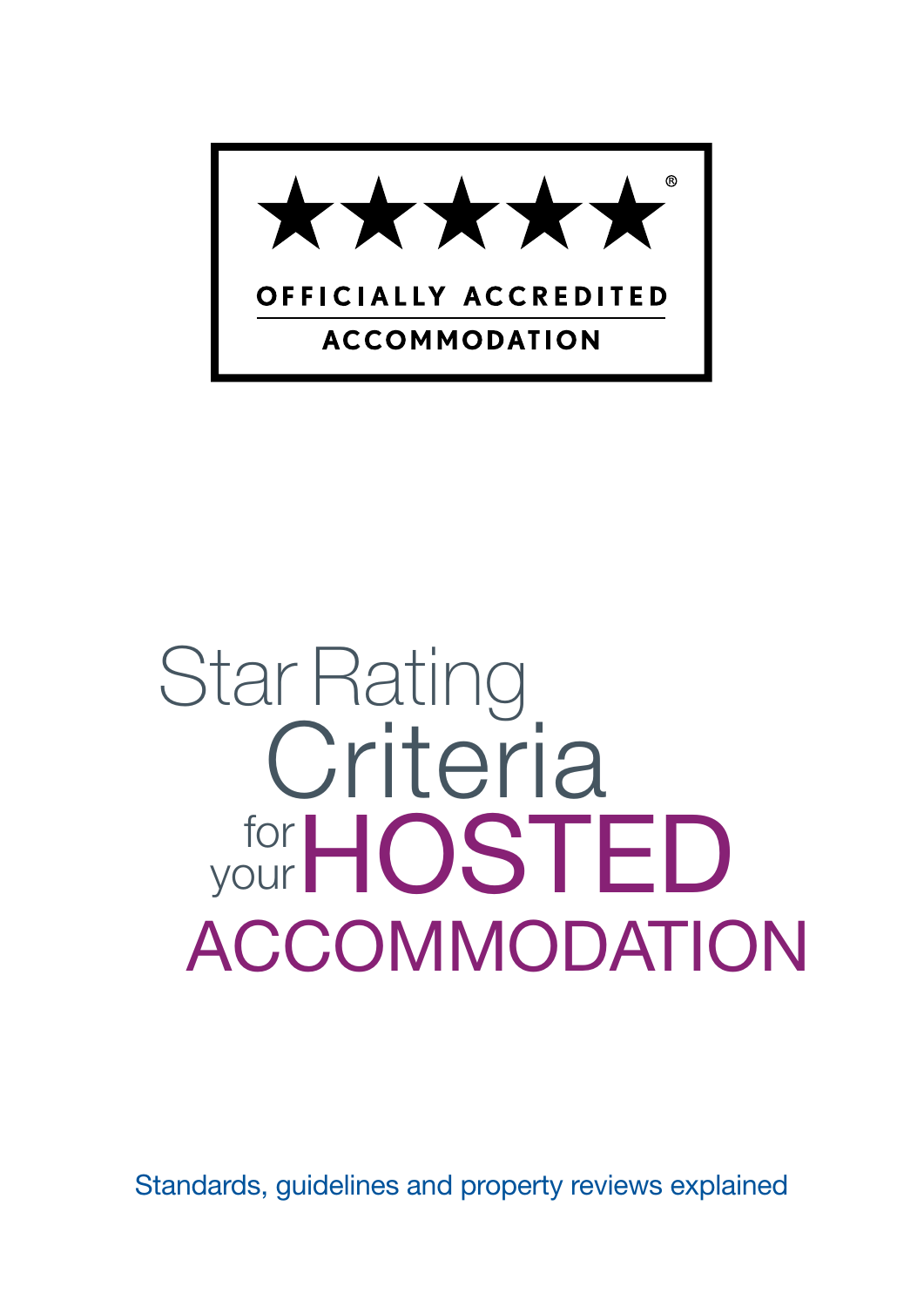# Contents

For more detailed information on the Star Rating scheme in Australia, visit starratings.com.au or contact:

#### \*\*\*\*\*<sup>®</sup> starratingsaustralia

#### PO BOX 16 Collins St West MELBOURNE VIC 8007



+61 3 9601 3325



minfo@starratings.com.au

#### *Disclaimer*

The information contained in this document or in any property review conducted by Star Ratings Australia made pursuant to these criteria and the standards and guidelines:

- Does not constitute a representation or warranty that your Property complies with applicable laws.
- Should not be relied on as the reason you do or do not do anything, to the full extent permitted by law, Star Ratings Australia, its shareholders, officers, di ectors, employees and agents will not be under any liability to any person in any respect of any loss or damage (including any consequential loss or damage) which any person may directly or indirectly suffer as a result of using or relying on any information contained in these standards and guidelines or on any property review made pursuant to.
- Where any statute implies any term in relation to any person's use of these standards and guidelines which cannot be excluded then that term is included, and the liability of Star Ratings Australia, its shareholders, directors, officers employees and agents for breach of that term is limited to the re–supply of the relevant service to which the breach relates.

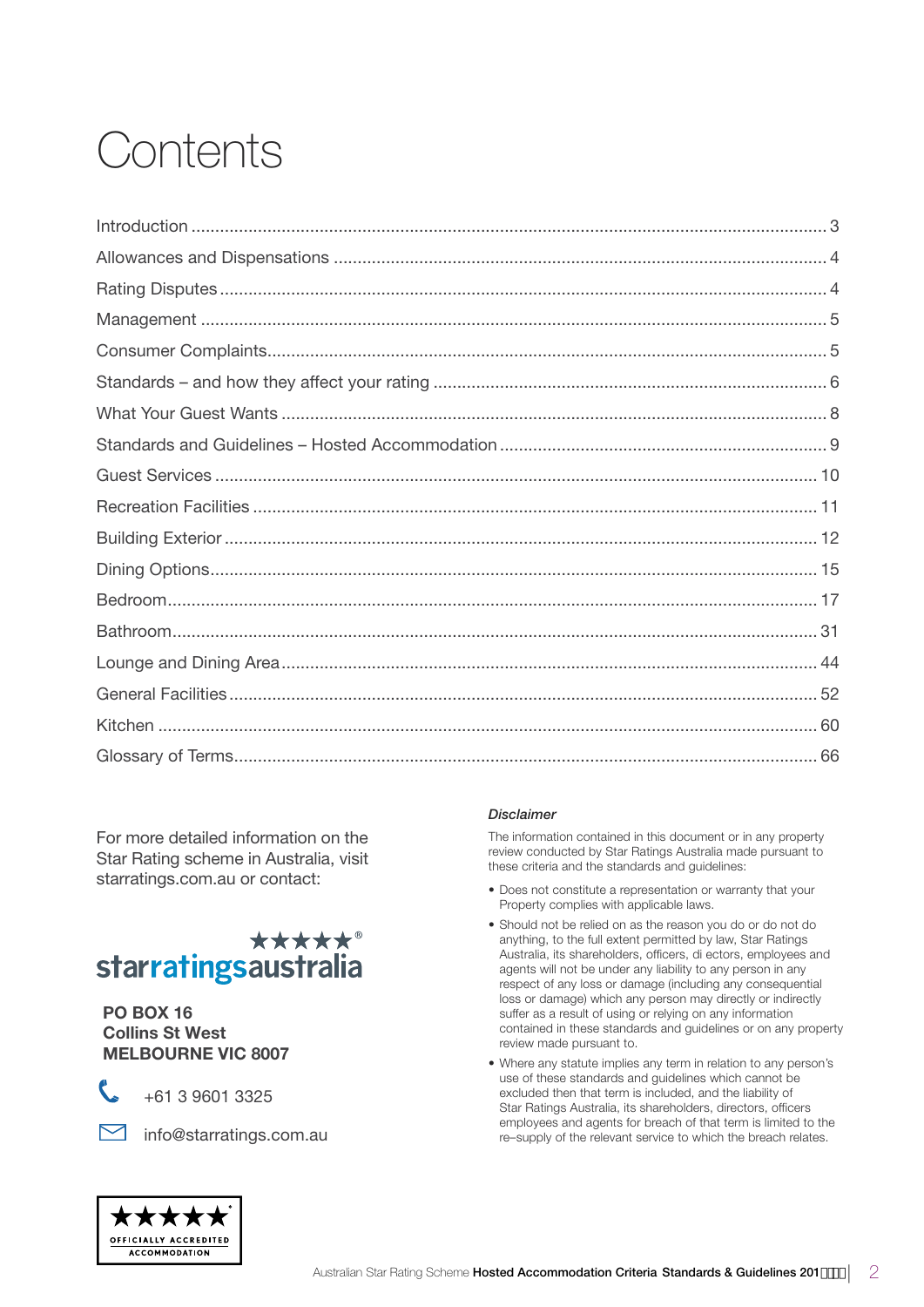# <span id="page-2-0"></span>Introduction

#### Star Ratings are about standards – your standards, our standards and the standards expected by your guests.

They are basically a mark of quality, regardless of the number of Stars you have been awarded.

So, if you have a 1 Star Rating, your customers are assured that you have met the standards expected of a quality 1 Star property. If you have a 5 Star Rating, you have met the standards expected of a quality 5 Star property.

There's never been a better time to have an independent Star Rating.

#### Star Rated properties have never been more trusted

85% of Australian travellers use Stars when choosing accommodation.

#### Star Rated properties have never been more valued

In a time when your guests are deluged with online opinions and consumer reviews, your Star Rating immediately tells your guests that your property has been independently reviewed against quality accommodation standards.

#### Star Rated properties have never been more supported

Alliances with peak industry bodies will help us manage rating disputes as well as to act on consumer complaints with mystery guest services. A new 3 year property review cycle includes special allowances that recognise and reward ongoing refurbishment work.



#### Star Rated properties have never been so connected

93% of travellers say that their booking decision is influenced by online opinion and consumer reviews. That's why we have incorporated consumer ratings and reviews from more than 100 websites and social media platforms around the world. An annual Auto Club member travel survey will also deliver exclusive insights into Australian travel trends and decision making behaviour.

Before making an online hotel reservation, consumers vist approximatey 14 different travelrelated sites with about three visits per site combined with almost nine travel-related searches. Consumers often use hotel classifications as a filter mechanism, with guest reviews used to make a final selection. UNWTO, Online Guest Reviews and Hotel Classification Systems – An Integrated Approach, October 2014

#### Star Rated properties have never been more safeguarded

We are clamping down on 'self-rated' properties displaying or claiming to have 'stars' and will be aggressively protecting and defending our Australian intellectual property rights.

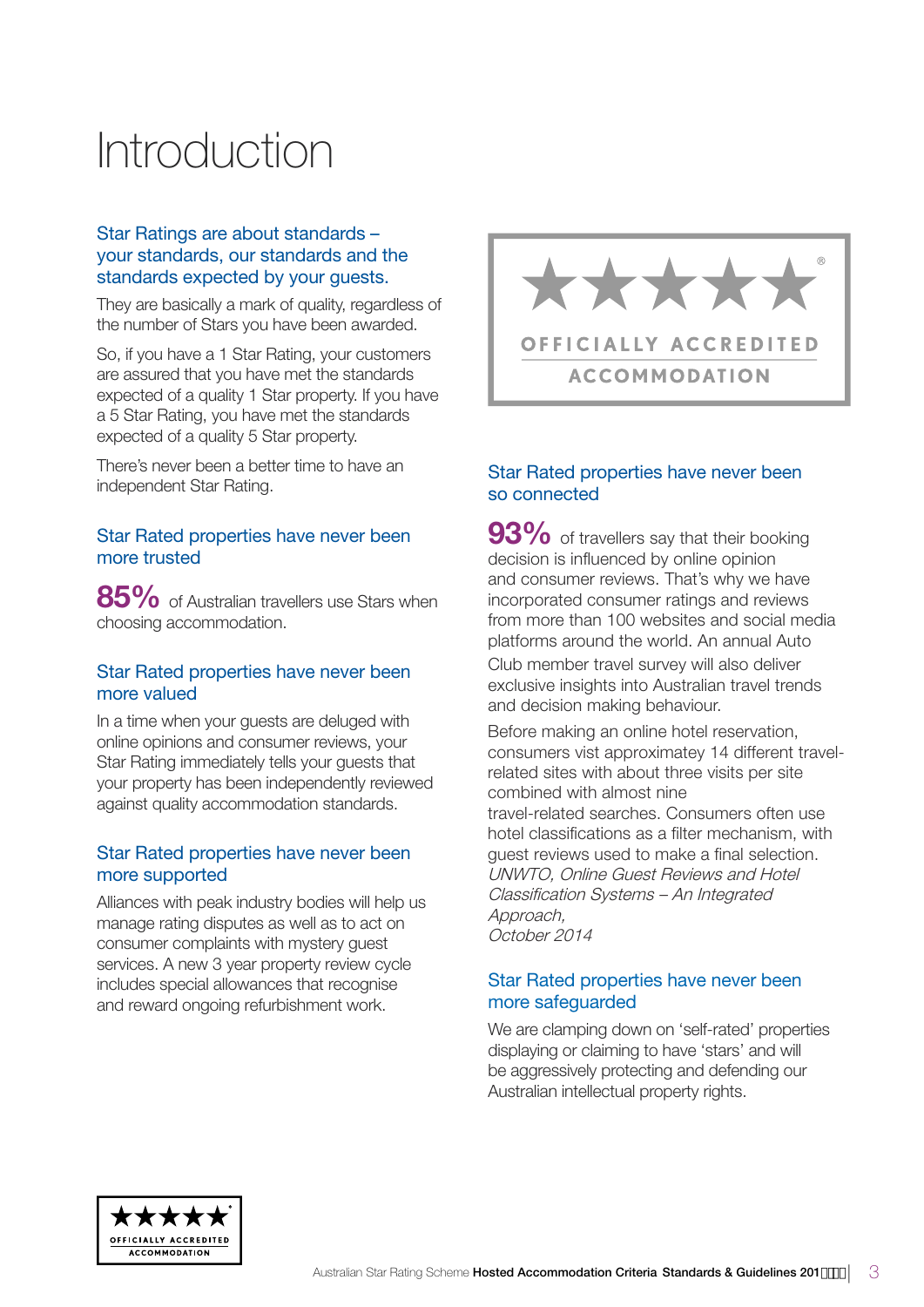# <span id="page-3-0"></span>Allowances and Dispensations

In order to deliver a flexible, elevant and equitable ratings scheme for consumers and accommodation operators alike, a range of allowances have been made to take into account geographical locations, Local, State/Territory or Commonwealth laws, or unique property attributes.

It is the responsibility of the individual operator to produce the relevant documentation to substantiate claims for an allowance or dispensation.

The claim will be assessed and an allowance or dispensation may be extended for but not limited to the following:



- $\sqrt{ }$  For staged property refurbishments and/or upgrades that will extend beyond 12 months.
- $\sqrt{ }$  Where Local, State/Territory and/or Commonwealth laws, including Norfolk Island Government laws, forbid or restrict the provision of certain facilities and/or services.
- $\sqrt{\phantom{a}}$  For properties located in remote, regional and/or rural Australia where broadband-wireless internet, Pay-TV, or Free-to-Air TV services are limited or restricted.
- $\sqrt{ }$  For properties with distinct themes, unique or certified heritage attributes, and/o accredited environmental management practices that may restrict the provision of certain facilities and/or services.
- $\sqrt{\phantom{a}}$  For the availability of basic services such as a reception or service desk and housekeeping services during low season.
- $\sqrt{ }$  For Resort operations where the provision of certain facilities and/or services may not apply, or are not recognised by the relevant Standards and Guidelines.

# Rating Disputes

Following extensive consultation with the Accommodation Association of Australia (AAoA), agreement was reached on a framework that strengthens industry involvement in the independent Star Rating scheme.

In particular, an independent panel of commercial accommodation sector experts will review Star Rating disputes on a quarterly basis to provide a determination of the Star Rating result following considered review of all positions.



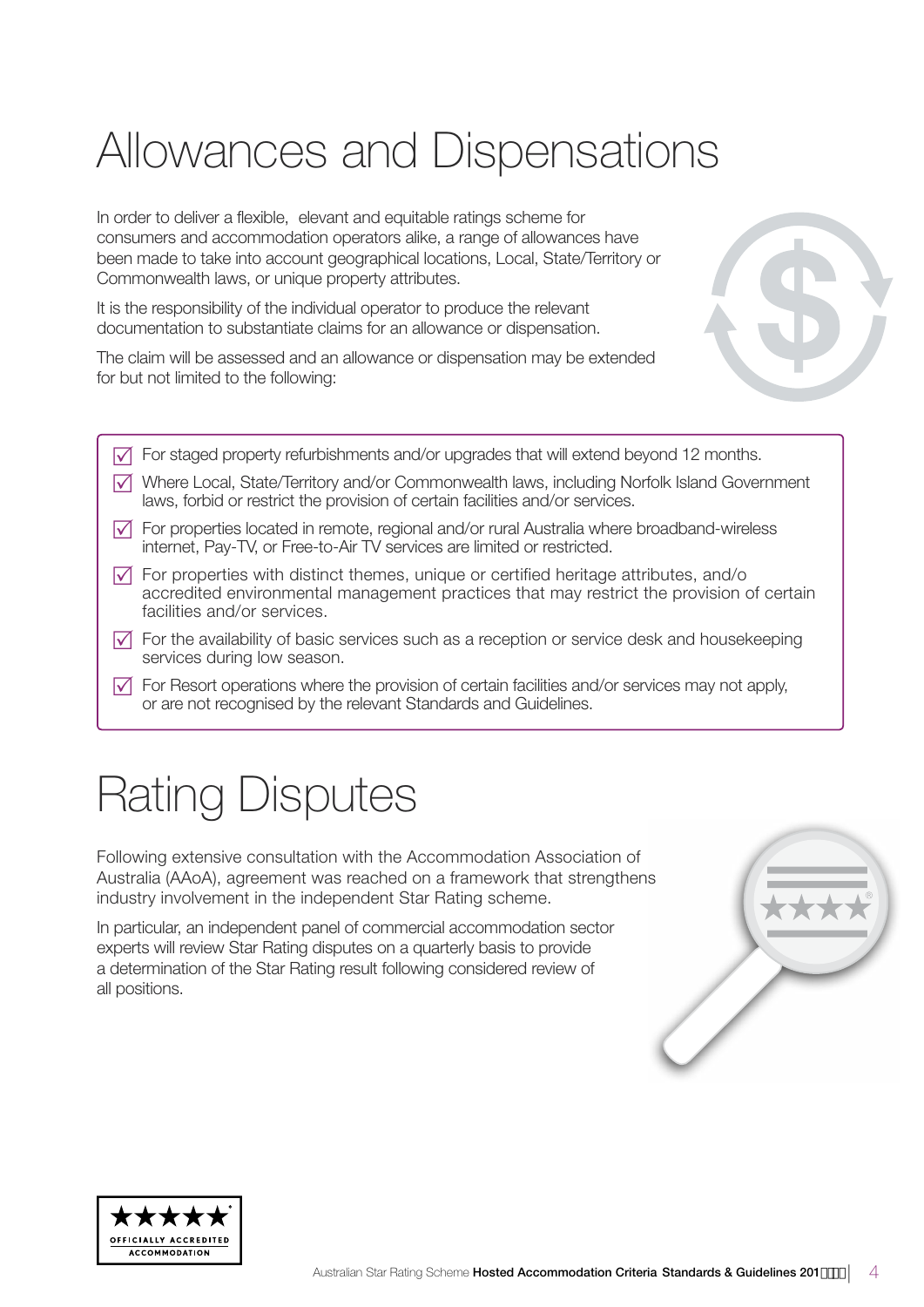# <span id="page-4-0"></span>Management

Today, the Star Ratings scheme is managed by Star Ratings Australia, a stand-alone accreditation business that is focused on producing trusted and reliable rating results for domestic and international visitors.



Star Ratings Australia is a division of The Australian Tourism Industry Council (ATIC).

The Australian Star Rating scheme has been around since the 1950s, steadily developing to offer a national ratings model. In the 1980s and 1990s, the scheme was expanded to offer ratings for different accommodation types, including hosted accommodation, serviced apartments, caravan parks and self-catering properties.

The head office is in Melbou ne.

For all Star Rating enquiries:



 $+61.39601.3300$ 

mfo@starratings.com.au

# Consumer Complaints

We take consumer complaints seriously.

If a Star Rated property is found to be in breach of our Code of Conduct, or if a major issue is raised with any aspect of accommodation standards, then we will act immediately.

All complaints are attended to and can result in a property being assessed through 'mystery guest' services provided by the Accommodation Association of Australia (AAoA). This sees qualified specialists visiting the p operty incognito to substantiate a major complaint.



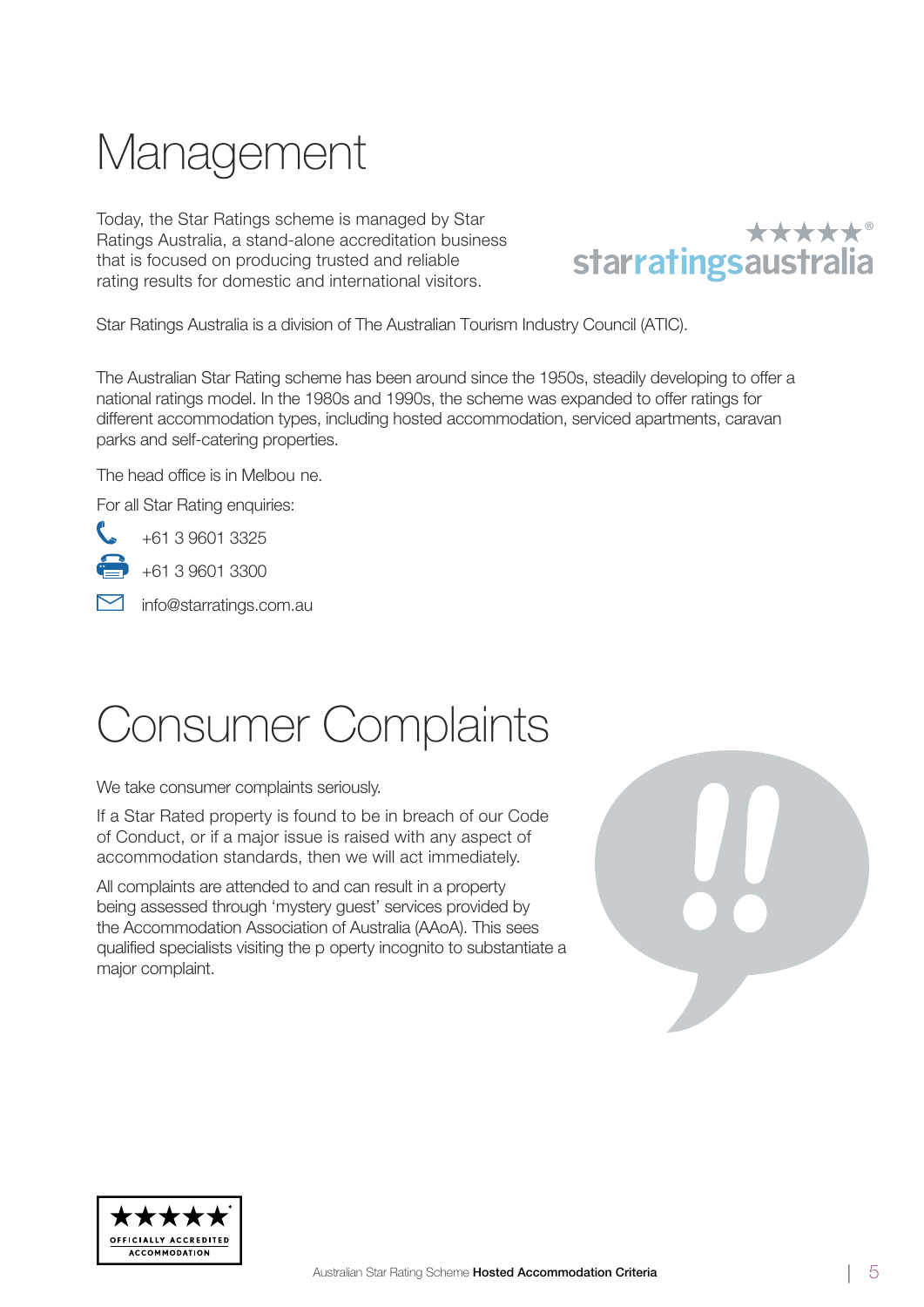# <span id="page-5-0"></span>Standards – and how they affect your rating

Your official Star Rating is awarded according to how highly you score in three key areas of assessment:

- 1. Quality and Condition
- 2. Cleanliness
- 3. Facilities and Services

A percentage score is calculated for each of these three areas:

|            | 1. Quality and Condition: from Acceptable (20%) to Excellent (over 90%) |
|------------|-------------------------------------------------------------------------|
| (20%)      | (over 90%)                                                              |
| Acceptable | Excellent                                                               |

| 2. Cleanliness: from Good (75%) to Excellent (over 95%) |  |  |  |  |
|---------------------------------------------------------|--|--|--|--|
| (75%)<br>(over $95\%$ )                                 |  |  |  |  |
| Good<br>Excellent                                       |  |  |  |  |

|  |            | 3. Facilities and Services: from Acceptable (20%) to Excellent (over 90%) |  |
|--|------------|---------------------------------------------------------------------------|--|
|  | (20%)      | (over 90%)                                                                |  |
|  | Acceptable | Excellent                                                                 |  |

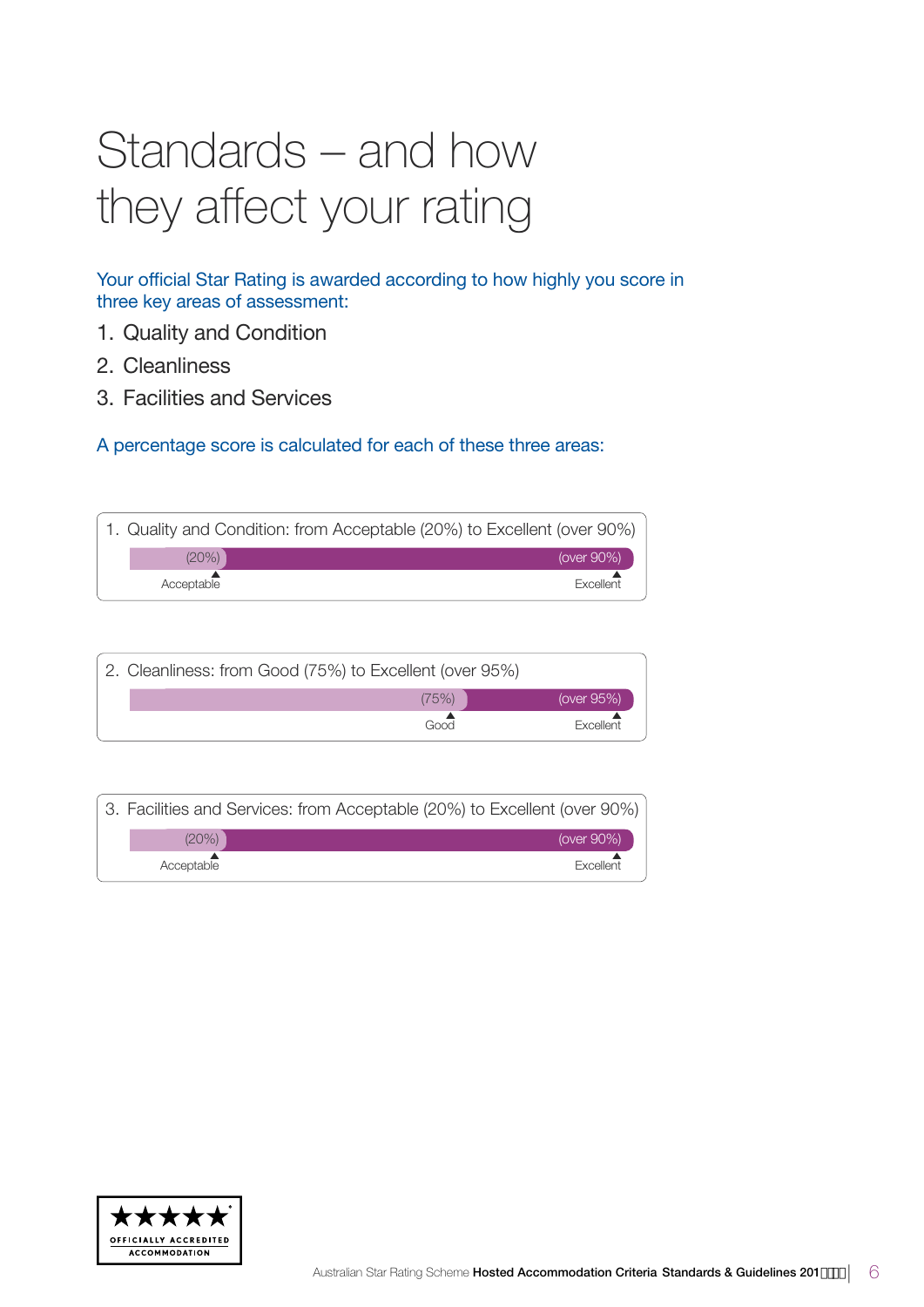### Standards – and how they affect your rating (continued)

Your score in each area will be accorded a Star Rating: the lowest score you earn out of the three areas is the Star Rating you will receive.

The table below shows the results for a 4 Star hosted accommodation. Note how it achieves excellence for cleanliness and has a superior range of guest facilities, but is rated according to the lowest result – 4 Stars for the quality and condition of guest facilities.

| <b>Star Rating</b> | <b>Quality &amp; Condition</b> | <b>Cleanliness</b>  | <b>Facilities &amp; Services</b> |
|--------------------|--------------------------------|---------------------|----------------------------------|
|                    | Excellent (90-100%)            | Excellent (95-100%) | Excellent (85-100%)              |
| ×                  | Superior (75-89%)              |                     |                                  |
|                    | Very Good (65-74%)             |                     | Very Good (60-69%)               |
| $\star$            | Good (55-64%)                  | Very Good (85-94%)  |                                  |
|                    | Reasonable (45-54%)            |                     | Good (50-59%)                    |
| ★                  | Moderate (35-44%)              |                     |                                  |
|                    | Adequate (30-34%)              |                     | Moderate (30-49%)                |
| ★                  | Satisfactory (25-29%)          | Good (75-84%)       |                                  |
|                    | Acceptable (20-24%)            |                     | Acceptable (20-29%)              |

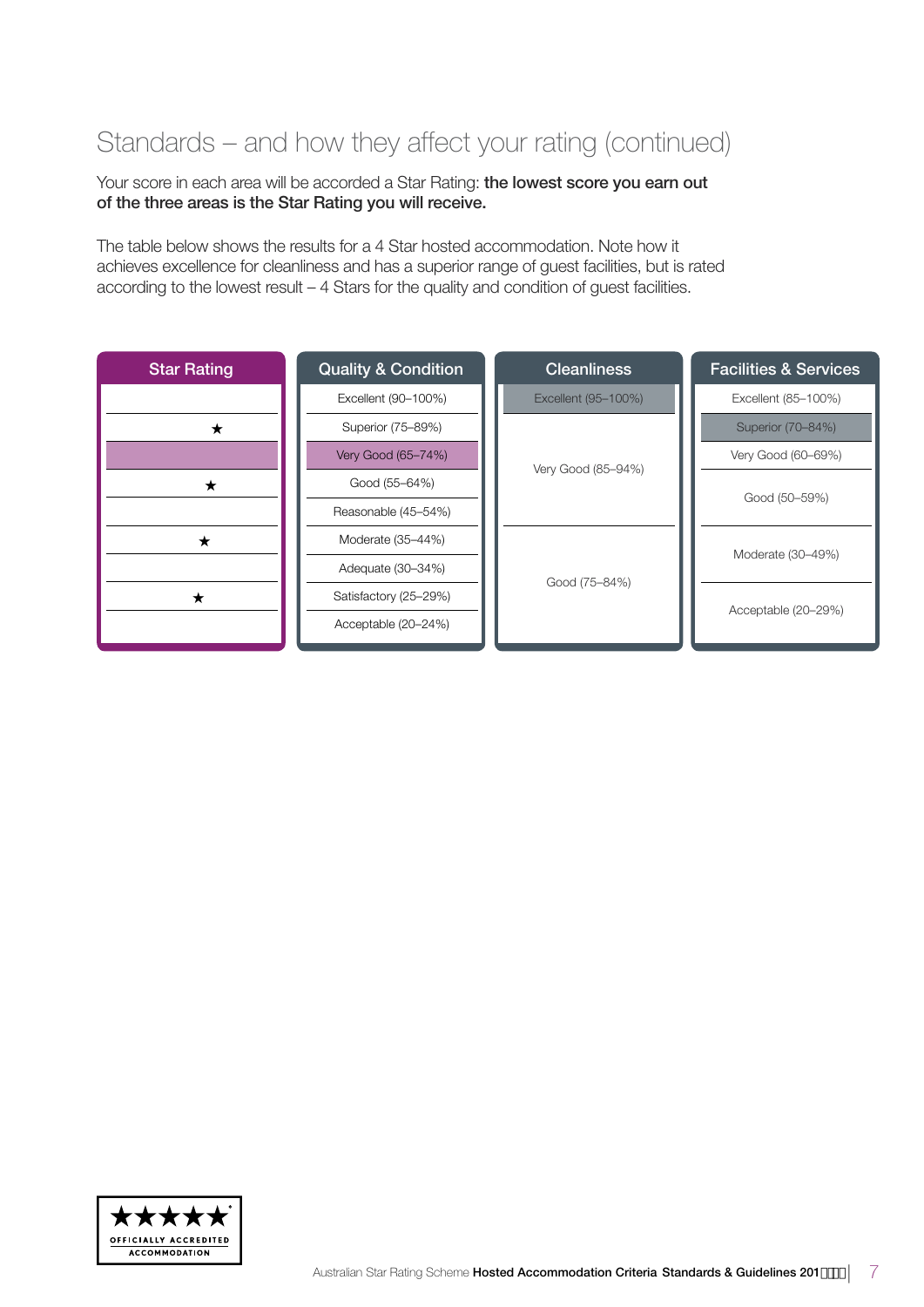# <span id="page-7-0"></span>What Your Guest Wants

More than 200 criteria have been ranked by Australian travellers according to what's important to them. The 'Consumer Importance Weighting Index' is a proven evaluation technique originally developed by the Sustainable Tourism CRC at Victoria University.

 $\frac{1}{2} \left( \frac{1}{2} \frac{1}{2} + \frac{1}{2} \frac{1}{2} \right)$ 

Each of the three key assessment areas – Facilities and Services, Cleanliness, and Quality and Condition – are applied to aspects of a property, for instance, bedrooms, bathrooms, recreational facilities, in-room facilities and so on.

Within each of these aspects, guests have similarly placed greater and lesser value on things that make up their experience. So, within the bedroom, guests place most value on the bed/size of the mattress, followed by bedding and window coverings/privacy.

Look carefully at those things that guests value most and compare your standards across the three areas of assessment. They carry more weight in the assessment of your property and this way help you improve your chances of earning the Star Rating you expect.

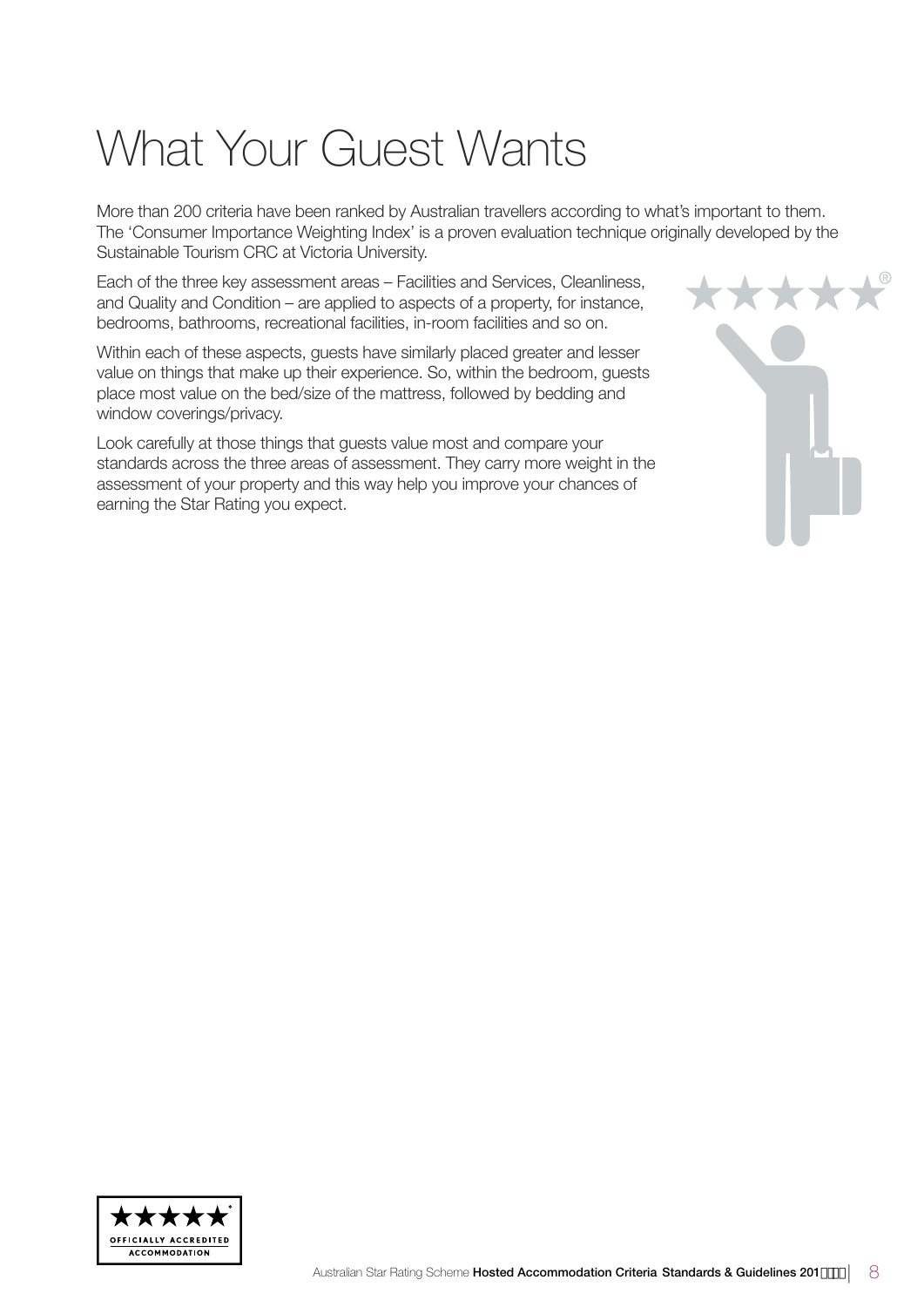# <span id="page-8-0"></span>Standards and Guidelines – Hosted Accommodation

Consumer Importance Weighting Index



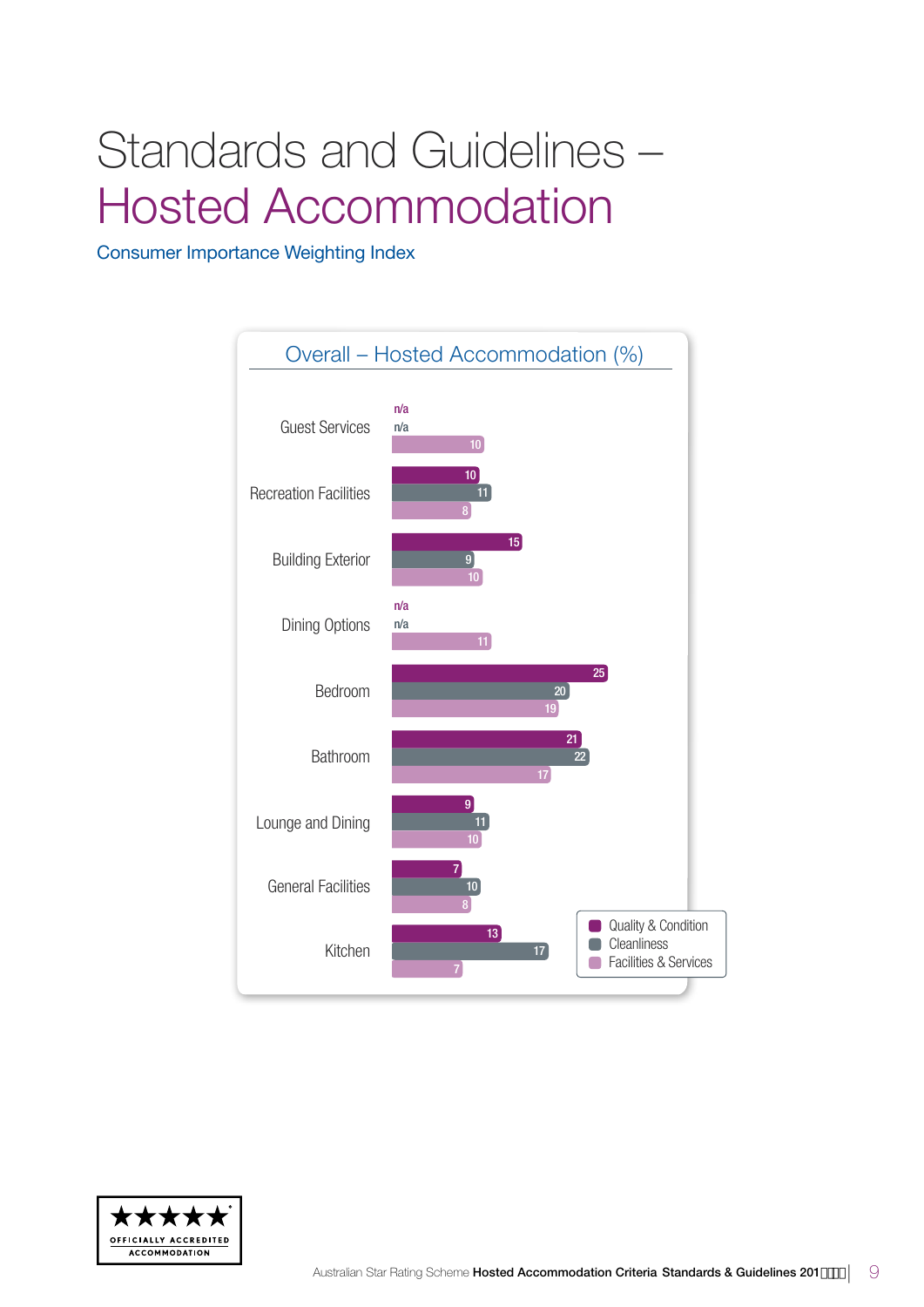# <span id="page-9-0"></span>Guest Services

#### Consumer Importance Weighting Index

|                       | Guest Services (%) |                                                           |
|-----------------------|--------------------|-----------------------------------------------------------|
| <b>Guest Services</b> | n/a                | Quality & Condition<br><b>Facilities &amp; Services</b>   |
|                       |                    | Cleanliness - Minimum overall<br>score of "Good" Required |

Condition scores apply in lieu of Quality Guidelines.

| <b>Standard</b>                                    | <b>Maximum</b><br><b>Rank/Value</b> | Guideline                                                                                                                                                                                                                                                                                                       |
|----------------------------------------------------|-------------------------------------|-----------------------------------------------------------------------------------------------------------------------------------------------------------------------------------------------------------------------------------------------------------------------------------------------------------------|
| <b>Guest Feedback</b><br>Practices                 | 5                                   | Policies and procedures relevant to individual property,<br>maybe through formal online guest survey or inhouse guest<br>forms. Properties affliated with accommodation franchise<br>will have their procedures and practices recognised.                                                                       |
| Staff Induction &<br>Training                      | $\overline{4}$                      | Guest service induction & training relevant to individual<br>property. Participation in recognised or accredited industry<br>programmes or attendance at industry conferences, meetings<br>or events. Properties affliated with accommodation franchise<br>will have their procedures and practices recognised. |
| <b>Internet Access</b>                             | 3                                   | Public broadband or Wi Fi access from communal or<br>shared areas.                                                                                                                                                                                                                                              |
| Housekeeping<br>Inclusive                          | $\overline{4}$                      | Housekeeping services available and included in the rate.                                                                                                                                                                                                                                                       |
| Or - Housekeeping<br>Fee-Based                     | 3                                   | Housekeeping services available upon request and fee-based.                                                                                                                                                                                                                                                     |
| Personalised/Special<br><b>Interest Activities</b> | 5                                   | Farm tours, cooking classes, wine tasting, art classes,<br>guided walks, eco-tours, local heritage etc.                                                                                                                                                                                                         |
| <b>Tour Booking</b><br>Service                     | $\overline{4}$                      | Local tours/attractions, forward accommodation booking<br>service.                                                                                                                                                                                                                                              |
| Transfer service                                   | 3                                   | Personalised transfer service, e.g chauffeur and/or taxi<br>service for all guests. Service must adhere to local and/or<br>State and Territory laws eg registered tour vehicle.                                                                                                                                 |
| Complimentary<br><b>Extras</b>                     | $\overline{4}$                      | Welcome chocolates, hosted welcome drinks.                                                                                                                                                                                                                                                                      |
| Other                                              | $\overline{2}$                      | Maximum 1 'other' guest service to apply.                                                                                                                                                                                                                                                                       |

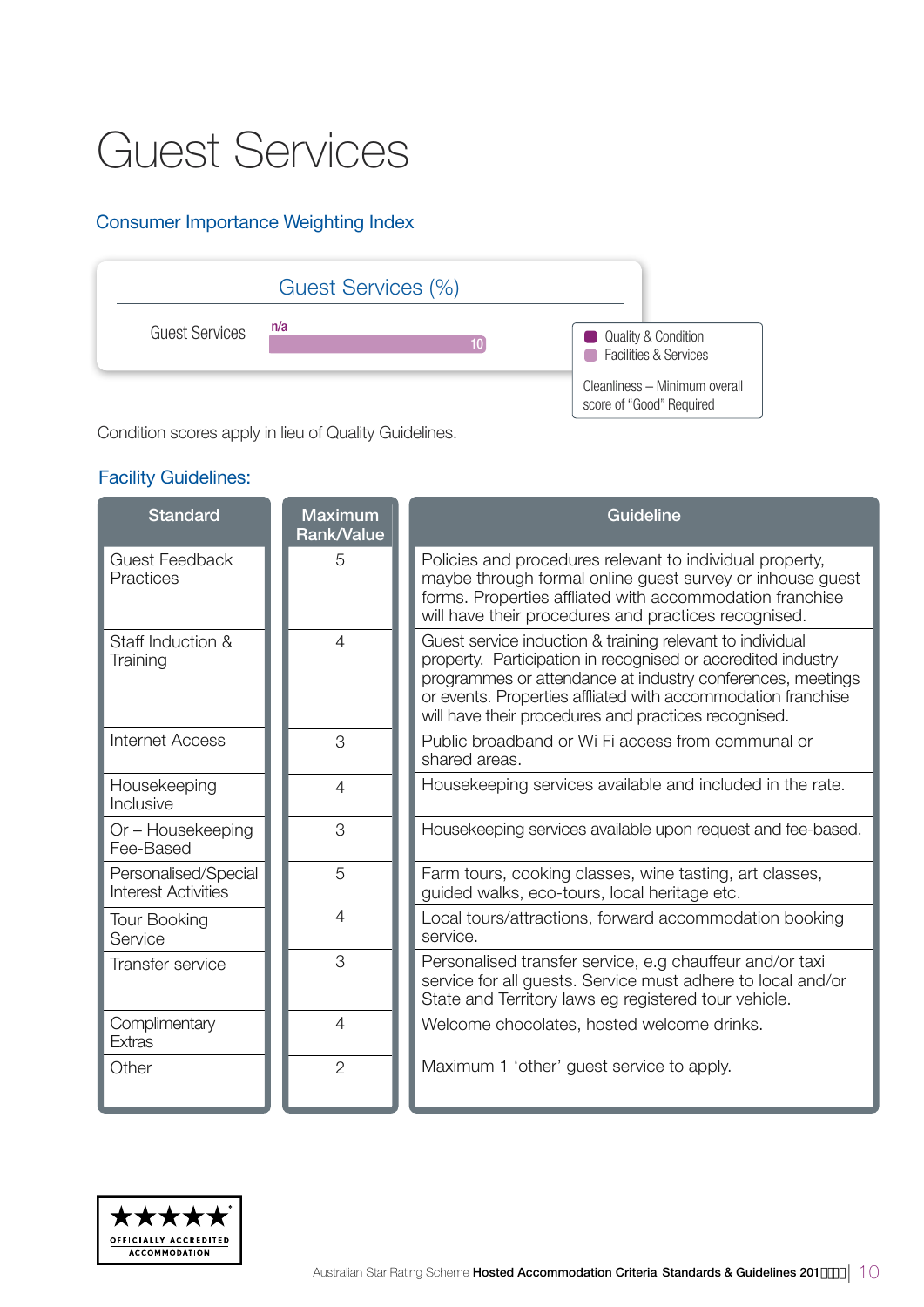# <span id="page-10-0"></span>Recreation Facilities

#### Consumer Importance Weighting Index



Condition scores apply in lieu of Quality Guidelines.

#### Facility Guidelines:

A tolerance may apply for all measurements (under) and will be confirmed upon assessment

| <b>Standard</b>                  | <b>Maximum</b><br>Rank/Value | Guideline                                                                                  |  |
|----------------------------------|------------------------------|--------------------------------------------------------------------------------------------|--|
| <b>Guest Recreation</b><br>Room  | $\overline{4}$               | Guest room, e.g billiard room, library, sitting room in<br>addition to main guest lounge.  |  |
| Large Swimming<br>Pool           | 4                            | Minimum size 15m x 5m or 75sqm.                                                            |  |
| $Or - Medium$<br>Swimming Pool   | 3                            | Minimum size of 10m x 4m or 40sqm.                                                         |  |
| $Or$ – Small<br>Swimming Pool    | $\mathcal{P}$                | Less than 10m x 4m or 40sqm but greater than 24sqm.                                        |  |
| <b>Full Size Tennis</b><br>Court | 2                            | Available to guests, within the complex.                                                   |  |
| Or - Half Court<br><b>Tennis</b> |                              | Available to guests, within the complex.                                                   |  |
| Other                            | $\overline{2}$               | Maximum 1 'other' recreational facility to apply (ie kayaking,<br>bocce, croquet, hiking). |  |

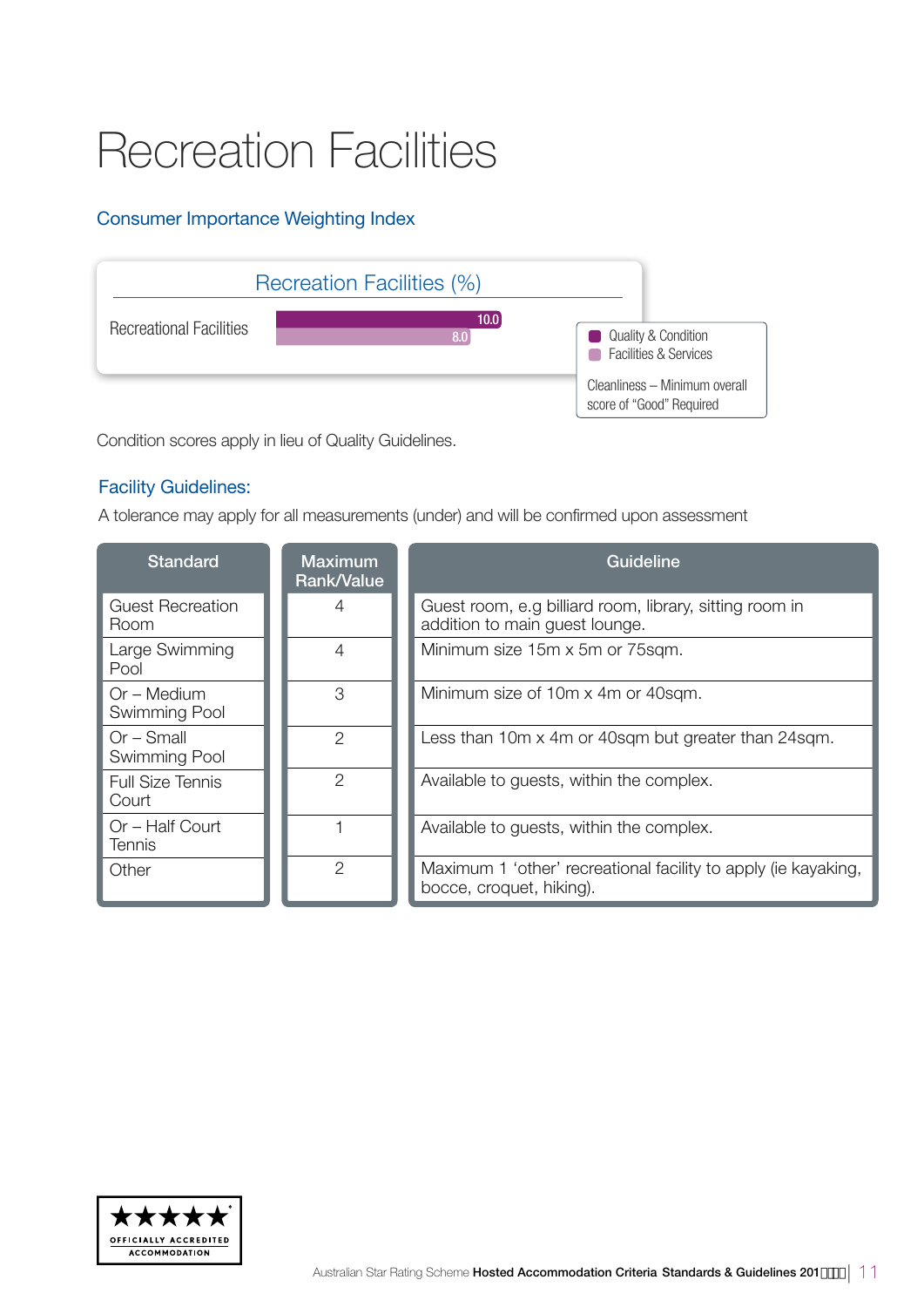# <span id="page-11-0"></span>Building Exterior

#### Consumer Importance Weighting Index



### **Barbeque**

#### Consumer Importance Weighting Index



Condition scores apply in lieu of Quality Guidelines.

| <b>Standard</b>                  | <b>Maximum</b><br>Rank/Value | Guideline                                                                                                  |
|----------------------------------|------------------------------|------------------------------------------------------------------------------------------------------------|
| Barbeque                         | З                            | Individual Barbeque provided for each cottage/unit/house.                                                  |
| $\Box$ Or – Communal<br>Barbeque |                              | Communal barbeque provided for use by all guests.                                                          |
| <b>Weather Protection</b>        | 3                            | BBQ facilities are fully protected from weather eg rain/wind<br>- with protection on 2 sides and overhead. |

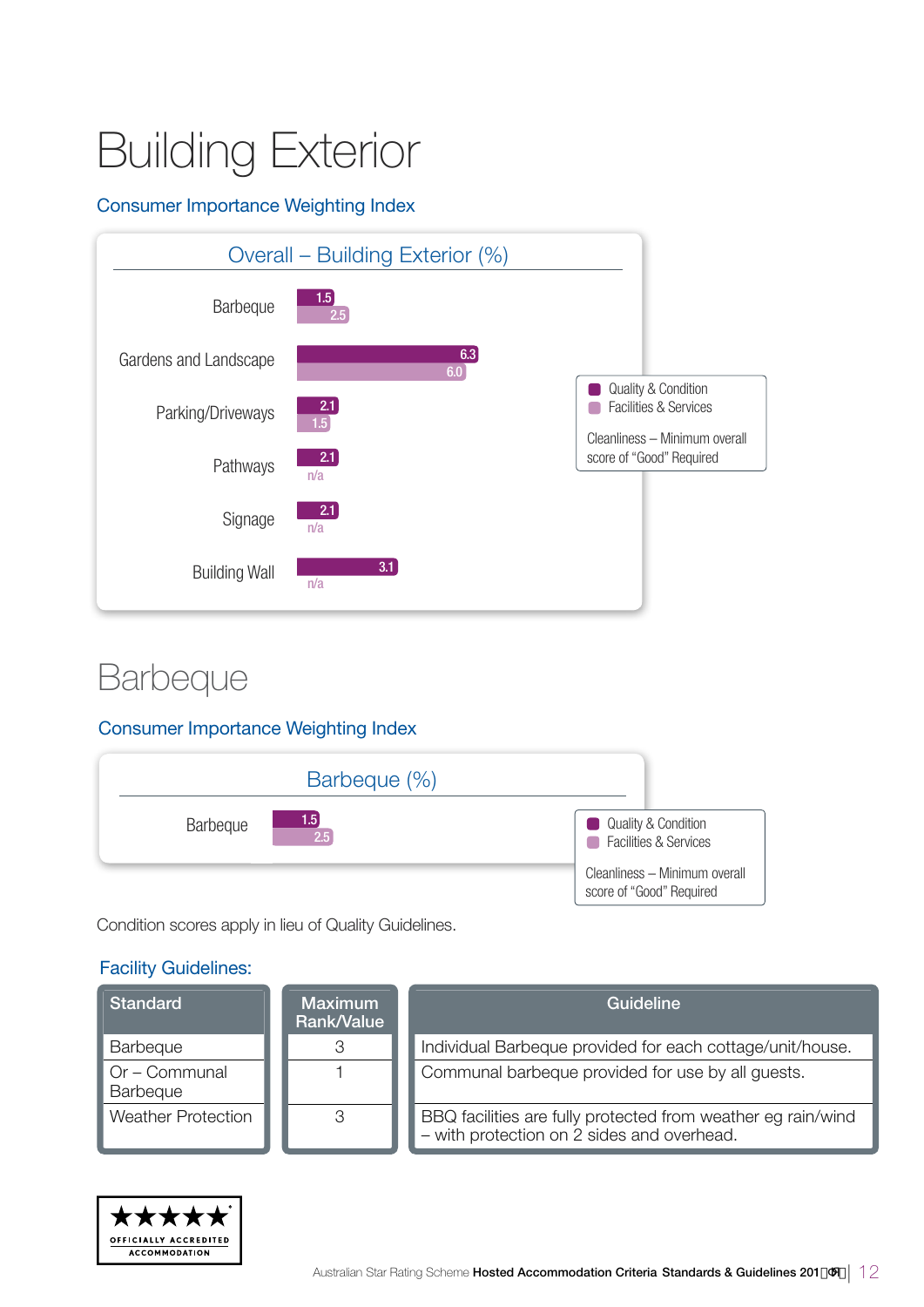## Gardens and Landscape

#### Consumer Importance Weighting Index



Condition scores apply in lieu of Quality Guidelines.

#### Facility Guidelines:

| <b>Standard</b>                                | <b>Maximum</b><br>Rank/Value | Guideline                                                               |
|------------------------------------------------|------------------------------|-------------------------------------------------------------------------|
| Gardens/<br>Landscape                          |                              | External gardens and landscaping.                                       |
| <b>Outdoor Setting</b>                         | 3                            | Outdoor setting provided for each cottage/unit/house.                   |
| $\Box$ Or – Communal<br><b>Outdoor Setting</b> |                              | Communal outdoor setting provided sufficient for all i<br>house guests. |
| Scenic Outlook                                 | З                            | Property offers guests a scenic outlook.                                |

### Parking

#### Consumer Importance Weighting Index



Condition scores apply in lieu of Quality Guidelines.

| <b>Standard</b>    | <b>Maximum</b><br>Rank/Value | Guideline                                                                                                 |
|--------------------|------------------------------|-----------------------------------------------------------------------------------------------------------|
| Sufficient Parking |                              | Onsite parking for each room. Allowance for CBD properties<br>of carspace for 25% of guest accommodation. |
| Covered Parking    | ◠                            | Under cover parking provided on site for all rooms, city<br>allowance applies.                            |

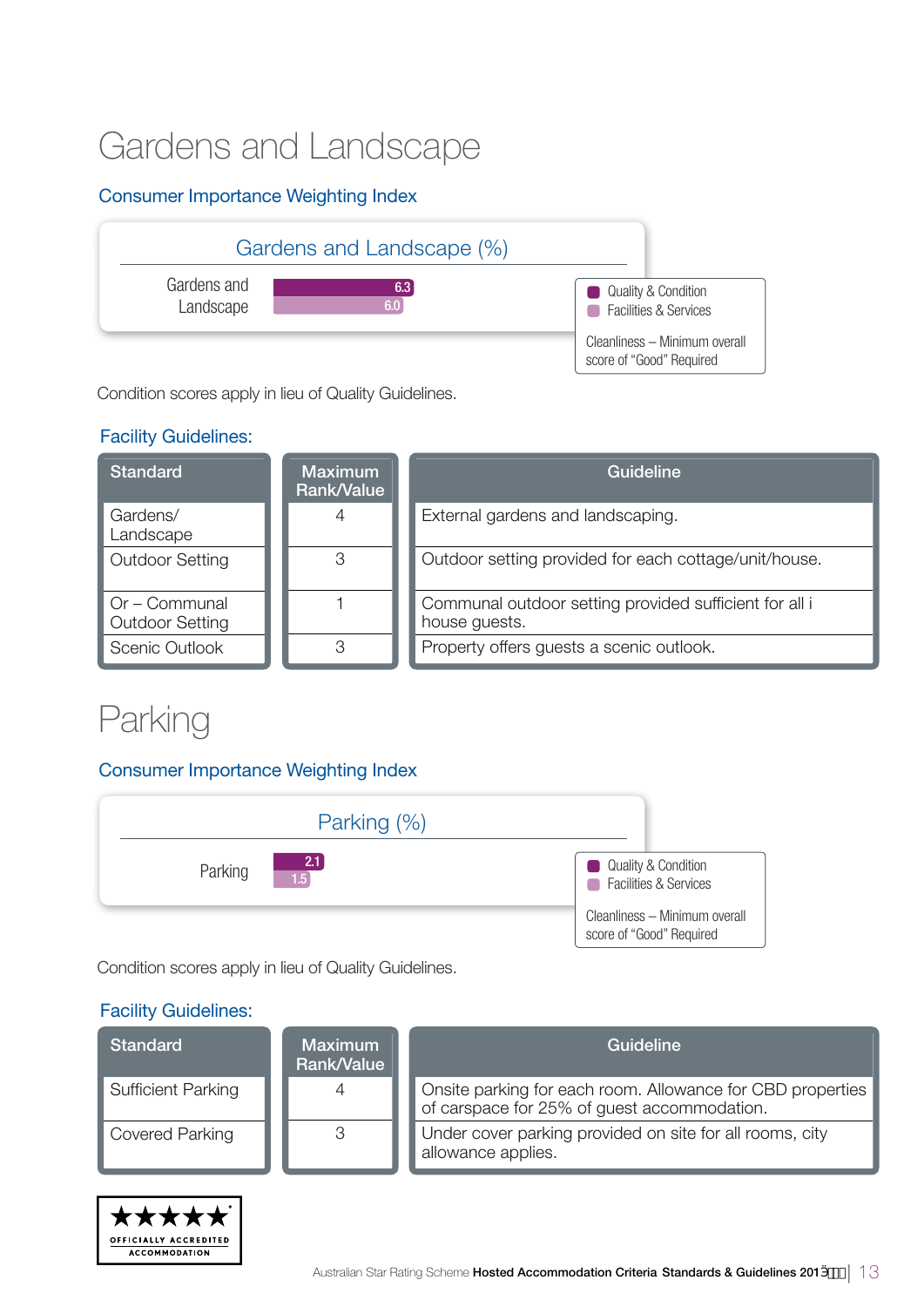### Pathways

#### Consumer Importance Weighting Index



Facility Guidelines do not apply.

### Signage

#### Consumer Importance Weighting Index



Condition scores apply in lieu of Quality Guidelines. Facility Guidelines do not apply.

### **Building**

#### Consumer Importance Weighting Index



Condition scores apply in lieu of Quality Guidelines. Facility Guidelines do not apply.

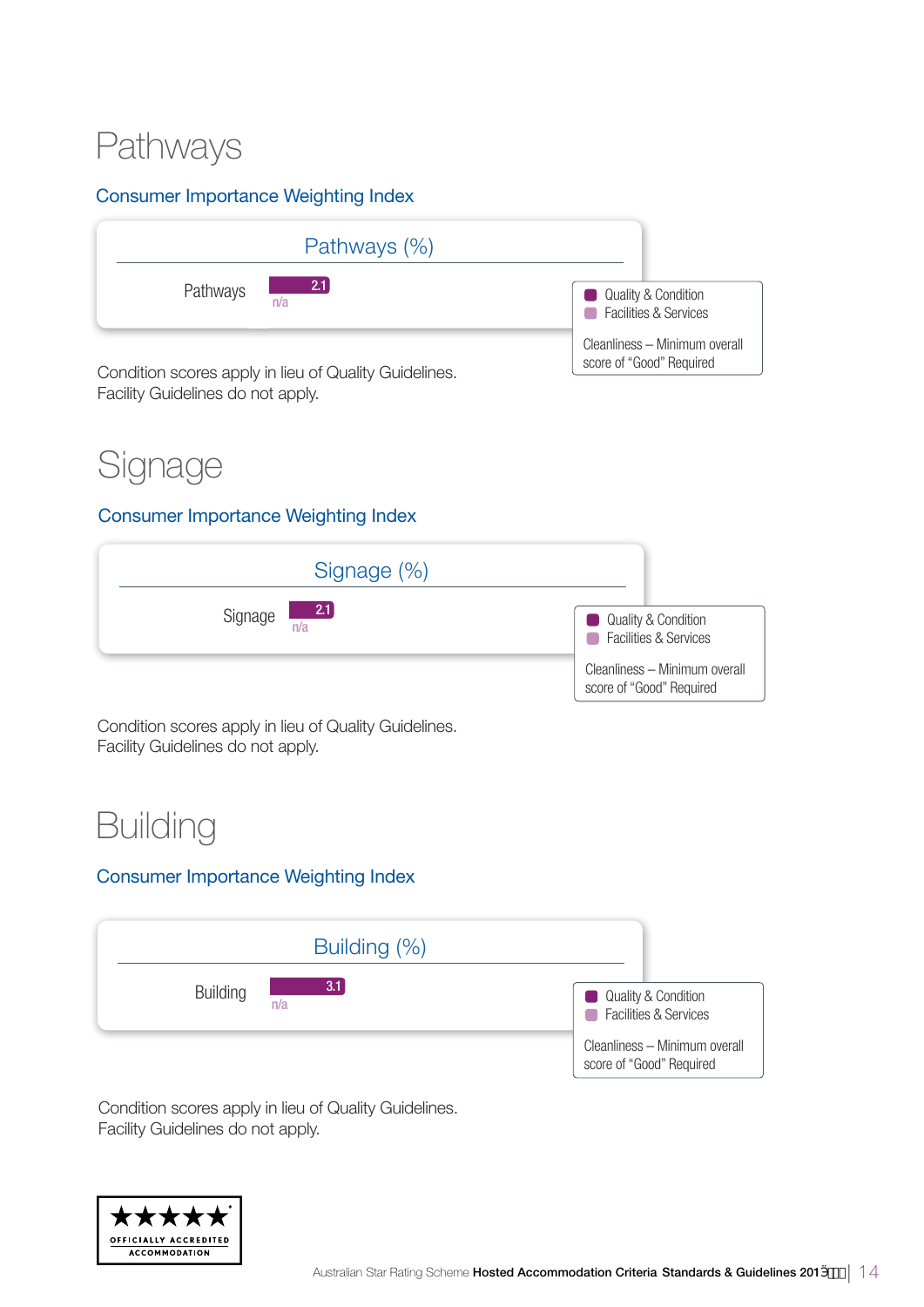# <span id="page-14-0"></span>Dining Options

#### Consumer Importance Weighting Index



### **Breakfast**

#### Consumer Importance Weighting Index

|                  | Breakfast (%) |     |                                                           |
|------------------|---------------|-----|-----------------------------------------------------------|
| <b>Breakfast</b> | n/a           | 7.7 | Quality & Condition<br><b>Facilities &amp; Services</b>   |
|                  |               |     | Cleanliness - Minimum overall<br>score of "Good" Required |

Condition scores apply in lieu of Quality Guidelines.

| <b>Standard</b>                                            | <b>Maximum</b><br><b>Rank/Value</b> | Guideline                                                                                                                                                     |
|------------------------------------------------------------|-------------------------------------|---------------------------------------------------------------------------------------------------------------------------------------------------------------|
| <b>Full Cooked</b><br>- prepared or<br>provisions supplied |                                     | Provision of full cooked breakfast, including selection of<br>juices, cereals, fresh fruit, bread/toast, spreads, tea/coffee.<br>Minimum 3 cooked menu items. |
| Continental-<br>prepared or<br>provisions supplied         | З                                   | Selection of selection of juices, cereals, fresh fruit, bread/<br>toast, spreads, and tea/coffee.                                                             |
| Comprehensive<br>Condiments                                | 2                                   | Minimum 4 items.                                                                                                                                              |
| Individual Dining                                          | 3                                   | Individual tables available.                                                                                                                                  |

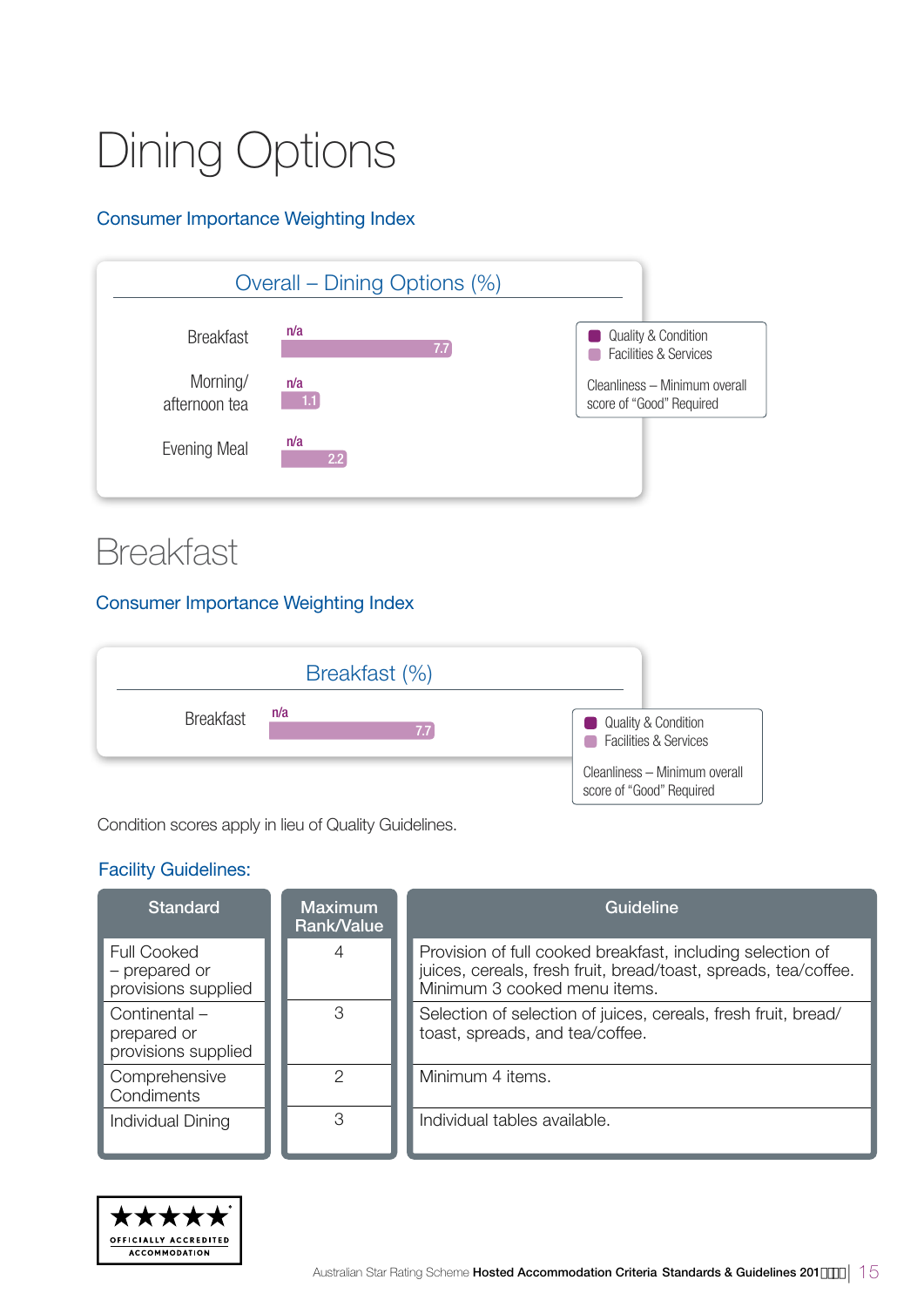## Morning/Afternoon Tea

#### Consumer Importance Weighting Index



#### Facility Guidelines:

| Standard                           | Maximum<br>Rank/Value | Guideline                                                                                                |
|------------------------------------|-----------------------|----------------------------------------------------------------------------------------------------------|
| Morning Afternoon<br>Tea Available | 4                     | Comprehensive range including cakes, scones, biscuits or<br>sandwiches available and included in tariff. |

### Evening Meal

#### Consumer Importance Weighting Index



Condition scores and Quality Guidelines do not apply.

| <b>Standard</b>                       | <b>Maximum</b><br>Rank/Value | Guideline                                                   |
|---------------------------------------|------------------------------|-------------------------------------------------------------|
| <b>Extensive Evening</b><br>Meal      | 5                            | Minimum 2 courses, 7 nights.                                |
| $Or$ – Limited<br><b>Evening Meal</b> | З                            | Minimum 2 courses, 3-6 nights.                              |
| Or - Evening Meal<br>by Arrangement   | 2                            | Evening meal available if prior arrangements made with host |
| Or - Evening Meal<br>Provisions       | $\mathcal{P}$                | Provision for Evening Meal provided to room                 |

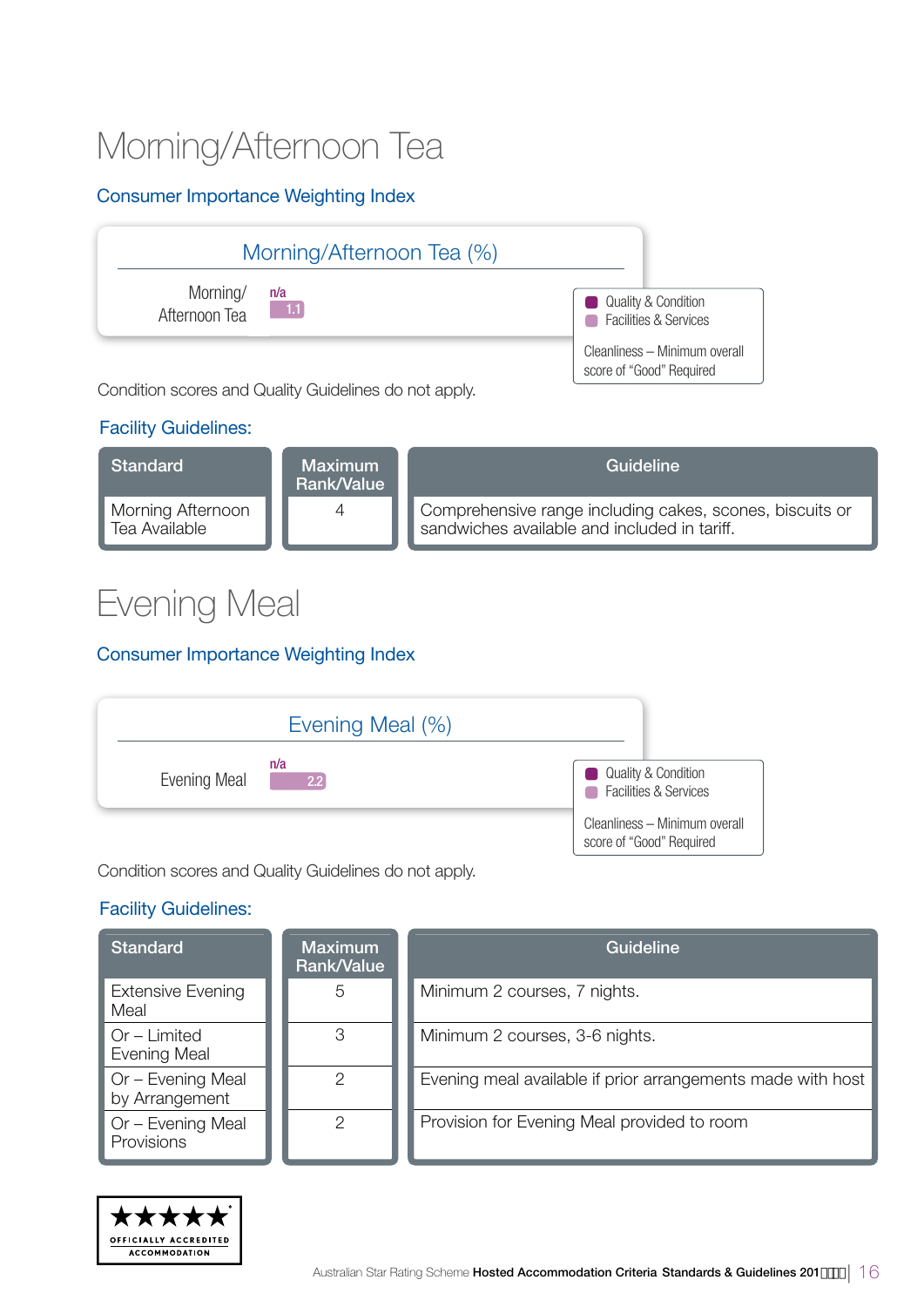# <span id="page-16-0"></span>Bedroom

#### Consumer Importance Weighting Index



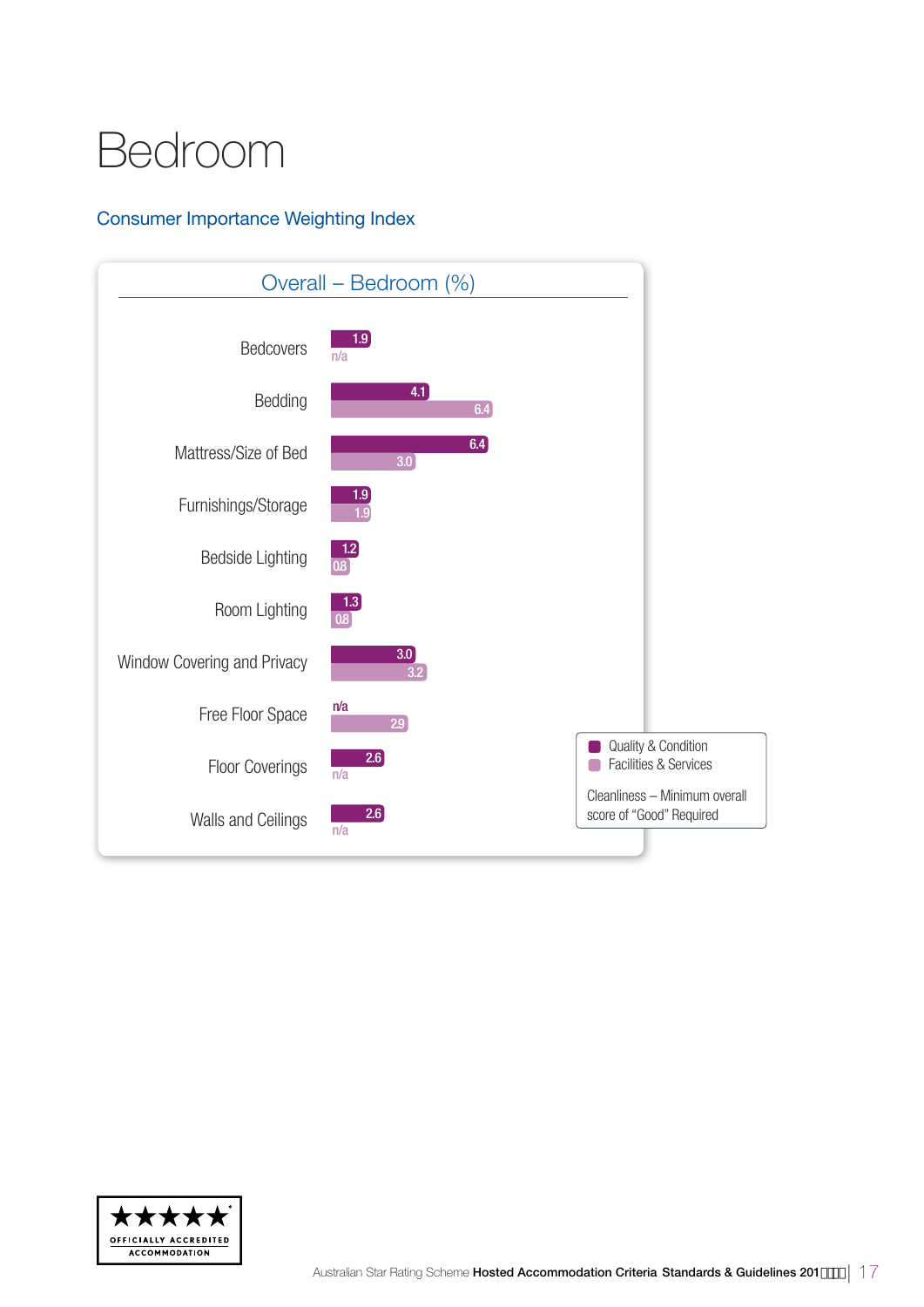### **Bedcovers**

#### Consumer Importance Weighting Index



#### Quality Guidelines:

This area includes: the bed cover: bedspread; decorative sheet; quilt cover; decorative pillows/throws; bed base covering (not necessarily required in full bedspread provided). The durability of commercial products is recognised, however these may not always meet guest's expectations for the luxury market eg down quilts.

| <b>Satisfactory</b>                                                                              | <b>Moderate</b>                                                       | Good                                                                                                                     | <b>Very Good</b>                                                                                                                 | <b>Excellent</b>                                                                                       |
|--------------------------------------------------------------------------------------------------|-----------------------------------------------------------------------|--------------------------------------------------------------------------------------------------------------------------|----------------------------------------------------------------------------------------------------------------------------------|--------------------------------------------------------------------------------------------------------|
| <b>Bed Spread</b>                                                                                |                                                                       |                                                                                                                          |                                                                                                                                  |                                                                                                        |
| • basic throw<br>over, single<br>layer of fabric                                                 | • standard<br>quilted<br>reversible<br>throw over                     | • quilted, eg<br>channelled; or<br>throw over eg<br>jacquard                                                             | • quilted tailored-<br>high quality fabric<br>such as silk blend,<br>high thread count<br>poly cotton mix;<br>• or throw over eg | • quilted custom<br>designed, quality<br>luxury fabric such as<br>silk, high thread count<br>fine cott |
|                                                                                                  |                                                                       |                                                                                                                          | Matelassé                                                                                                                        |                                                                                                        |
|                                                                                                  | Top Sheet or Doona Cover and Display Pillow                           |                                                                                                                          |                                                                                                                                  |                                                                                                        |
| • fabric:<br>Polyester;<br>polyester/<br>cotton mix<br>with cotton<br>component<br>less than 50% | • fabric: poly<br>cotton with<br>cotton<br>component<br>less than 50% | • fabric: polyester/<br>cotton with cotton<br>component equal<br>to or greater than<br>50%, may have<br>jacquard pattern | • fabric: polyester/<br>cotton with cotton<br>component equal<br>to or greater than<br>75%; may have<br>jacquard pattern         | • fabric: high quality<br>luxury fabric such as<br>100% cotton. May<br>have jacquard pattern           |
| • thread count:<br>120-180<br>• weight: approx.<br>110gsm                                        | • thread count:<br>120-180<br>• weight: approx.<br>$125$ gsm          | • thread count:<br>180-240<br>• weight: approx.<br>165 gsm<br>• professionally<br>pressed                                | • thread count: 250<br>plus<br>• weight: approx<br>170gsm<br>• professionally<br>pressed                                         | • thread count: 330<br>plus<br>• weight: 175-190 gsm<br>• professionally<br>pressed                    |
| Valance                                                                                          |                                                                       |                                                                                                                          |                                                                                                                                  |                                                                                                        |
| • uncovered<br>base or basic<br>synthetic<br>'gathered' style                                    | • poly cotton                                                         | · fitted tailo ed;<br>factory<br>upholstered                                                                             | • fitted of qualit<br>heavy fabric or<br>lined, maybe<br>quilted                                                                 | • custom designed -<br>high quality luxury<br>fabric such as silk,<br>maybe quilted                    |
| $\bullet$ no co-<br>ordination of<br>style or design                                             | · limited co-<br>ordination of<br>style or design                     | • co-ordinated<br>style and design<br>elements                                                                           | • custom designed<br>and co-ordinated<br>with room style                                                                         | · custom designed<br>with obvious use<br>of elements and<br>principles of design                       |

Facility Guidelines do not apply.

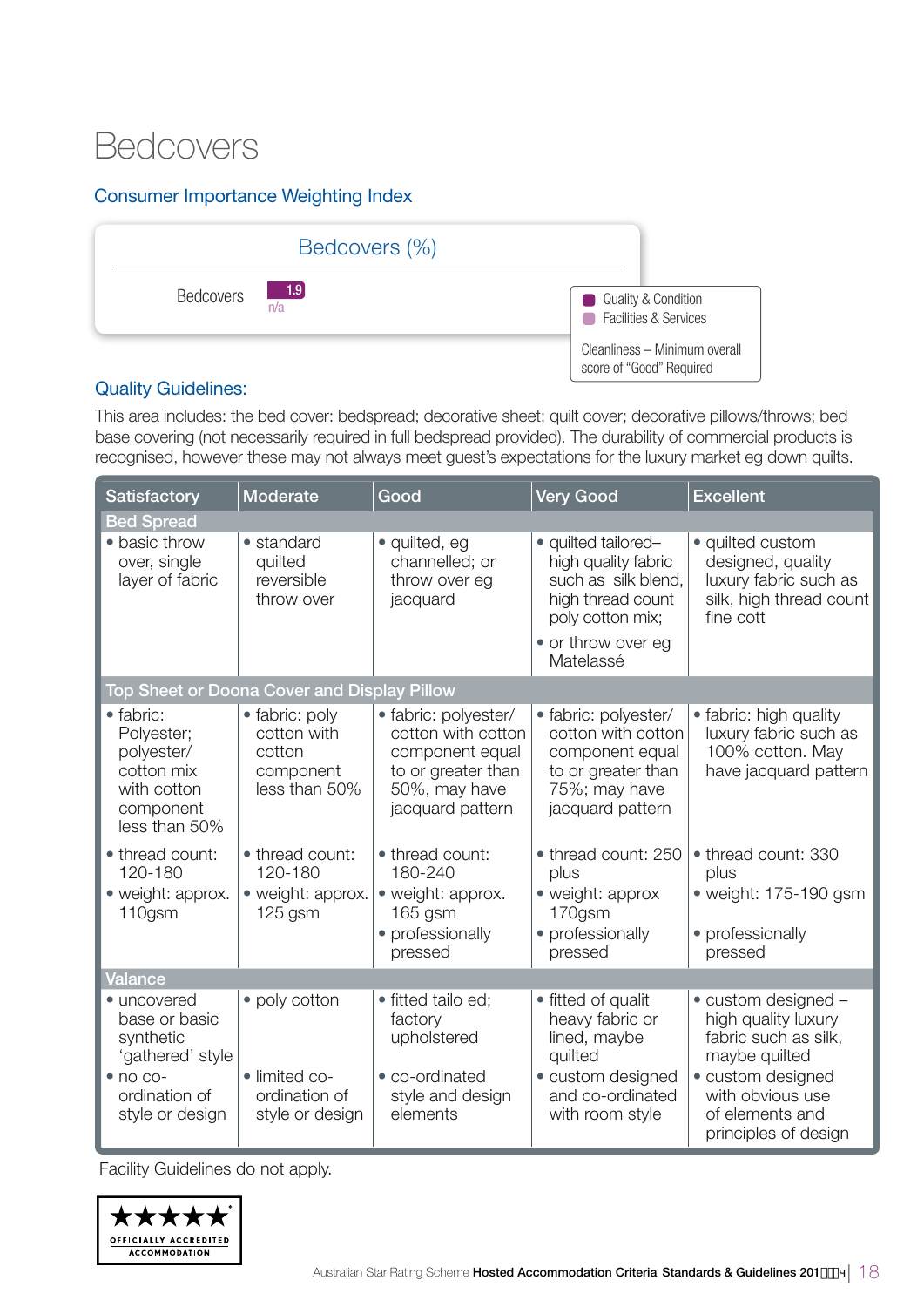### Bedding

#### Consumer Importance Weighting Index



#### Quality Guidelines:

This area includes the quilt/blankets, sheets, pillowcases, mattress & pillow protectors & pillows. The durability of commercial products is recognised, however these may not always meet guest's expectations for the luxury market eg down quilts.

| <b>Satisfactory</b>                                                                    | Moderate                                                                               | Good                                                                                   | <b>Very Good</b>                                                                                                                                                                         | <b>Excellent</b>                                                                                                                                                                       |
|----------------------------------------------------------------------------------------|----------------------------------------------------------------------------------------|----------------------------------------------------------------------------------------|------------------------------------------------------------------------------------------------------------------------------------------------------------------------------------------|----------------------------------------------------------------------------------------------------------------------------------------------------------------------------------------|
| Quilt                                                                                  |                                                                                        |                                                                                        |                                                                                                                                                                                          |                                                                                                                                                                                        |
| $\bullet$ fill – syntheti                                                              | $\bullet$ fill – synthetic<br>cotton mix                                               | $\bullet$ fill – mic ofibe<br>blend; feather                                           | $\bullet$ fill – mic ofibe<br>blend, minimum<br>350gsm; feather<br>and down                                                                                                              | $\bullet$ fill – goose or duc<br>$down$ – minimum<br>90% down; or wool                                                                                                                 |
| <b>Doona Cover</b>                                                                     |                                                                                        |                                                                                        |                                                                                                                                                                                          |                                                                                                                                                                                        |
| • outer fabric:<br>spun or non<br>woven fabric                                         | • outer fabric:<br>synthetic/<br>cotton mix<br>woven fabric                            | • outer fabric:<br>cotton/poly                                                         | • outer fabric: -<br>japara cotton                                                                                                                                                       | outer fabric: down<br>proof japara                                                                                                                                                     |
| or Blankets                                                                            |                                                                                        |                                                                                        |                                                                                                                                                                                          |                                                                                                                                                                                        |
| • synthetic<br>eg acrylic,<br>polyester                                                | • cotton mix<br>acrylic, polyester<br>fleece (mi<br>370gsm), velour                    | • cotton blends,<br>wool blends,<br>polyester fleec<br>$(min 400$ gsm $)$              | · cotton, wool                                                                                                                                                                           | • wool; cashmere; fin<br>cotton                                                                                                                                                        |
| <b>Sheets and Pillowcases</b>                                                          |                                                                                        |                                                                                        |                                                                                                                                                                                          |                                                                                                                                                                                        |
| · fabrics: polyester;<br>polyester/cotton<br>with cotton<br>component less<br>than 50% | fabrics:<br>$\bullet$<br>polyester/cotton<br>with cotton<br>component less<br>than 50% | · fabrics: poly/<br>cotton with cotton<br>component equal<br>to or greater than<br>50% | · fabrics: polyester/<br>cotton with cotton<br>component equal to<br>or greater than 75%                                                                                                 | · fabrics: 100% cotton;<br>100% linen                                                                                                                                                  |
| • thread count:<br>approx. 120-170                                                     | • thread count:<br>120-170                                                             | • thread count:<br>approx. 180                                                         | • thread count:<br>approx. 250                                                                                                                                                           | • thread count: approx.<br>320                                                                                                                                                         |
| • weight: approx.<br>110gsm<br>• creased/<br>pillowcases<br>unpressed                  | • weight: approx.<br>$125$ gsm<br>· creaseless,<br>pressed<br>pillowcases              | • weight: approx.<br>165 gsm<br>• professionally<br>laundered                          | • weight: approx.<br>155gsm<br>· professionally<br>laundered/<br>creaseless<br>pillow case -<br>header, decorative<br>enhancement such<br>as cuffed and twin<br>stitching; or self flang | • weight: approx<br>145 - 155 gsm<br>• professionally<br>laundered/pressed<br>· decorative header<br>such as hem stitched,<br>piping, pillowcases<br>may be finished wit<br>self flang |

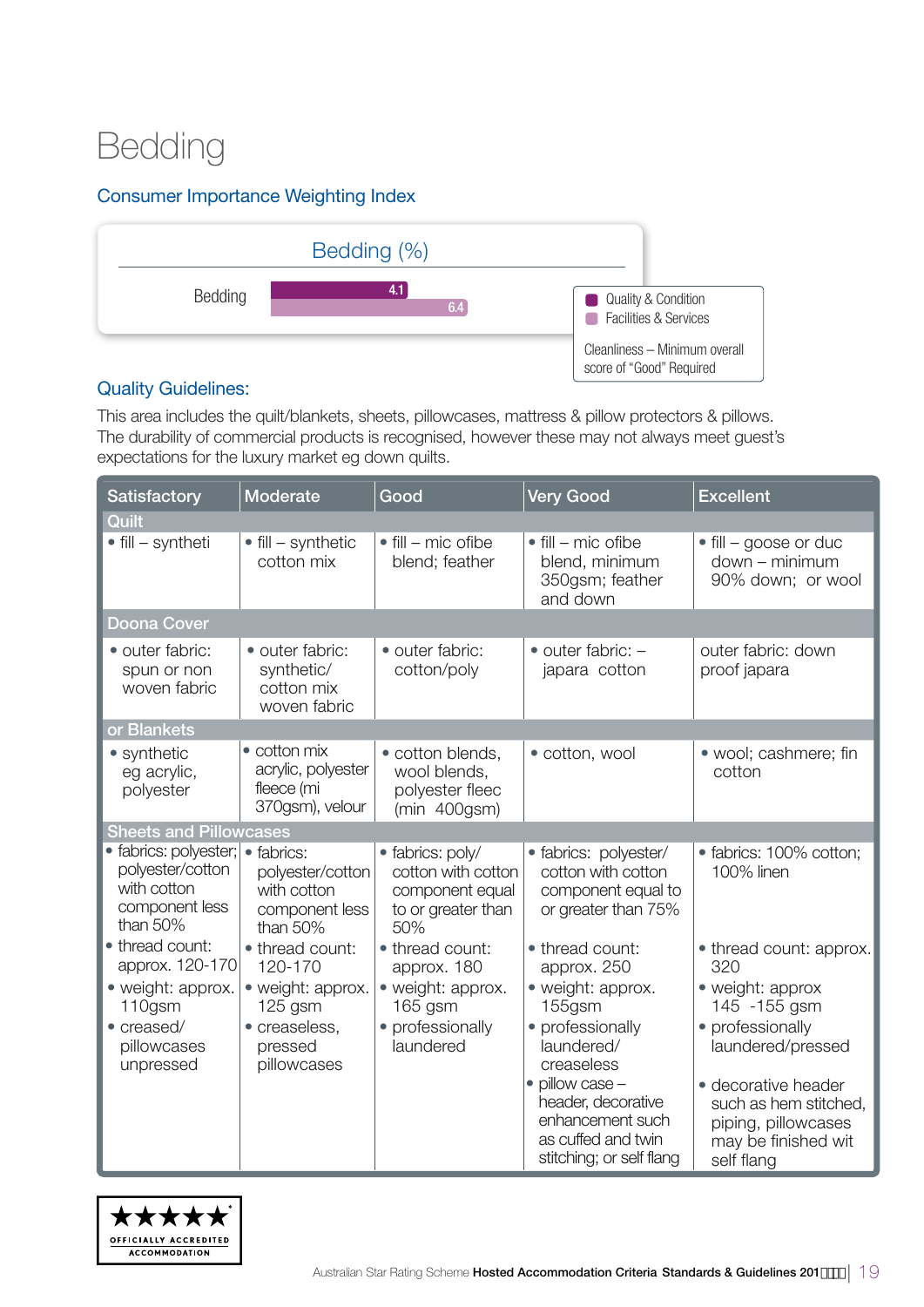### Bedding (continued)

| <b>Satisfactory</b>                                         | <b>Moderate</b>                                            | Good                                                                   | <b>Very Good</b>                                                                                          | <b>Excellent</b>                                                                                                                             |
|-------------------------------------------------------------|------------------------------------------------------------|------------------------------------------------------------------------|-----------------------------------------------------------------------------------------------------------|----------------------------------------------------------------------------------------------------------------------------------------------|
|                                                             |                                                            | Mattress/Pillow Protectors - may have moisture proof backing           |                                                                                                           |                                                                                                                                              |
| • synthetic<br>or bonded<br>fabric eg<br>polypropylene      | • synthetic fabric                                         | · quilted cotton/<br>poly cotton<br>protectors                         | · quilted cotton/ poly<br>cotton protectors                                                               | • mattress protectors<br>thickly quilted, cotton                                                                                             |
| • mattress<br>protector with<br>elastic anchor<br>straps    | • mattress<br>protector with<br>elastic anchor<br>straps   | • mattress<br>protector with<br>elastic straps                         | • mattress protector<br>with elastic straps/<br>fitted sheet styl                                         | • mattress protector<br>fitted sheet style o<br>elastic straps                                                                               |
| · pillow protector<br>envelope style<br>or zip closure      | • pillow<br>protector,<br>envelope style<br>or zip closure | · pillow protector<br>quilted cotton/<br>blend, envelope<br>slip cover | · pillow protector<br>quilted cotton<br>envelope slip cover                                               | · pillow protector<br>quilted tightly woven<br>cotton, may have<br>zipped closure                                                            |
| <b>Pillows</b>                                              |                                                            |                                                                        |                                                                                                           |                                                                                                                                              |
| $\bullet$ fill – polyeste                                   | $\bullet$ fill – polyester<br>microfib e mix               | $\bullet$ fill – mic ofib e<br>blend, feather                          | • fill – mic ofiber fi<br>• weight: $\gt$ /=<br>900grams<br>(standard size<br>pillow), feather &<br>down; | • fill - down; feathe<br>& down-min 85%<br>down, may have core<br>weight: equal to<br>or greater than<br>900grams (standard<br>size pillow); |
| $\bullet$ cover $-$<br>bonded<br>fabric eg<br>polypropylene | • cover woven<br>synthetic fabric<br>eg polyester          | • cover - woven<br>fabric eg cotton<br>or cotton/<br>synthetic mix     | • cover - woven<br>fabric japara cotton                                                                   | • cover – down proof<br>100% japara cotton                                                                                                   |
|                                                             |                                                            |                                                                        | • memory foam                                                                                             | $\bullet$ latex                                                                                                                              |
|                                                             |                                                            |                                                                        |                                                                                                           | $\bullet$ king size pillow -<br>approx. 50x90cm,<br>min weight: 1200<br>grams of microfibe<br>blend (min of 80%<br>microfiber                |

| <b>Standard</b>             | <b>Maximum</b><br>Rank/Value | Guideline                                                                                           |
|-----------------------------|------------------------------|-----------------------------------------------------------------------------------------------------|
| <b>Mattress Protector</b>   |                              | All mattresses to have protective cover - may/may not have<br>stain/waterproof barrier.             |
| <b>Pillow Protector</b>     |                              | All pillows have additional protective cover.                                                       |
| Spare Blankets/<br>  Quilts |                              | Additional blanket/quilt provided for each bed - available in<br>room or from 24 hour housekeeping. |

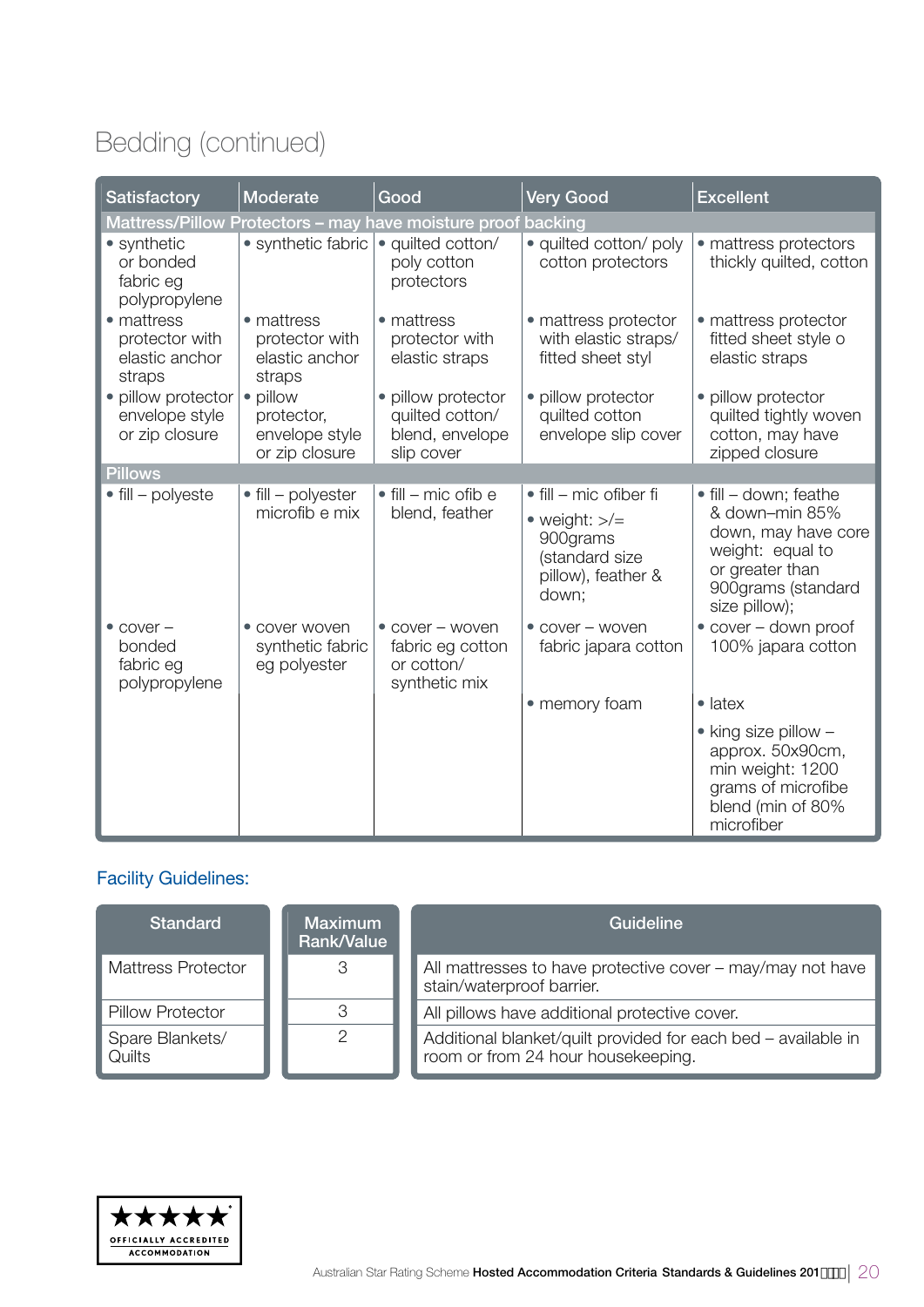### **Mattress**

#### Consumer Importance Weighting Index



#### Quality Guidelines:

This area includes the mattress (and topper if provided).

| <b>Satisfactory</b>                                     | Moderate                                                                  | Good                                                                 | <b>Very Good</b>                                                                   | <b>Excellent</b>                                                                                                        |
|---------------------------------------------------------|---------------------------------------------------------------------------|----------------------------------------------------------------------|------------------------------------------------------------------------------------|-------------------------------------------------------------------------------------------------------------------------|
| <b>Mattress</b>                                         |                                                                           |                                                                      |                                                                                    |                                                                                                                         |
| •100mm<br>(approx) foam<br><b>block</b>                 | •200mm<br>(approx) high<br>density foam<br>block                          | • standard bonnell<br>coil with minimum<br>of 3 comfort<br>layers    | • coil innerspring<br>with minimum<br>4 comfort layers                             | • high technology<br>pocket spring, with<br>deep comfort layers<br>(min 5)                                              |
| <b>or</b>                                               | <b>or</b>                                                                 | <b>or</b>                                                            | <b>or</b>                                                                          | <b>or</b>                                                                                                               |
| • standard<br>bonnell coil<br>with no comfort<br>layers | $\bullet$ standard<br>bonnell<br>coil with<br>minimum 2<br>comfort layers | • standard pocket<br>coil with minimum<br>of 3 comfort<br>layers     | • pocket spring,<br>with minimum<br>4 comfort layers                               | • high technology coil<br>innerspring with deep<br>comfort layers (min 5)<br><b>or</b><br>• latex with gel top<br>layer |
| • ticking (fabric)<br>cotton                            | • ticking (fabric)<br>- cotton twill.                                     | $\bullet$ ticking (fabric) –<br>cotton chintz                        | $\bullet$ ticking (fabric) –<br>damask                                             | $\bullet$ ticking (fabric) – knit                                                                                       |
| Topper                                                  |                                                                           |                                                                      |                                                                                    |                                                                                                                         |
| • no topper                                             | • separate<br>mattress<br>topper<br>-polyester fill                       | • separate<br>mattress topper<br>$-$ microfib $e/$<br>polyester fill | • separate<br>mattress topper -<br>microfib e blend<br>fill, minimum 95<br>gsm fil | • separate mattress<br>topper – down/feather<br>$-$ (minimum 40%<br>down) fil                                           |
|                                                         |                                                                           |                                                                      | • or feather and<br>$down$ fill $-$ les<br>than 40% down                           | • or latex                                                                                                              |

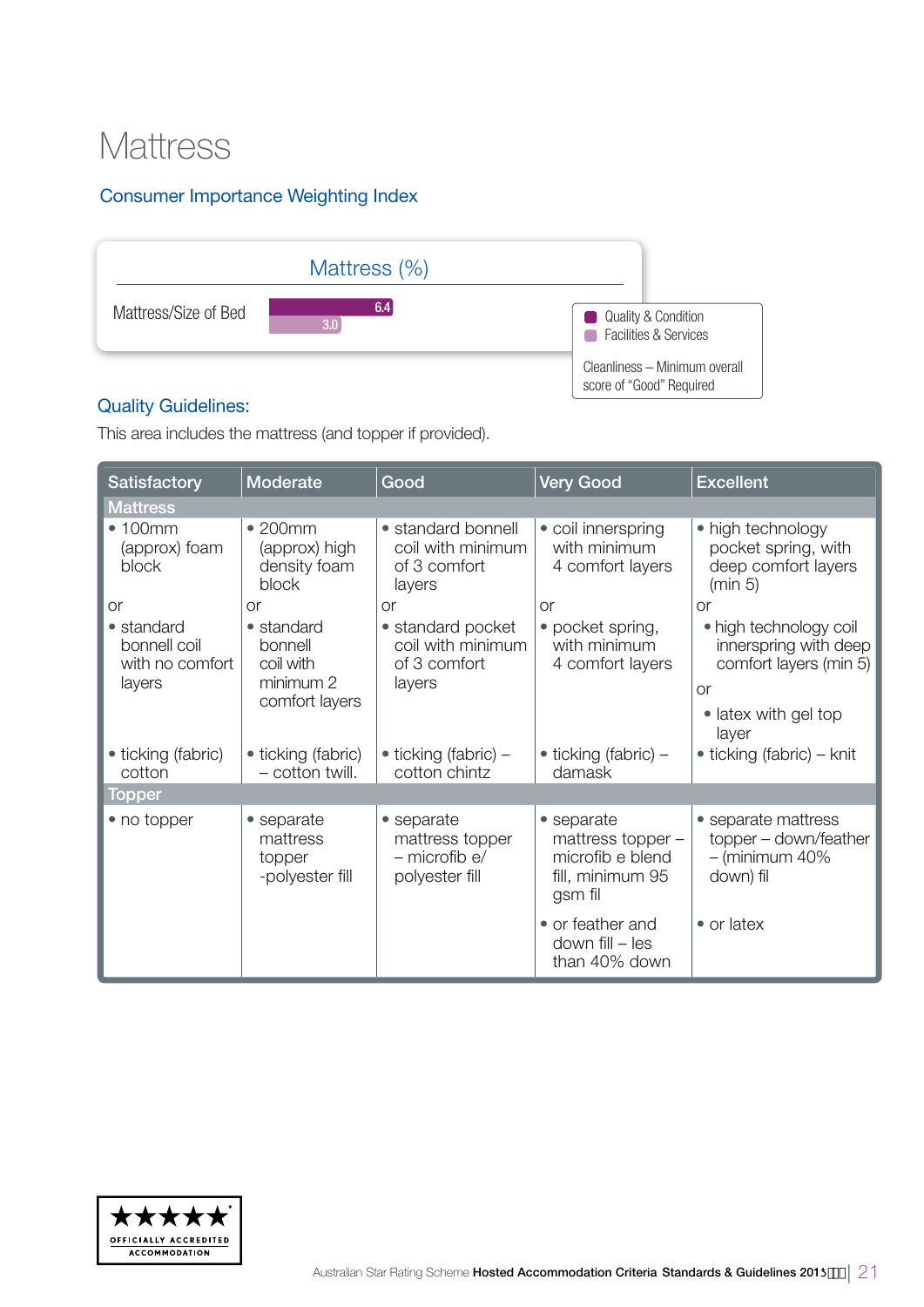### Mattress (continued)

#### Facility Guidelines:

A tolerance may apply for all measurements (under) and will be confirmed upon assessment

| <b>Standard</b>             | <b>Maximum</b><br><b>Rank/Value</b> | Guideline                                                                          |
|-----------------------------|-------------------------------------|------------------------------------------------------------------------------------|
| King Size                   | 6                                   | A King Size Bed will measure 2030mm x 1830mm or split<br>king or 2 x king singles  |
| Queen Size                  | 5                                   | Minimum 2030mm x 1530mm                                                            |
| <b>Standard Double</b>      | 3                                   | Minimum 1900mm x 1370mm                                                            |
| <b>Standard Single/Twin</b> | 3                                   | Minimum 1800mm x 920mm                                                             |
|                             |                                     | <b>Additional Rooms</b><br>(These Standards are not included in One Bedroom Units) |
| King Size                   | 6                                   | As above.                                                                          |
| Queen Size                  | 5                                   | As above.                                                                          |
| Standard Double/<br>Single  | 3                                   | As above or 2 x full size single beds.                                             |
| Or Bunk                     | 3                                   | Purpose designed ladder and safety barrier.                                        |

## Furnishings/Storage

#### Consumer Importance Weighting Index



#### Quality Guidelines:

This area includes the clothes storage i.e. wardrobe(s), drawers, shelving, dressing table, handles/ knobs, bedside tables/shelves, bedheads and mirrors. These Guidelines are typical indicators that may include, but not limited to the following:

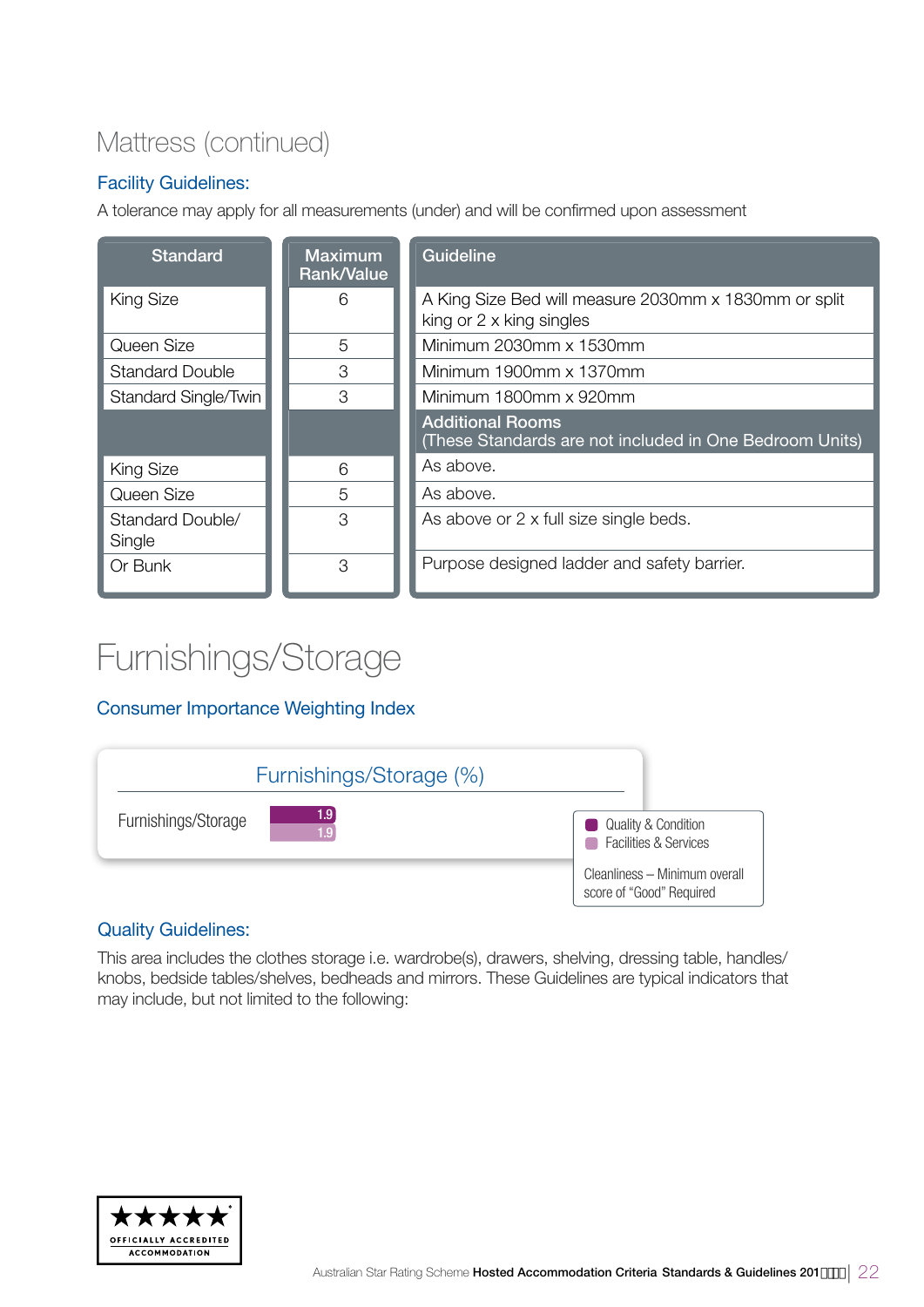### Furnishings/Storage (continued)

| Satisfactory                                                                       | <b>Moderate</b>                                                                            | Good                                                                                       | <b>Very Good</b>                                                                                              | <b>Excellent</b>                                                                                                  |
|------------------------------------------------------------------------------------|--------------------------------------------------------------------------------------------|--------------------------------------------------------------------------------------------|---------------------------------------------------------------------------------------------------------------|-------------------------------------------------------------------------------------------------------------------|
| <b>Furnishings/Storage</b>                                                         |                                                                                            |                                                                                            |                                                                                                               |                                                                                                                   |
| • material eg<br>aged/ dated<br>melamine/<br>laminates/timber<br>MDF, PVC          | · materials eg<br>melamine,<br>imitation timber<br>veneers,<br>laminates                   | · materials eg<br>timber plywood,<br>melamine,<br>timber veneers,<br>laminates             | · materials eg<br>designer timber<br>veneers                                                                  | · materials eg solid<br>timbers                                                                                   |
| • aged laminate<br>tops                                                            | · basic laminate<br>tops                                                                   | • glass tops eg with<br>unpolished edges,<br>laminates                                     | • glass tops eg with<br>polished edges<br>reconstituted<br>stone, timber                                      | • marble, stone top,<br>solid timber                                                                              |
| $\bullet$ mirror $-$<br>unframed,<br>unpolished edge                               | $\bullet$ mirror – basic<br>plastic frame                                                  | $\bullet$ mirror – powder<br>coated framew                                                 | · mirror - bevelled,<br>polished edge                                                                         | $\bullet$ mirror – custom<br>designed                                                                             |
| · basic wardrobe<br>doors, painted<br>chipboard                                    | • wardrobe<br>doors aged/<br>dated<br>melamine/<br>laminates                               | · aluminium/ powder<br>coated framed,<br>mirrored wardrobe<br>doors, melamine/<br>laminate | • frameless<br>mirrored<br>wardrobe doors,<br>timber/timber<br>veneer                                         | · wardrobe doors:<br>bevelled edge<br>frameless mirrored<br>door; solid timber                                    |
| • no backing,<br>no runners,<br>staples                                            | • drawer<br>runners, glued<br>joins                                                        | · backed, drawer<br>runners, screws                                                        | • concealed<br>hardware, interior<br>illumination                                                             | • concealed hardware,<br>automated interior<br>illumination.                                                      |
| • aged plastic<br>handles                                                          | • plastic handles                                                                          | • metal, timber<br>handles                                                                 | · brass, stainless<br>steel handles                                                                           | • custom designed<br>handles/openers                                                                              |
| · clothes storage<br>and furnishings<br>no co-<br>ordination of<br>style or design | • clothes<br>storage and<br>furnishings<br>limited co-<br>ordination of<br>style or design | • clothes storage<br>and furnishings<br>co-ordinated<br>style/design<br>elements           | • clothes storage<br>and furnishings<br>custom design<br>and co-ordinated<br>with overall room<br>style/theme | • clothes storage<br>and furnishings co-<br>ordinated with obvious<br>use of elements and<br>principles of design |

| <b>Standard</b>                                      | <b>Maximum</b><br>Rank/Value | Guideline                                                                                                                               |
|------------------------------------------------------|------------------------------|-----------------------------------------------------------------------------------------------------------------------------------------|
| Bedside Table/Shelf<br>$-$ All                       | З                            | Bedside table/shelf provided adjacent to all permanent<br>sleeping positions (except upper bunk).                                       |
| Or - Less Than All                                   | 2                            | As above $-$ to minimum of 50%.                                                                                                         |
| Bedside Table/Shelf<br>- Adequate Size               | $\mathcal{P}$                | Minimum space 900sqmm for each permanent sleeping<br>position. This ranking only awarded if bedside table to all<br>sleeping positions. |
| Clock Radio/Alarm/<br>Docking Station -<br>All       | 3                            | Provided in all bedrooms (may be part of television)                                                                                    |
| Or - Clock Radio/<br>Alarm/Docking<br>Station - Some | 2                            | As above – 50% or more bedrooms.                                                                                                        |

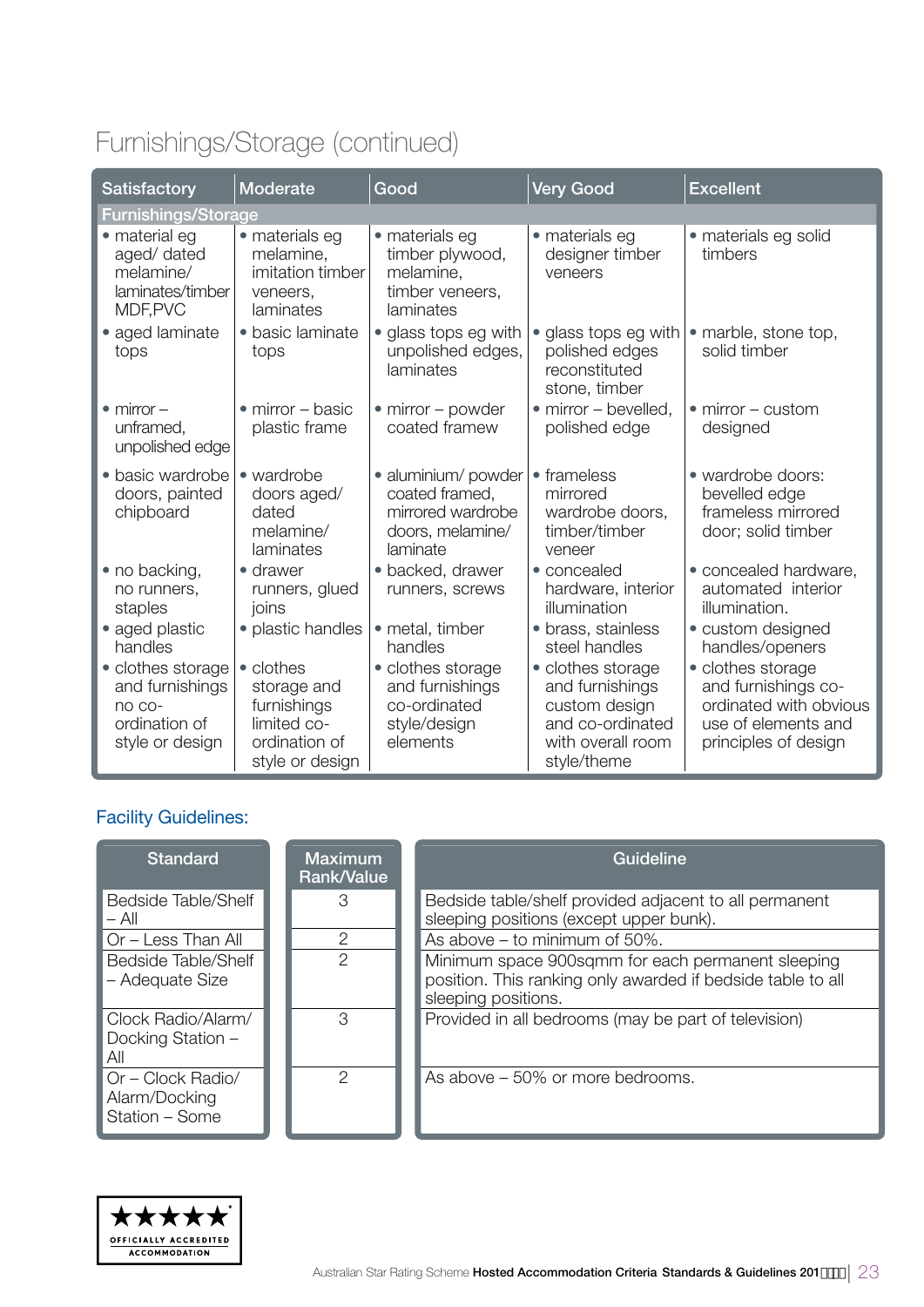### Furnishings/Storage (continued)

| <b>Standard</b>                                         | <b>Maximum</b><br><b>Rank/Value</b> | Guideline                                                                                      |
|---------------------------------------------------------|-------------------------------------|------------------------------------------------------------------------------------------------|
| Full Length Mirror                                      | 3                                   | Minimum 1200mm(H) x 400mm(W) (minimum height of<br>1800mm from floor to upper edge of mir or). |
| Or - Medium Mirror                                      | $\overline{2}$                      | Minimum 600mm(H) x 350mm(W).                                                                   |
| Or - Small Mirror                                       | 1                                   | Less than $600mm(H) \times 350mm(W)$ .                                                         |
| Mirror $-$ All                                          | $\overline{2}$                      | Mirror provided in all bedrooms.                                                               |
| Wardrobe/Purpose<br><b>Built Hanging</b><br>Space - All | 3                                   | Wardrobe or purpose built hanging space in each bedroom.                                       |
| Or - Less Than All                                      | $\mathbf{2}$                        | As above – to less than all bedrooms.                                                          |
| <b>Screened From</b><br>Room                            | $\overline{2}$                      | Doors or walk in robe.                                                                         |
| Spacious Wardrobe                                       | $\overline{2}$                      | Minimum of free hanging space $-1550$ mm(H) x 750mm(W)<br>x 550mm(D).                          |
| Or - Adequate<br>Wardrobe                               | $\mathbf 1$                         | Minimum of free hanging space $-1400$ mm(H) x 450mm(W)<br>x 450mm(D).                          |
| <b>Sufficient Clothe</b><br>Hangers                     | $\overline{2}$                      | Minimum 3 clothes hangers per sleeping position.                                               |
| Clamp Hanger<br>Provided                                | $\overline{2}$                      | Minimum 1 clamp hanger per wardrobe.                                                           |
| Sufficien Drawers<br>or Enclosed Shelf<br>Space         | $\overline{2}$                      | Minimum 400mm(W) x 300mm(D) x 100mm(H) for each<br>permanent sleeping position.                |
| Or - Sufficient Shel<br>Space                           | 1                                   | As above – shelf space not enclosed.                                                           |
| Define Luggage<br>Rack - All                            | $\overline{2}$                      | Fixed or portable luggage rack in each bedroom.                                                |
| Or - Less Than All                                      | 1                                   | As above – less than all bedrooms.                                                             |

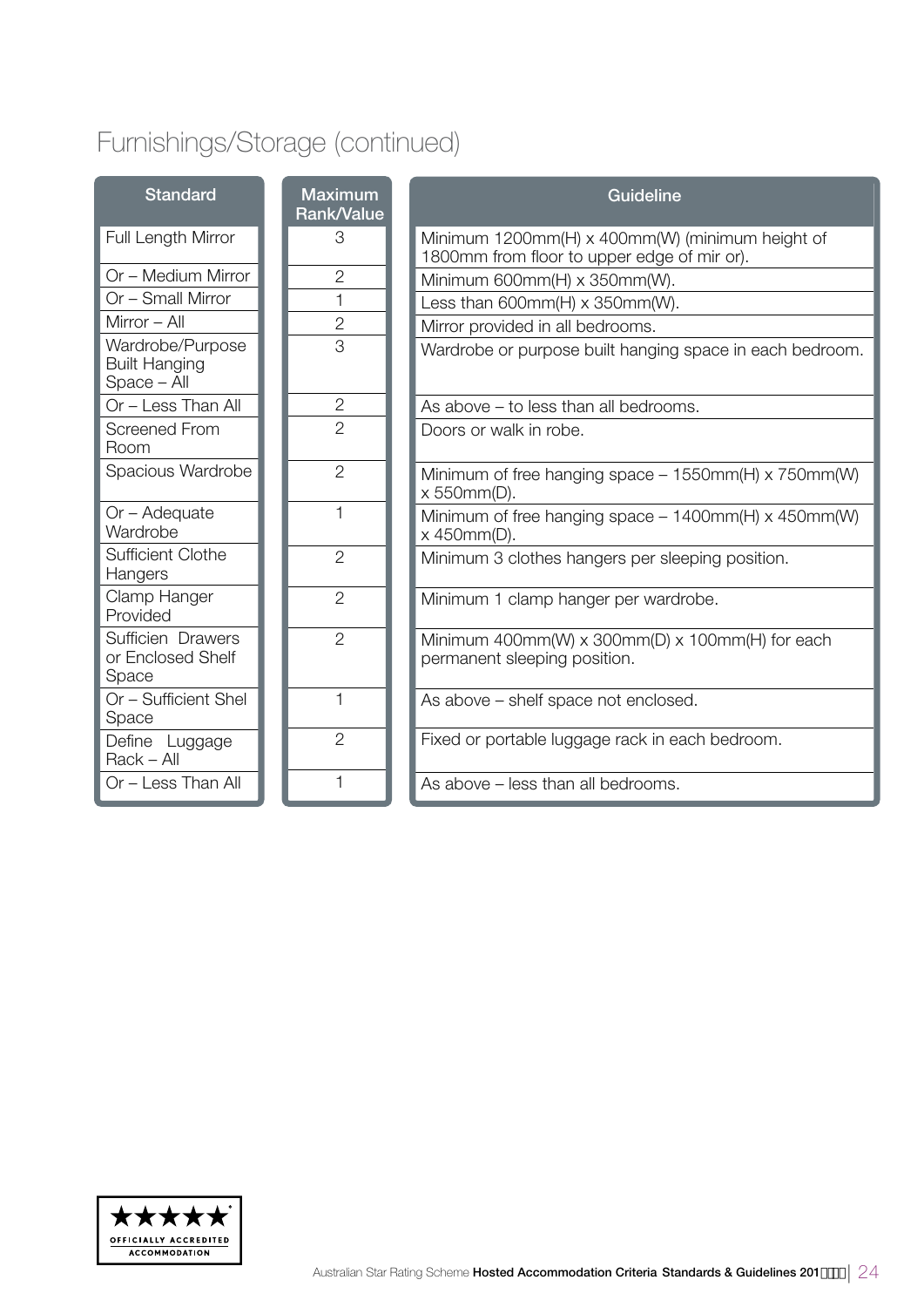## Bedside Lighting

#### Consumer Importance Weighting Index

|                  | Bedside Lighting (%)                             |                                                              |
|------------------|--------------------------------------------------|--------------------------------------------------------------|
| Bedside Lighting | $\begin{array}{c} 1.2 \\ \hline 0.8 \end{array}$ | Quality & Condition<br><b>Example:</b> Facilities & Services |
|                  |                                                  | Cleanliness - Minimum overall<br>score of "Good" Required    |

#### Quality Guidelines:

This area includes bedside light fittings which may be wall hung, ceiling or lamps. This does no include the illumination as this is a standard. These Guidelines are typical indicators that may include, but are not limited to, the following:

| <b>Satisfactory</b>                                     | <b>Moderate</b>                                 | Good                                                                  | <b>Very Good</b>                                                                              | <b>Excellent</b>                                                                                                                                      |
|---------------------------------------------------------|-------------------------------------------------|-----------------------------------------------------------------------|-----------------------------------------------------------------------------------------------|-------------------------------------------------------------------------------------------------------------------------------------------------------|
| <b>Bedside Lighting</b>                                 |                                                 |                                                                       |                                                                                               |                                                                                                                                                       |
| • dated pelmet,<br>fluo escent<br>lighting              | • fluo escent<br>lighting                       | • standard down-<br>painted white<br>fitting or wal<br>mounted lights | • custom design<br>down lights $-$ one<br>piece recessed<br>downlight, round<br>chrome fittin | • architectural design<br>down lights – one<br>piece unit down light<br>specifically designe<br>and manufactured<br>for the purpose or<br>application |
| • small ineffective<br>bedside lamps                    | basic light-<br>$\bullet$<br>weight lamp        | • weighted bedside<br>lamp, may have                                  | • custom made<br>bedside lamps,                                                               | • optional lighting<br>illumination                                                                                                                   |
|                                                         | base with<br>basic shade,<br>touch lights       | directional head                                                      | weighted base                                                                                 | • designer bedside<br>lamps with solid<br>construction                                                                                                |
| • power cords<br>exposed                                | power cords<br>exposed                          | • attempts to<br>conceal power<br>leads                               | • power cords<br>concealed                                                                    | • power cords<br>concealed                                                                                                                            |
| $\bullet$ lack of<br>coordination of<br>style or design | • limited<br>coordination of<br>style or design | • co-ordinated<br>style/design<br>elements                            | • custom design<br>and co-ordinated<br>with overall room<br>style/theme                       | • co-ordinated with<br>obvious use of<br>elements and<br>principles of design                                                                         |

| <b>Standard</b>                   | Maximum<br>Rank/Value | Guideline                                                                                      |
|-----------------------------------|-----------------------|------------------------------------------------------------------------------------------------|
| Bedside Lighting - All            |                       | Bedside lighting to all permanent sleeping positions.                                          |
| $\blacksquare$ Or – Less Than All |                       | As above to minimum 50% of permanent sleeping positions.                                       |
| <b>Individual Switches</b>        |                       | Separate switches that operate individual lights/lamps to all<br>permanent sleeping positions. |

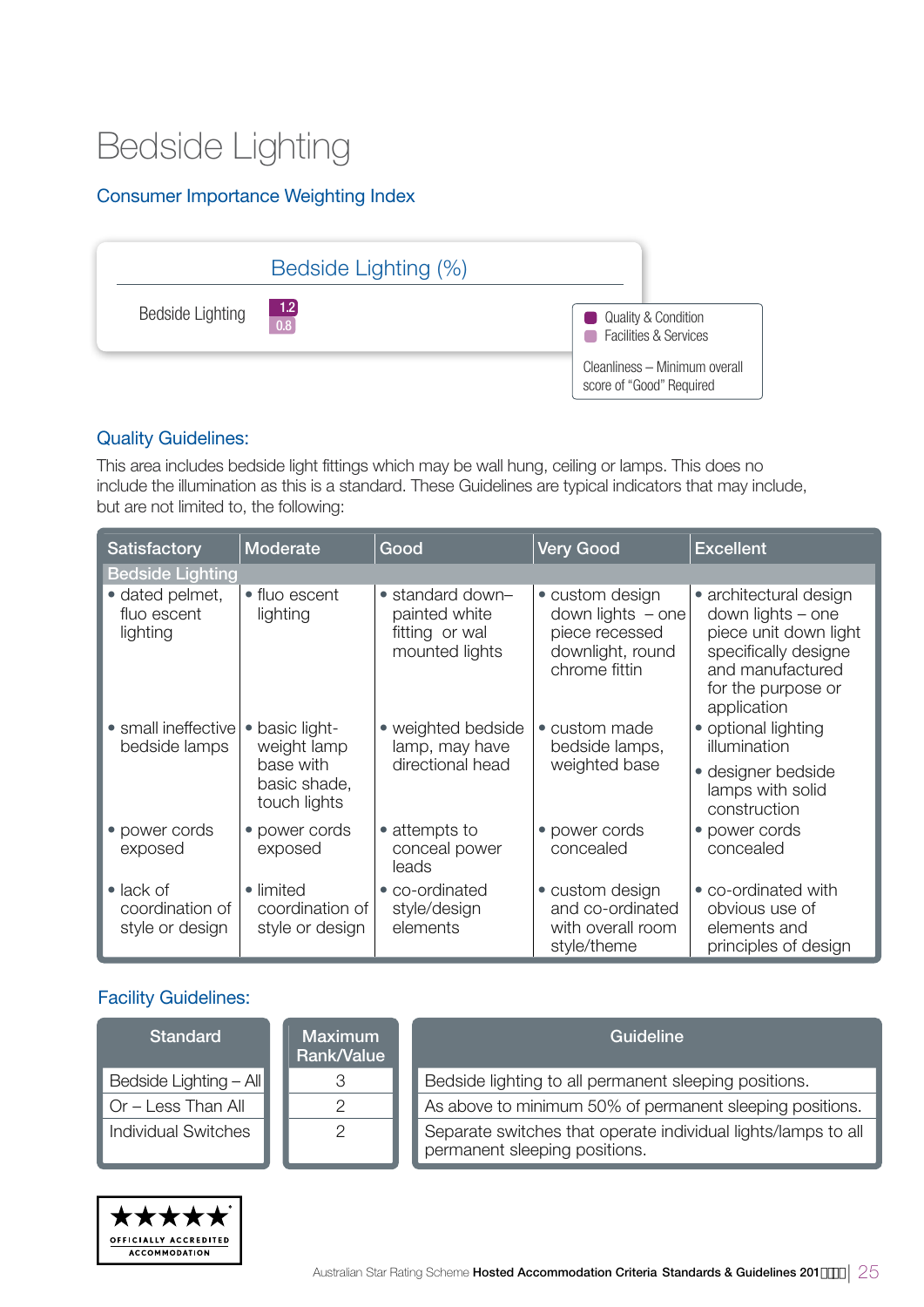## Room Lighting

#### Consumer Importance Weighting Index



#### Quality Guidelines:

This area includes all bedroom (except bedside) light fittings and switches. This does no include the illumination, as this is a standard. These Guidelines are typical indicators that may include, but are not limited to, the following:

| <b>Satisfactory</b>                                     | <b>Moderate</b>                                 | Good                                                | <b>Very Good</b>                                                                              | <b>Excellent</b>                                                                                                                                      |
|---------------------------------------------------------|-------------------------------------------------|-----------------------------------------------------|-----------------------------------------------------------------------------------------------|-------------------------------------------------------------------------------------------------------------------------------------------------------|
| <b>Room Lighting</b>                                    |                                                 |                                                     |                                                                                               |                                                                                                                                                       |
| • exposed<br>globes or<br>fluo escent<br>tubes          | • fluo escent<br>lighting diffuser<br>panels    | • standard down<br>lights – painted<br>white fittin | • custom design<br>down lights $-$ one<br>piece recessed<br>downlight, round<br>chrome fittin | • architectural design<br>down lights - one<br>piece unit down light<br>specifically designe<br>and manufactured<br>for the purpose or<br>application |
| • dated light<br>fixtu es and<br>fitting                | basic oyster<br>lighting                        | • oyster fitting                                    | • optional lighting<br>illumination                                                           | • optional lighting<br>illumination                                                                                                                   |
|                                                         |                                                 |                                                     | • custom light<br>shades may be<br>sensor lighting<br>with manual over-<br>ride               | • designer light fittings<br>may have electronic<br>control management<br>system, digital touch<br>pads                                               |
| $\bullet$ lack of<br>coordination of<br>style or design | • limited<br>coordination of<br>style or design | • coordinated style/<br>design elements             | • coordinated with<br>overall room style/<br>theme                                            | • coordinated with<br>obvious use of<br>elements and<br>principles of design                                                                          |

| <b>Standard</b>                                  | Maximum<br><b>Rank/Value</b> | Guideline                                                                                                                           |
|--------------------------------------------------|------------------------------|-------------------------------------------------------------------------------------------------------------------------------------|
| Sufficien Lighting                               | ↷                            | Sufficient lighting to all functional a eas of bedroom.                                                                             |
| Spare Power<br>$\overline{\phantom{a}}$ Point(s) | 2                            | Spare power points provided in each room - double<br>adaptors and power boards (without individual switches)<br>are not acceptable. |

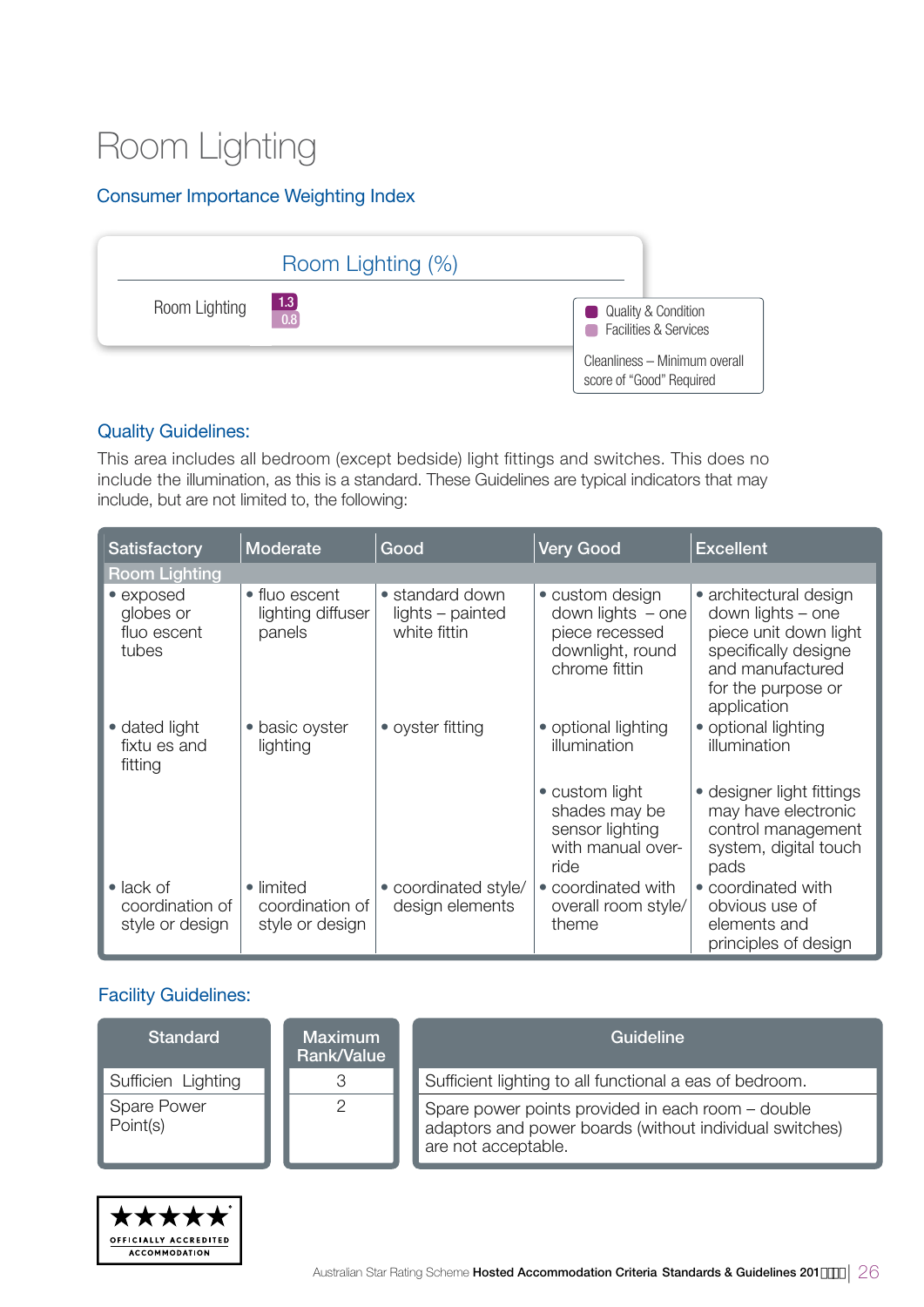## Window Coverings and Privacy

#### Consumer Importance Weighting Index



#### Quality Guidelines:

Area includes blinds, curtains, drapes, window trims (including pelmets). These Guidelines are typical indicators that may include, but are not limited to, the following:

| Satisfactory                                                   | Moderate                                            | Good                                                          | <b>Very Good</b>                                                        | <b>Excellent</b>                                                                                                                    |
|----------------------------------------------------------------|-----------------------------------------------------|---------------------------------------------------------------|-------------------------------------------------------------------------|-------------------------------------------------------------------------------------------------------------------------------------|
| <b>Window Coverings</b>                                        |                                                     |                                                               |                                                                         |                                                                                                                                     |
| • curtain fabric<br>unlined or<br>without<br>bonded<br>backing | • curtain fabric<br>with bonded<br>backing          | • curtains fabric self<br>lined with bonded<br>rubber backing | • thick quality<br>drapes with<br>separate<br>insulated lining          | • thick quality drapes<br>with generous fullness<br>with separate lining<br>and separate insulated<br>backing - may be<br>motorised |
| • no sheers                                                    | • sheer curtains<br>with little or no<br>'fullness' | • standard sheer<br>curtains                                  | • sheers with<br>generous<br>'fullness'                                 | • quality sheers with<br>generous 'fullness'<br>may be motorised                                                                    |
| $\bullet$ aged<br>venetians                                    | • plastic<br>venetians                              | • imitation timber<br>venetians/<br>shutters                  | • contemporary<br>timber venetians/<br>shutters                         | • quality timber<br>venetians/shutters                                                                                              |
| • aged roller<br>blinds                                        | · plastic roller<br>blinds, vertical<br>blinds      | • 'woven' plastic<br>roller blinds                            | • woven fib eglass,<br>channelled roller<br>blinds                      | • custom designed/<br>made roman blinds -<br>motorised                                                                              |
|                                                                | • budget roman<br>or budget<br>fabric panels        | • standard roman<br>blinds or standard<br>fabric panels       | • roman blinds or<br>designer fabric<br>panels                          |                                                                                                                                     |
| • exposed<br>tracking/<br>conduit rod                          | • exposed<br>tracking                               | • tracking exposed,<br>designer rods                          | · bulkheads,<br>pelmets<br>concealed<br>tracking                        | • bulkheads, pelmets<br>and/or other design<br>elements concealing<br>tracking/hardware                                             |
| $\bullet$ lack of<br>coordination of<br>style or design        | • limited<br>coordination<br>of style or<br>design  | • coordinated<br>style/design<br>elements                     | · custom design<br>and coordinated<br>with overall room<br>style/ theme | • coordinated with<br>obvious use of<br>elements and<br>principles of design                                                        |

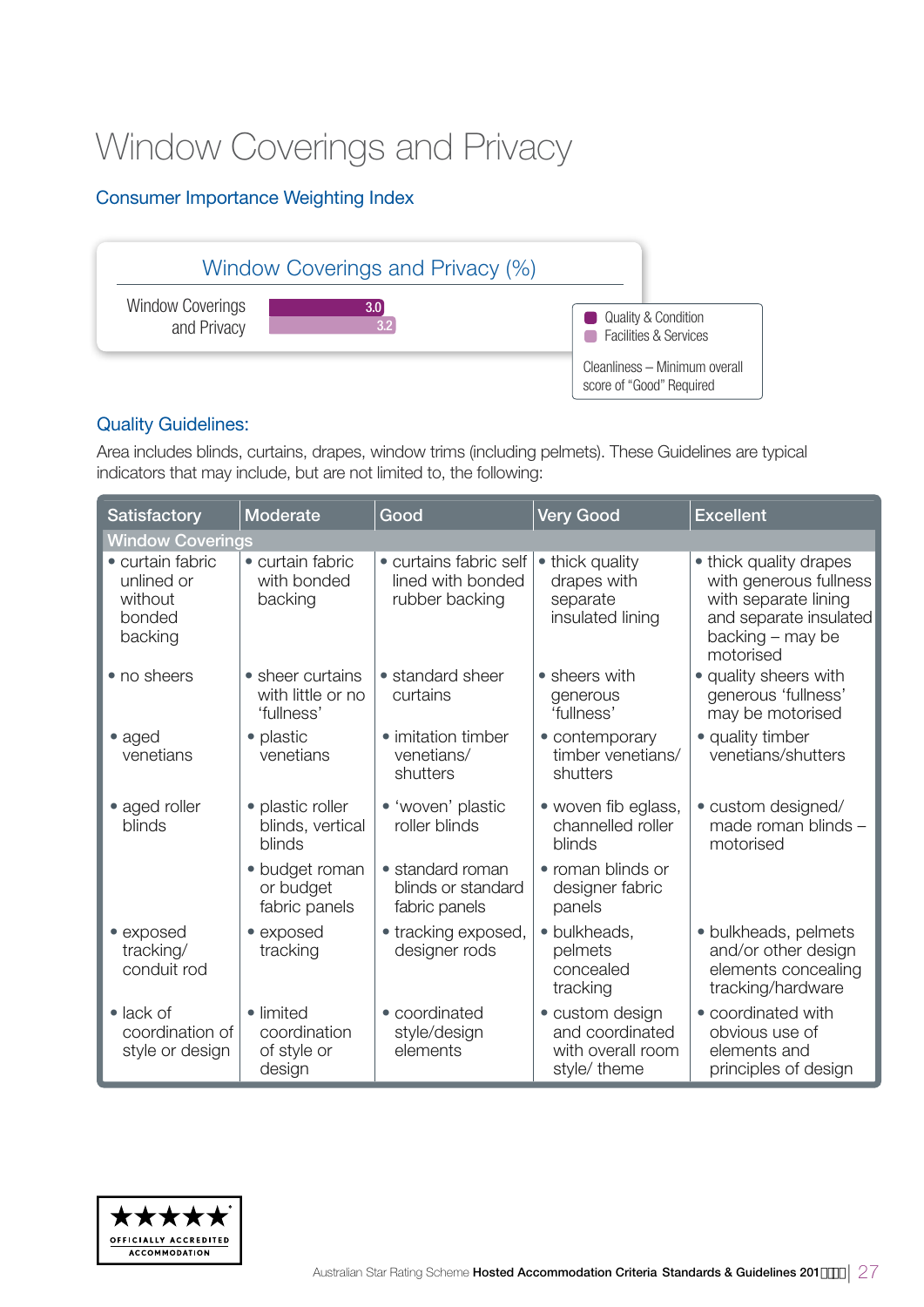### Window Coverings and Privacy (continued)

#### Facility Guidelines:

| <b>Standard</b>           | <b>Maximum</b><br>Rank/Value | Guideline                                                                                                                                      |
|---------------------------|------------------------------|------------------------------------------------------------------------------------------------------------------------------------------------|
| Adequate Day<br>Privacy   | 6                            | Bedroom window screening – (eg sheer curtain, blinds,<br>window tinting) allows in-room guest to see 'out' and gives<br>privacy from external. |
| Adequate Night<br>Privacy | 6                            | All windows/glass sliding doors fitted with covering for tota<br>privacy.                                                                      |
| <b>Insect Screens</b>     |                              | Fine mesh screening on all windows/sliding doors.                                                                                              |

### Free Floor Space

#### Consumer Importance Weighting Index



Condition scores and Quality Guidelines do not apply for these Standards.

#### Facility Guidelines:

Areas within the bedroom that are less than 500mm will not be considered as part of the overall floo space. Entrances will be included as part of overall floo space. A tolerance may apply for all measurements (under) and will be confirmed upon assessment

| <b>Standard</b>            | <b>Maximum</b><br>Rank/Value | Guideline                                               |
|----------------------------|------------------------------|---------------------------------------------------------|
| Spacious Area              |                              | Minimum 12sqm or greater of free floor space            |
| $\Box$ Or – Adequate Area  | ↷                            | Minimum 9sqm or greater of free floor space             |
| Or - Small Area            |                              | Minimum of 6sqm or greater of free floor space          |
| Separate<br>Bedrooms - All | 3                            | All bedrooms separate to lounge/dining area with doors. |

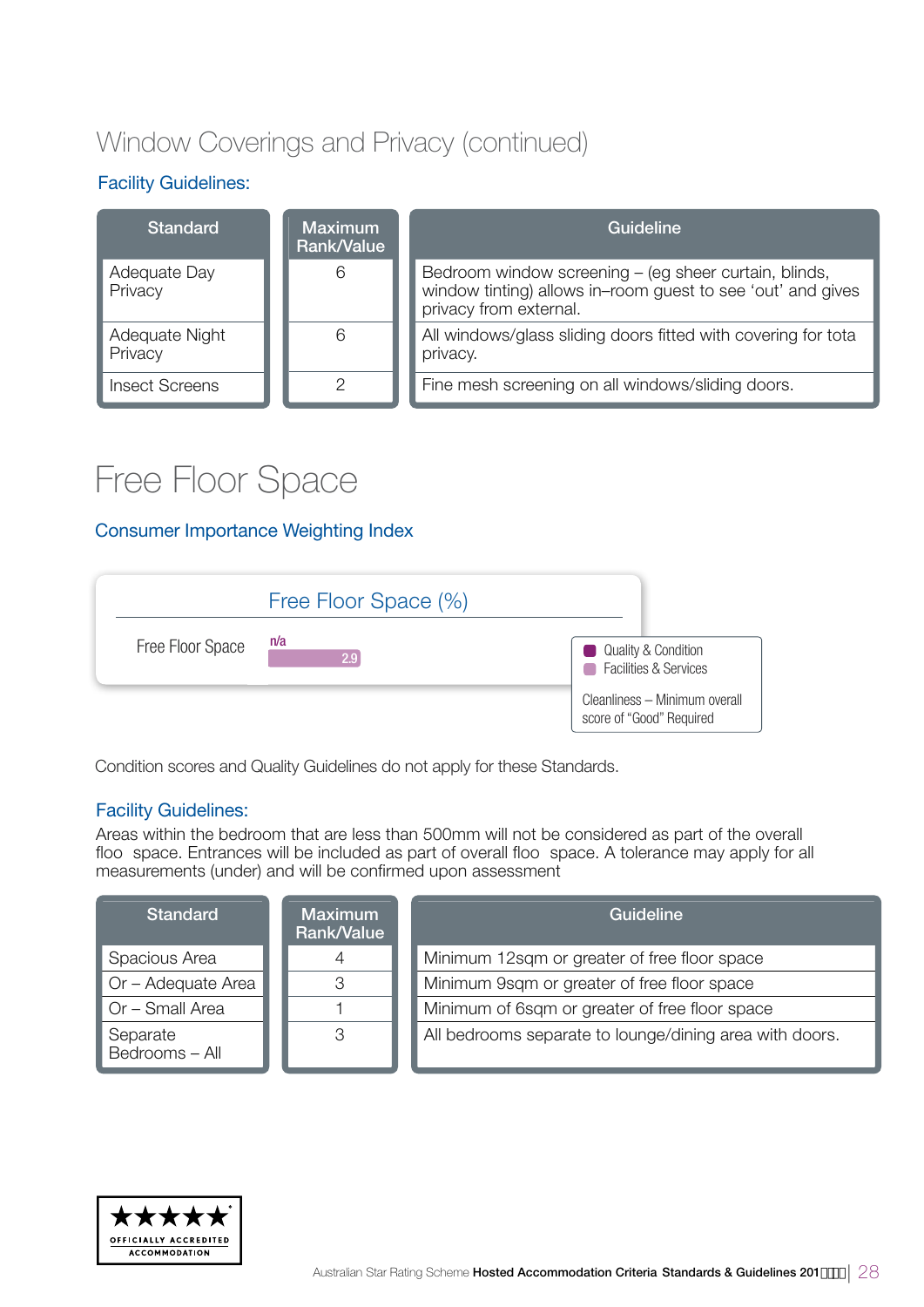## Floor Coverings

#### Consumer Importance Weighting Index



#### Quality Guidelines:

These Guidelines are typical indicators that may include, but are not limited to, the following:

| <b>Satisfactory</b>                                     | Moderate                                        | Good                                                                                                                                  | <b>Very Good</b>                                                                | <b>Excellent</b>                                                        |
|---------------------------------------------------------|-------------------------------------------------|---------------------------------------------------------------------------------------------------------------------------------------|---------------------------------------------------------------------------------|-------------------------------------------------------------------------|
| <b>Floor Coverings</b>                                  |                                                 |                                                                                                                                       |                                                                                 |                                                                         |
| • poly propylene<br>carpet, low<br>density              | • nylon carpet,<br>low density                  | • medium density<br>synthetic/mix<br>carpet                                                                                           | • high density wool<br>mix carpet eg<br>80/20                                   | • high density pure<br>wool carpet,<br>thickness of pile                |
| • dated vinyl<br>sheeting                               | • basic vinyl                                   | • standard solution<br>dyed nylon carpet                                                                                              | • high density<br>solution dyed<br>nylon carpet                                 | • polished solid<br>hardwood quality<br>timber floors eg jarra          |
| • dated tiles, low<br>grade carpet<br>tiles             | • basic tiles                                   | • laminated timber<br>floor/plank vinyl<br>carpet tiles,<br>polished timber<br>floors eg cyp ess<br>pine, bamboo<br>• standard vinyls | • polished solid<br>hardwood<br>timber floors e<br>brushbox<br>• designer vinyl | • tiles eg natural stone,<br>marble, limestone,<br>reconstituted stone  |
|                                                         |                                                 | • standard tiles                                                                                                                      |                                                                                 |                                                                         |
|                                                         |                                                 |                                                                                                                                       | • contemporary tiles                                                            |                                                                         |
| $\bullet$ lack of<br>coordination of<br>style or design | • limited<br>coordination of<br>style or design | • coordinated style/<br>design elements                                                                                               | • coordinated with<br>obvious use of<br>elements and<br>principles of<br>design | • custom design and<br>coordinated with<br>overall room style/<br>theme |

Facility Guidelines do not apply.

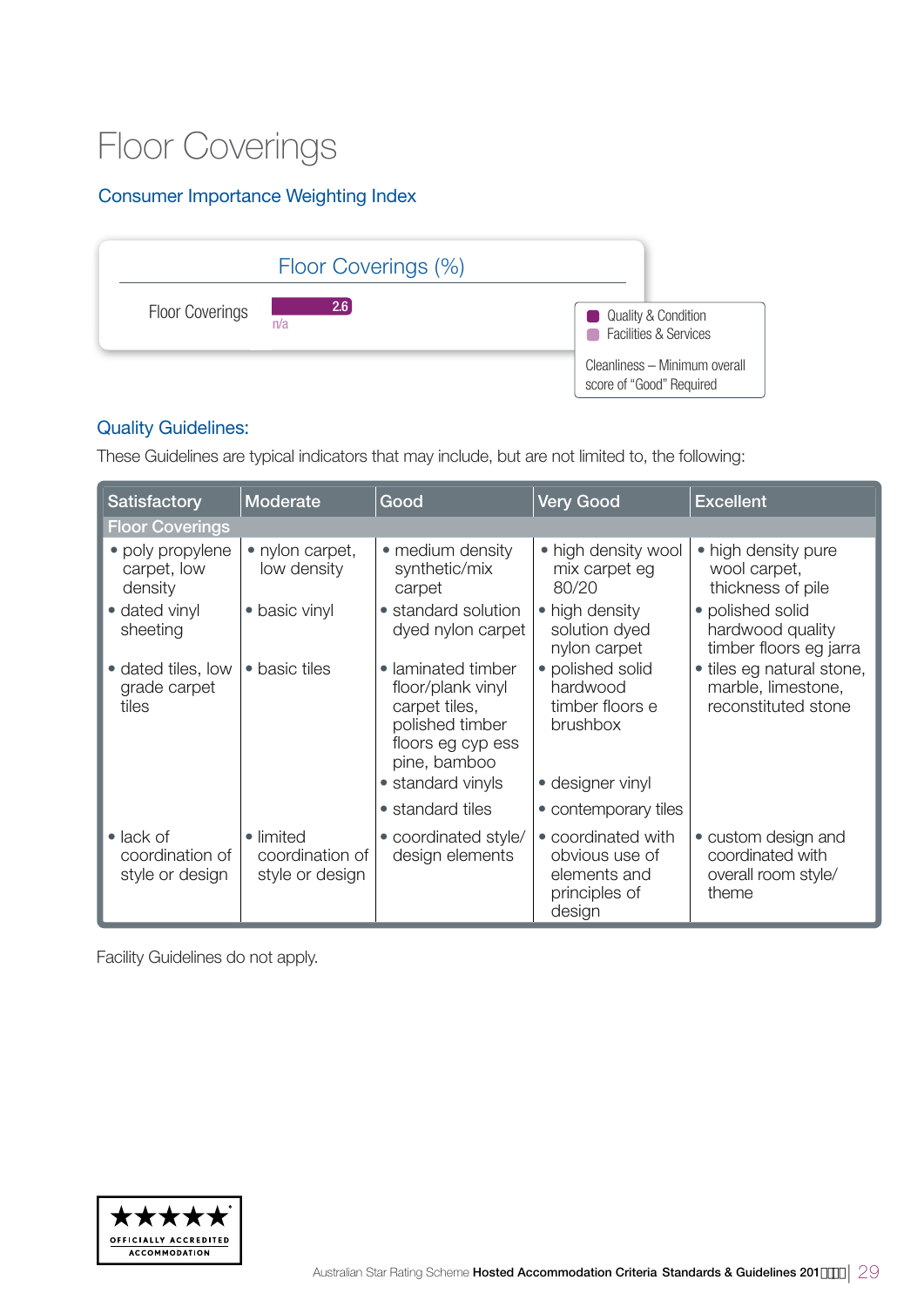## Walls and Ceilings

#### Consumer Importance Weighting Index



#### Quality Guidelines:

Areas considered in this assessment include wall/ceiling finish, skirting, doors, a chitraves and door handles. These Guidelines are typical indicators that may include, but are not limited to, the following:

| <b>Satisfactory</b>                                  | Moderate                                                 | Good                                                              | <b>Very Good</b>                                                    | <b>Excellent</b>                                                                  |
|------------------------------------------------------|----------------------------------------------------------|-------------------------------------------------------------------|---------------------------------------------------------------------|-----------------------------------------------------------------------------------|
| <b>Walls and Ceilings</b>                            |                                                          |                                                                   |                                                                     |                                                                                   |
| • dated plain<br>brick or<br>concrete block<br>walls | • exposed<br>plain brick or<br>concrete block<br>walls   | • painted brick<br>walls                                          | • feature brick walls                                               | plaster walls/ceilings,<br>$\bullet$<br>architecturally<br>designed               |
| · panelled walls/<br>ceilings with<br>visible joins  | · panelled walls/<br>ceilings with<br>visible joins      | · plaster walls/<br>ceilings                                      | • plaster walls/<br>ceilings                                        | • polished plaster walls                                                          |
| • quad trim<br>used for<br>skirtings/<br>cornice     | · basic narrow<br>skirting/<br>cornice                   | • plain skirting/<br>cornice with<br>no decorative<br>enhancement | • decorative<br>skirting/cornice,<br>square set<br>corners          | • decorative skirting/<br>cornice of generous<br>proportions                      |
| • no use of<br>colour to<br>create theme/<br>harmony | • little use of<br>colour to<br>create theme/<br>harmony | • colour has been<br>used to create a<br>theme/harmony            | • colour has been<br>used to create<br>coordinated<br>theme/harmony | • fully coordinated<br>and/or customised<br>design to match<br>overall room style |
| $\bullet$ lack of<br>decorative<br>enhancements      | $\bullet$ basic<br>decorative<br>enhancements            | • use of decorative<br>enhancements                               | • use of decorative<br>enhancements                                 | • decorative<br>enhancements such<br>as commissioned<br>artwork                   |

Facility guidelines do not apply.

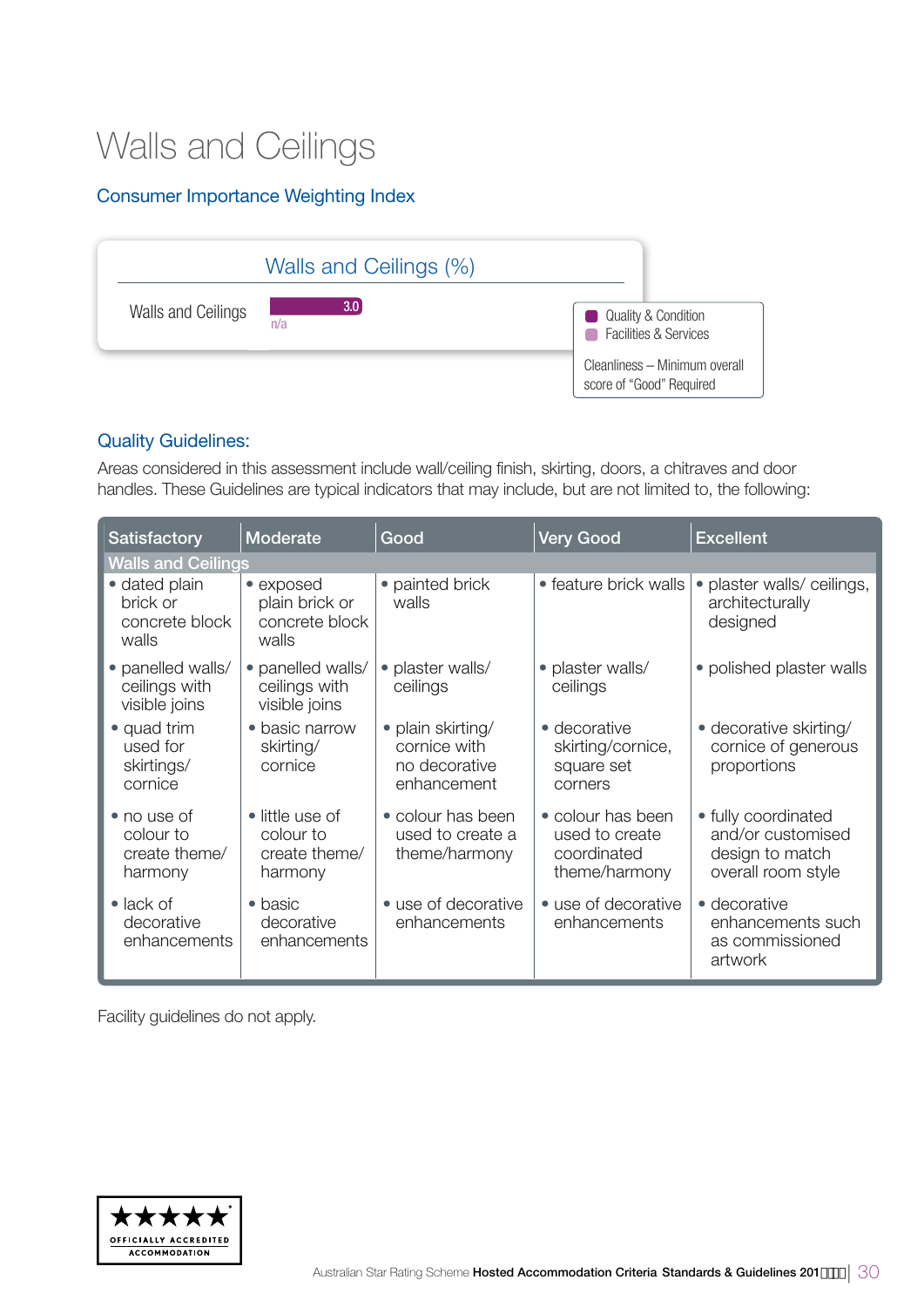# <span id="page-30-0"></span>Bathroom

#### Consumer Importance Weighting Index



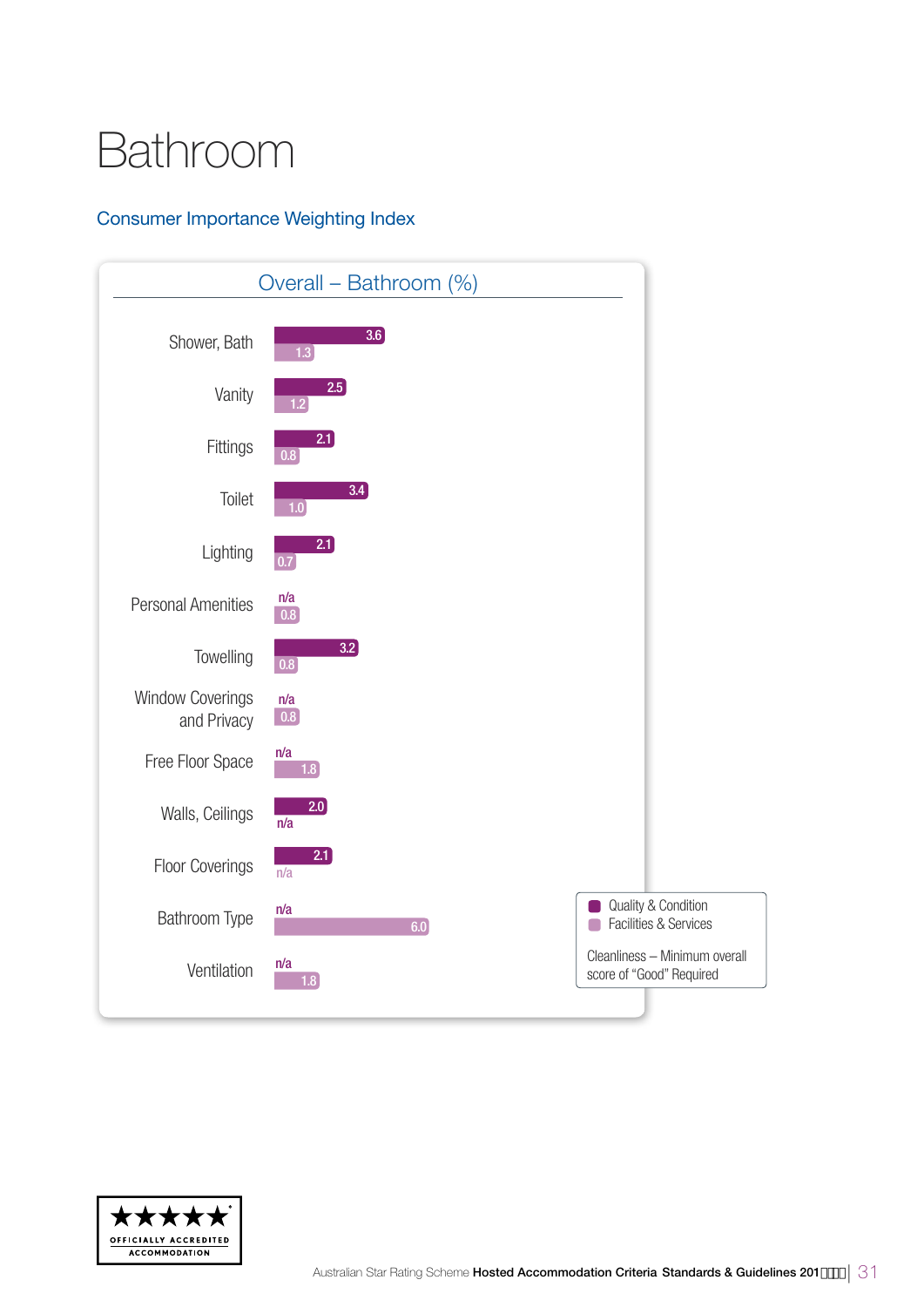### Shower and Bath

#### Consumer Importance Weighting Index



#### Quality Guidelines:

This area includes the bath (does not include bath surrounds), shower floor/grate, shower walls, showe screen. Quality Guidelines are typical indicators that may include, but are not limited to, the following:

| Satisfactory                                                                                             | <b>Moderate</b>                                                                     | Good                                                                                             | <b>Very Good</b>                                                                            | <b>Excellent</b>                                                             |
|----------------------------------------------------------------------------------------------------------|-------------------------------------------------------------------------------------|--------------------------------------------------------------------------------------------------|---------------------------------------------------------------------------------------------|------------------------------------------------------------------------------|
| <b>Bath</b>                                                                                              |                                                                                     |                                                                                                  |                                                                                             |                                                                              |
| • plastic bath                                                                                           | · basic acrylic<br>hath                                                             | • standard design<br>acrylic, enamel<br>hath                                                     | • contemporary<br>baths - acrylic,<br>reconstituted<br>stone                                | • designer baths -<br>stone, steel with<br>porcelain finis                   |
| <b>Shower</b>                                                                                            |                                                                                     |                                                                                                  |                                                                                             |                                                                              |
| • walls: dated<br>tiles; 'aged'<br>moulded<br>plastic/<br>fib eglass;<br>panelling with<br>visible joins | · walls: budget<br>tiles; moulded<br>fib eglass;<br>panelling with<br>visible joins | • walls: standard<br>tiles, designer<br>moulded<br>fib eglass;<br>panelling, no<br>visible joins | • walls:<br>contemporary<br>tiles;<br>reconstituted<br>stone; fully tiled;                  | · walls: stone; fully tiled                                                  |
| • base: dated<br>tiles; 'aged'<br>moulded<br>plastic/<br>fib eglass                                      | · base: budget<br>tiles; moulded<br>fib eglass                                      | • base: standard<br>tiles, moulded<br>fib eglass                                                 | · base: hobless:<br>contemporary<br>tiles; reconstituted<br>stone; designer<br>moulded base | • base: hobless; stone                                                       |
| • screen:<br>lightweight<br>plastic curtain;<br>aged shower<br>screen                                    | • screen: shower<br>curtain,<br>segmented<br>glass sliding<br>doors                 | • screen: framed<br>shower screen or<br>designer curtain                                         | • screen: semi<br>frameless glass<br>shower screen                                          | • screen: frameless<br>glass                                                 |
| • grate: plastic                                                                                         | • grate: plastic/<br>chrome<br>shower                                               | · grate: chrome                                                                                  | • grate: designer<br>steel shower; tile<br>insert grate                                     | · grate: designer steel<br>shower                                            |
| $\bullet$ lack of<br>coordination of<br>style or design                                                  | • limited<br>coordination<br>of style or<br>design                                  | • coordinated<br>style/design<br>elements                                                        | • custom design<br>and coordinated<br>with overall room<br>style/ theme                     | • coordinated with<br>obvious use of<br>elements and<br>principles of design |

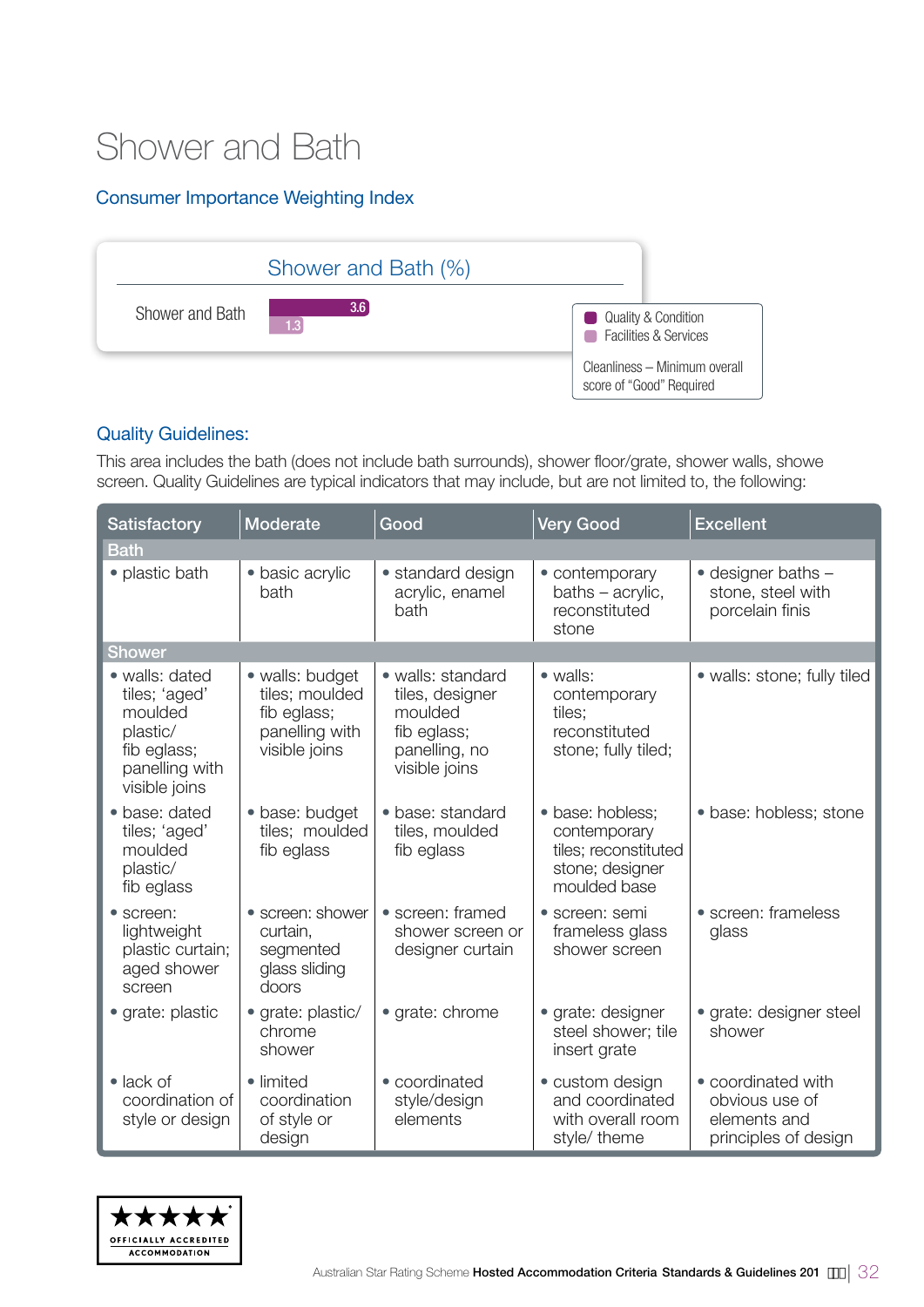### Shower and Bath (continued)

#### Facility Guidelines:

A tolerance of up to 20mm may apply for all measurements (under/over) and will be confirmed upon assessment

| <b>Standard</b>                       | <b>Maximum</b><br>Rank/Value | <b>Guideline</b>                                                            |
|---------------------------------------|------------------------------|-----------------------------------------------------------------------------|
| Separate Shower<br>and Full Size Bath | 5                            | Separate full size bath (minimum of 1300mm x 600 mm)<br>plus shower recess. |
| Or – Shower Over<br><b>Bath</b>       | 4                            | Shower over full size bath/spa bath.                                        |
| $Or - Shower$<br>Recess               | 3                            | Shower recess only.                                                         |
| Large Shower                          | 5                            | Minimum 1800mm (length plus width).                                         |
| $Or - Adequate$<br>Shower             | 4                            | Minimum 1500mm (length plus width).                                         |
| Spa Bath                              | $\overline{2}$               | Spa bath                                                                    |
| Height of Shower<br>Head/Rose         | $\mathcal{P}$                | Minimum 1900mm – adjustable arm acceptable to meet<br>dimension.            |
| Soap Holder                           | $\overline{2}$               | Dedicated soap holder or mounted soap dispenser.                            |
| <b>Toiletries Holder</b>              | $\overline{2}$               | Dedicated shelf/space for guest toiletries.                                 |

### Vanity

#### Consumer Importance Weighting Index



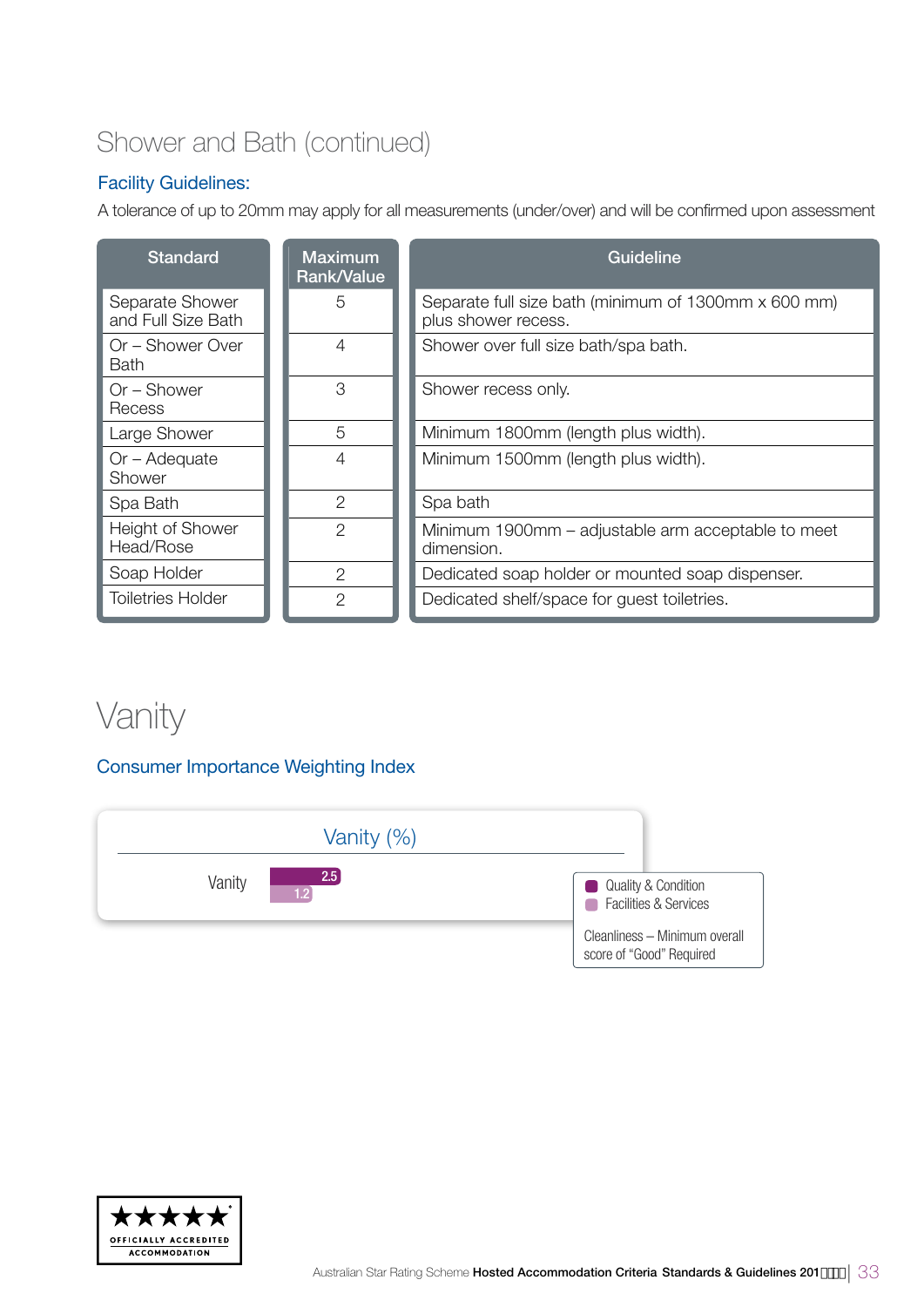### Vanity (continued)

#### Quality Guidelines:

Area includes: the hand basin, plugs, bench/shelf space, drawers including handles. These Guidelines are typical indicators that may include, but are not limited to, the following:

| <b>Satisfactory</b>                                       | <b>Moderate</b>                                     | Good                                       | <b>Very Good</b>                                                        | <b>Excellent</b>                                                             |  |
|-----------------------------------------------------------|-----------------------------------------------------|--------------------------------------------|-------------------------------------------------------------------------|------------------------------------------------------------------------------|--|
| <b>Handbasin</b>                                          |                                                     |                                            |                                                                         |                                                                              |  |
| • dated design                                            | • basic design                                      | • standard design                          | • contemporary<br>design                                                | • customised design<br>and style/theme                                       |  |
| • plastic, aged<br>polymarble                             | • moulded<br>acrylic                                | polymarble,<br>acrylic                     | • quality finis<br>eg ceramic,<br>reconstituted<br>stone                | • high quality finish e<br>stone, glass, ceramic                             |  |
| <b>Bench Space</b>                                        |                                                     |                                            |                                                                         |                                                                              |  |
| • dated laminate<br>sheeting,<br>dated moulded<br>acrylic | • basic laminate<br>sheeting,<br>moulded<br>acrylic | • standard laminate.<br>polymarble         | • reconstituted<br>stone, designer<br>laminate                          | • stone, glass                                                               |  |
| <b>Splashback</b>                                         |                                                     |                                            |                                                                         |                                                                              |  |
| • exposed pvc<br>plumbing                                 | • exposed PVC<br>plumbing                           | • plumbing<br>chrome finish o<br>concealed | • concealed or<br>decorative<br>plumbing                                | • all plumbing is<br>concealed or<br>decorative                              |  |
| $\bullet$ lack of<br>coordination of<br>style or design   | • limited<br>coordination of<br>style or design     | • coordinated style/<br>design elements    | • custom design<br>and coordinated<br>with overall room<br>style/ theme | • coordinated with<br>obvious use of<br>elements and<br>principles of design |  |

#### Facility Guidelines:

A tolerance of up to 20mm may apply for all measurements (under/over) and will be confirmed upo assessment.

| <b>Standard</b>                             | <b>Maximum</b><br>Rank/Value | Guideline                                                                    |
|---------------------------------------------|------------------------------|------------------------------------------------------------------------------|
| <b>Bench/Shelf Space</b>                    |                              | Minimum overall area 300mm x 200mm.                                          |
| $Or - Adequate$<br><b>Bench Shelf Space</b> | 2                            | Bench/shelf space is less than 300mm x 200mm.<br>Minimum dimension of 150mm. |
| Hand Basin                                  | З                            | Minimum size of 400mm x 250mm.                                               |
| $Or - Adequate$<br>Hand Basin               | 2                            | Less than 400mm x 250mm.                                                     |
| Shelving/Storage<br>Space                   | $\mathcal{P}$                | Separate shelving, Minimum measurement of 150mm.                             |

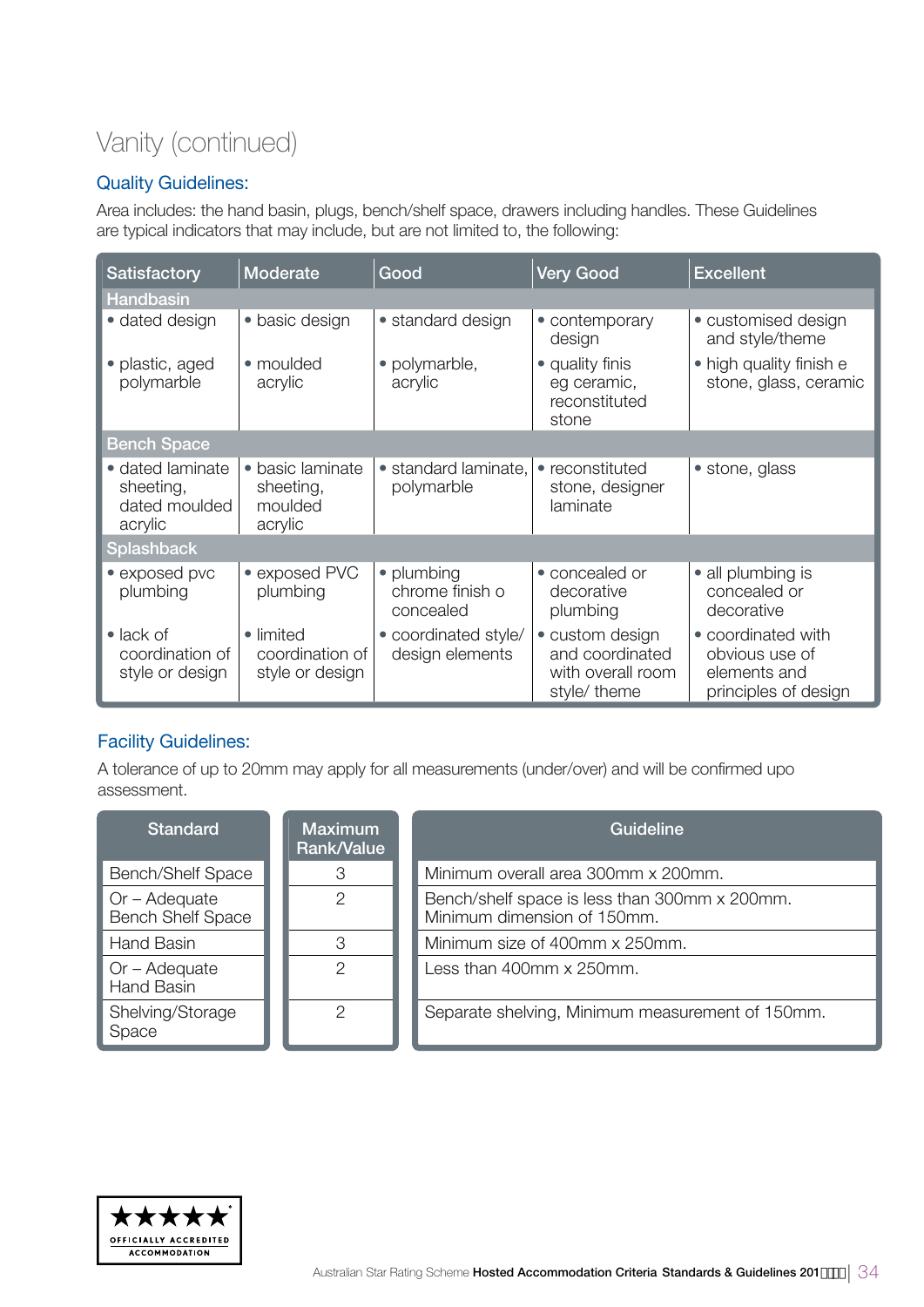## Fittings

#### Consumer Importance Weighting Index



#### Quality Guidelines:

Areas includes taps, spout, hooks, towel rails, mirror lighting, towel racks, shower head/rose, soap holders & shampoo holder, hooks, toilet roll holder and toilet brush.

| Satisfactory                                                 | Moderate                                             | Good                                                    | <b>Very Good</b>                                                         | <b>Excellent</b>                                                                                |
|--------------------------------------------------------------|------------------------------------------------------|---------------------------------------------------------|--------------------------------------------------------------------------|-------------------------------------------------------------------------------------------------|
| <b>Fittings</b>                                              |                                                      |                                                         |                                                                          |                                                                                                 |
| • dated fitting<br>with plastic<br>finishe                   | • basic fitting<br>with plastic<br>finishe           | • standard<br>range fitting<br>predominately<br>chrome  | • custom designed<br>chrome fitting                                      | • custom designed<br>fittings, stainless stee<br>finis                                          |
| • frameless<br>standard mirror<br>- unpolished<br>edge       | • plastic framed<br>mirror                           | • framed mirrors                                        | • large framed<br>bevel edge mirror<br>or mirror recessed<br>into tiling | • large bevel edge<br>designer mirror with<br>quality framing or mirror<br>recessed into tiling |
| $\bullet$ lack of<br>coordination<br>of fittings<br>fixtu es | • limited<br>coordination<br>of fittings<br>fixtu es | • coordination of<br>fittings & fixt $es -$<br>matching | • coordinated with<br>overall room style/<br>theme                       | • coordinated with<br>obvious use of<br>elements and<br>principles of design                    |

| <b>Standard</b>                       | <b>Maximum</b><br><b>Rank/Value</b> | Guideline                                                                                                  |
|---------------------------------------|-------------------------------------|------------------------------------------------------------------------------------------------------------|
| Mixer Taps                            | 2                                   | Flick mixer or separate tap set with common spout.                                                         |
| Large Mirror                          | 3                                   | Minimum 600mm(H) x 450mm(W), measured within the frame.                                                    |
| Or - Adequate Mirror                  | 2                                   | Minimum 450mm(H) x 350mm(W), as above.                                                                     |
| Or - Small Mirror                     |                                     | Less than $450mm(H) \times 350mm(W)$ , as above.                                                           |
| Conveniently<br><b>Located Mirror</b> | $\overline{2}$                      | Located above hand basin/vanity unit, minimum<br>measurement from floor between 1200mm and 1800mm          |
| <b>Towel Rails</b>                    | $\mathcal{P}$                       | Purpose designed towel rails.                                                                              |
| Adequate Towel<br>Rails               | $\mathcal{P}$                       | Min 450mm per sleeping position (pull out/portable clothes<br>line acceptable to include in measurements). |
| Adequate Clothes<br>Hooks             | 2                                   | Minimum 2 separate hooks or 1 double hook, small plastic<br>adhesive hooks not sufficient                  |
| Fittings in Other<br><b>Bathrooms</b> |                                     | Additional Bathrooms provide mirror, towel rails, clothes<br>hooks, bin, toilet brush.                     |

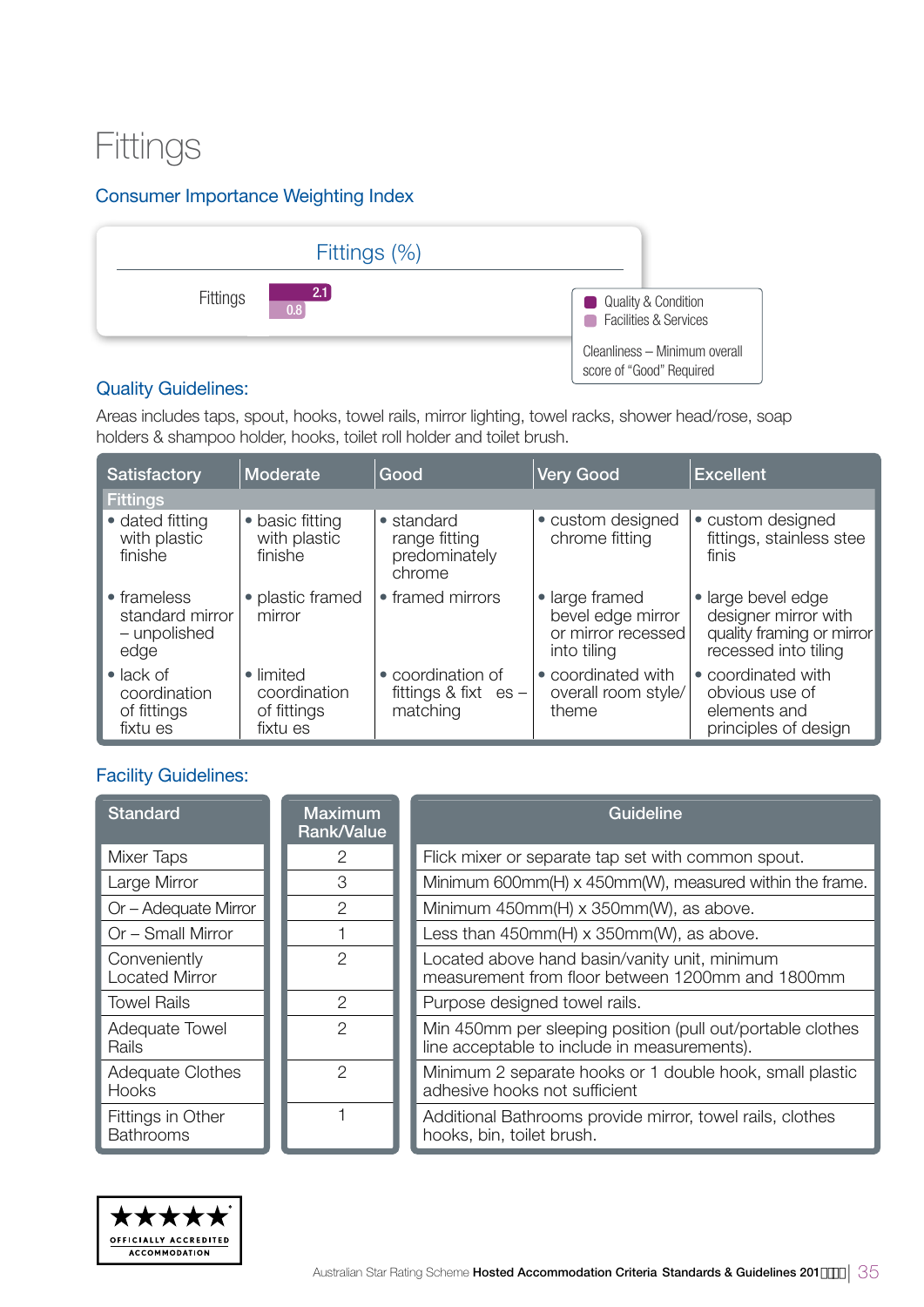### **Toilet**

#### Consumer Importance Weighting Index



#### Quality Guidelines:

Area includes toilet suite (including cistern and seat), paper dispenser, waste bin, hooks, door and door lock and plumbing. These Guidelines are typical indicators that may include, but are not limited to, the following:

| <b>Satisfactory</b>                                     | Moderate                                          | Good                                                                                            | <b>Very Good</b>                                                        | <b>Excellent</b>                                                                                                                        |
|---------------------------------------------------------|---------------------------------------------------|-------------------------------------------------------------------------------------------------|-------------------------------------------------------------------------|-----------------------------------------------------------------------------------------------------------------------------------------|
| <b>Toilet</b>                                           |                                                   |                                                                                                 |                                                                         |                                                                                                                                         |
| • two piece<br>toilet suite with<br>exposed 'S'<br>trap | • two piece toilet<br>suite, enclosed<br>'S' trap | • close coupled<br>toilet suite                                                                 | • wall faced/wall<br>hung toilet suite                                  | • high quality porcelain/<br>ceramic finishwal<br>faced/wall hung pan,<br>may have concealed<br>cistern; high quality<br>chrome buttons |
| • aged plastic<br>cistern                               | • basic plastic<br>cistern                        | $\bullet$ mid range $-$<br>combination of<br>ceramic bowl &<br>designer hard<br>plastic cistern | · porcelain/ceramic<br>finis                                            | high quality porcelain/<br>ceramic finish, al<br>plumbing concealed                                                                     |
| $\bullet$ lack of<br>coordination of<br>style or design | • limited<br>coordination of<br>style or design   | • coordinated style/<br>design elements                                                         | • custom design<br>and coordinated<br>with overall room<br>style/ theme | • coordinated with<br>obvious use of<br>elements and<br>principles of design                                                            |

| Standard                 | Maximum<br>Rank/Value | Guideline                                                                         |
|--------------------------|-----------------------|-----------------------------------------------------------------------------------|
| <b>Rubbish Bin</b>       | 2                     | Minimum 1 rubbish bin for bathroom, addtional rubbish bin<br>for separate toilet. |
| Extra Toilet Rolls       | ∩                     | One or more additional toilet rolls.                                              |
| Toilet Brush &<br>Holder | 2                     | Toilet brush and holder provided. Allowance for 24hr<br>housekeeping.             |

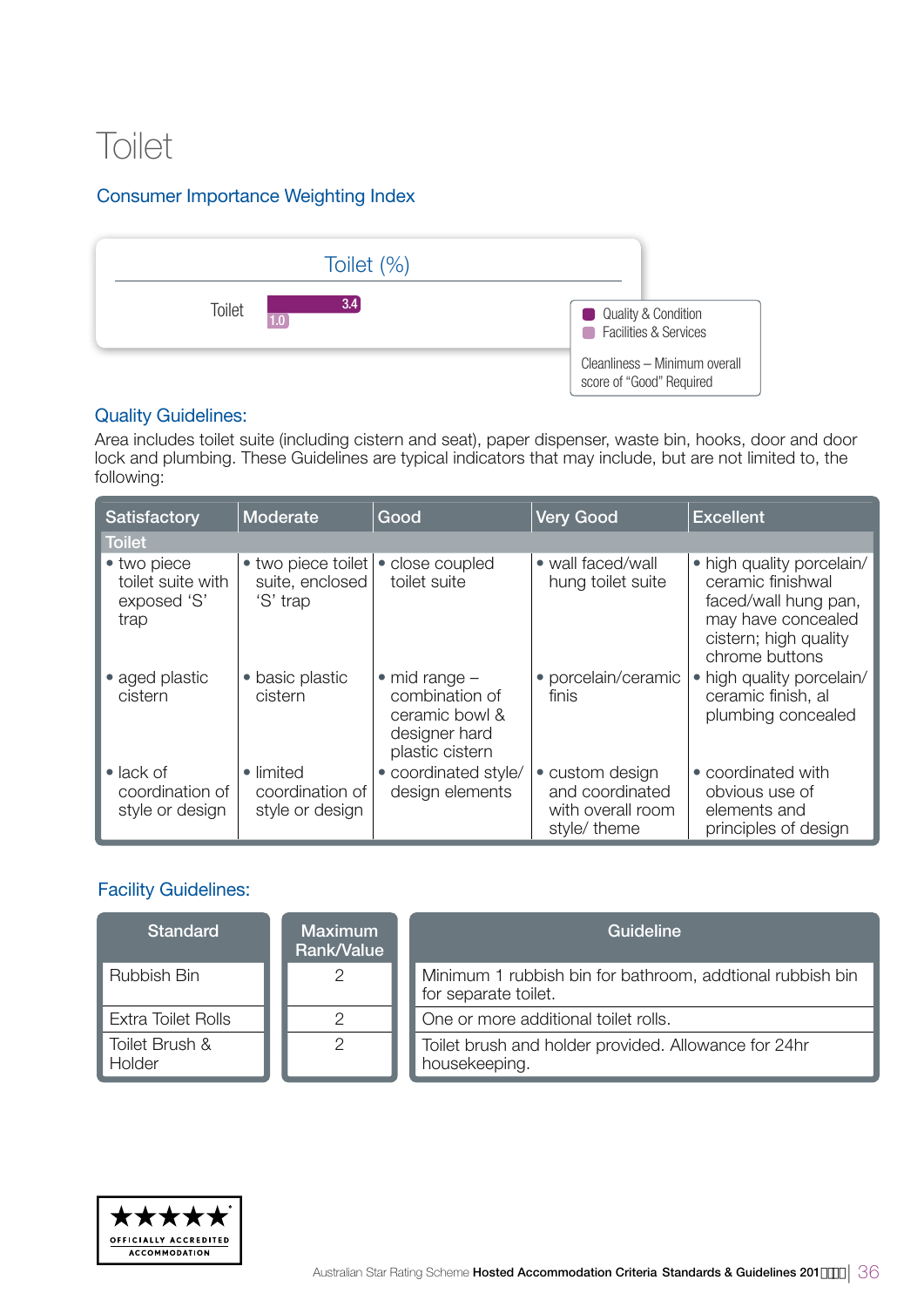## Lighting

#### Consumer Importance Weighting Index



#### Quality Guidelines:

Areas considered in this assessment include lighting, light shades, diffusers, power points, switches and heat lamps. These Guidelines are typical indicators that may include, but are not limited to, the following:

| <b>Satisfactory</b>                                     | Moderate                                        | Good                                                | <b>Very Good</b>                                                                                               | <b>Excellent</b>                                                                                                        |
|---------------------------------------------------------|-------------------------------------------------|-----------------------------------------------------|----------------------------------------------------------------------------------------------------------------|-------------------------------------------------------------------------------------------------------------------------|
| Lighting                                                |                                                 |                                                     |                                                                                                                |                                                                                                                         |
| • exposed<br>globes or<br>fluo escent<br>tubes          | • fluo escent<br>lighting diffuser<br>panels    | • standard down<br>lights - painted<br>white fittin | • custom design<br>down lights - one<br>piece recessed<br>downlight, round<br>chrome fittin                    | • architectural design<br>down lights - one<br>piece unit down light                                                    |
| • dated light<br>fixtu es and<br>fitting                | • basic oyster<br>lighting                      | • oyster fittings wit<br>design element             | • optional lighting<br>illumination<br>• custom light<br>shades may be<br>sensor lighting<br>with manual over- | • optional lighting<br>illumination<br>• designer light fittings<br>may have electronic<br>control management<br>system |
| $\bullet$ lack of<br>coordination of<br>style or design | • limited<br>coordination of<br>style or design | • coordinated style/<br>design elements             | ride<br>• custom design<br>and coordinated<br>with overall room<br>style/ theme                                | • coordinated with<br>obvious use of<br>elements and<br>principles of design                                            |

| <b>Standard</b>    | <b>Maximum</b><br>Rank/Value | Guideline                                                                                                                                 |
|--------------------|------------------------------|-------------------------------------------------------------------------------------------------------------------------------------------|
| Sufficien Lighting | 3                            | Positioned so no area of the bathroom lacks light – it must<br>effectively cover all areas (shower, bath, vanity, toilet,<br>and mirror). |
| Spare Power Points |                              | Spare power point/s provided.                                                                                                             |

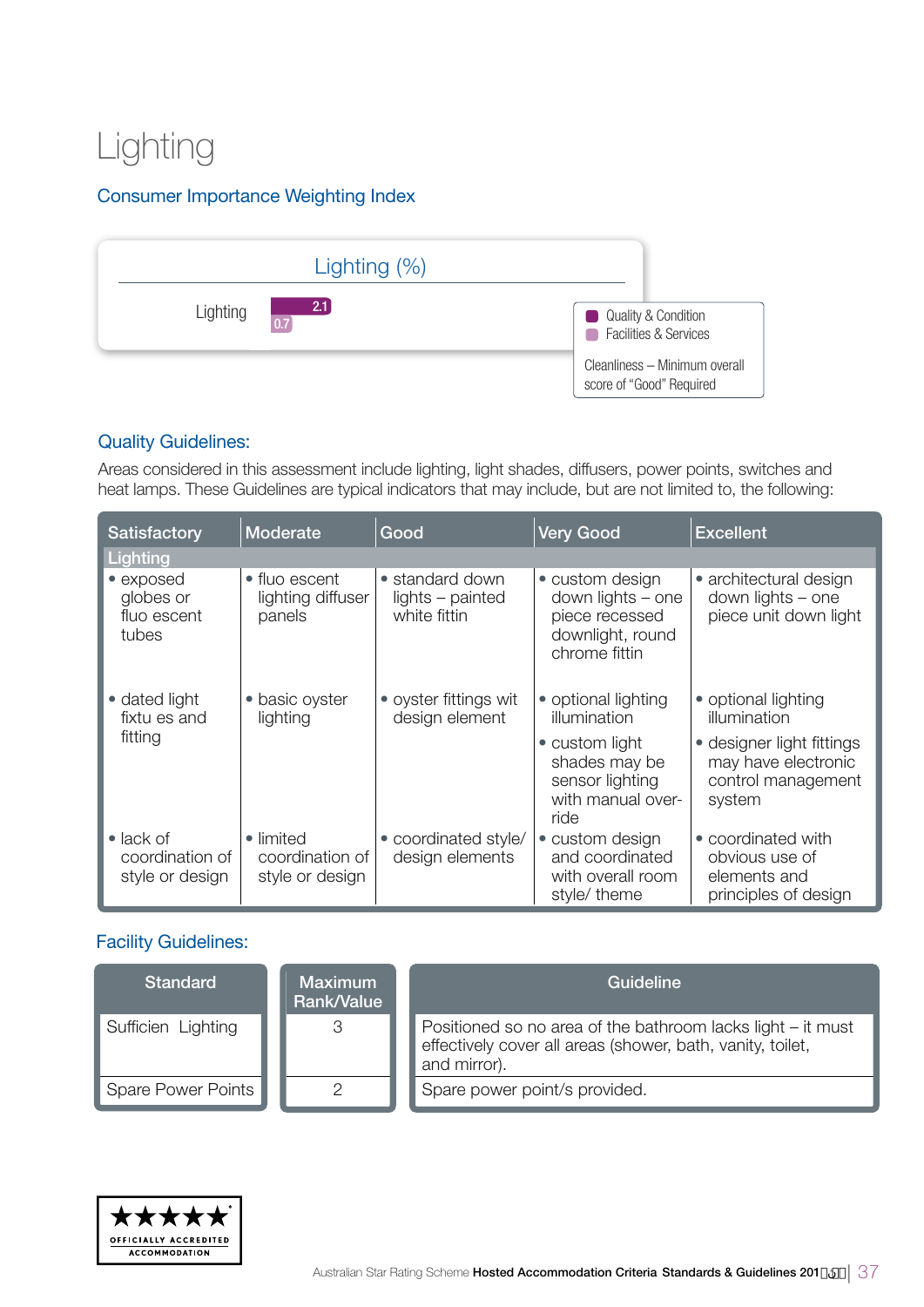### Personal Amenities

#### Consumer Importance Weighting Index



Condition scores and Quality Guidelines do not apply.

#### Facility Guidelines:

| <b>Standard</b>                                   | <b>Maximum</b><br><b>Rank/Value</b> | Guideline                                                                                                                                                                                          |
|---------------------------------------------------|-------------------------------------|----------------------------------------------------------------------------------------------------------------------------------------------------------------------------------------------------|
| <b>Personal Amenities</b>                         | 3                                   | Minimum 5 items, including separate shampoo, separate<br>conditioner, tissues plus 2 other items such as moisturiser,<br>shower cap - liquid dispensers for shampoo-conditioner<br>are acceptable. |
| $\Box$ Or – Adequate<br><b>Personal Amenities</b> |                                     | Minimum 3 items - shampoo, tissues plus one additional item.                                                                                                                                       |
| Hairdryer                                         |                                     | Provided for each bathroom.                                                                                                                                                                        |

### **Towelling**

#### Consumer Importance Weighting Index



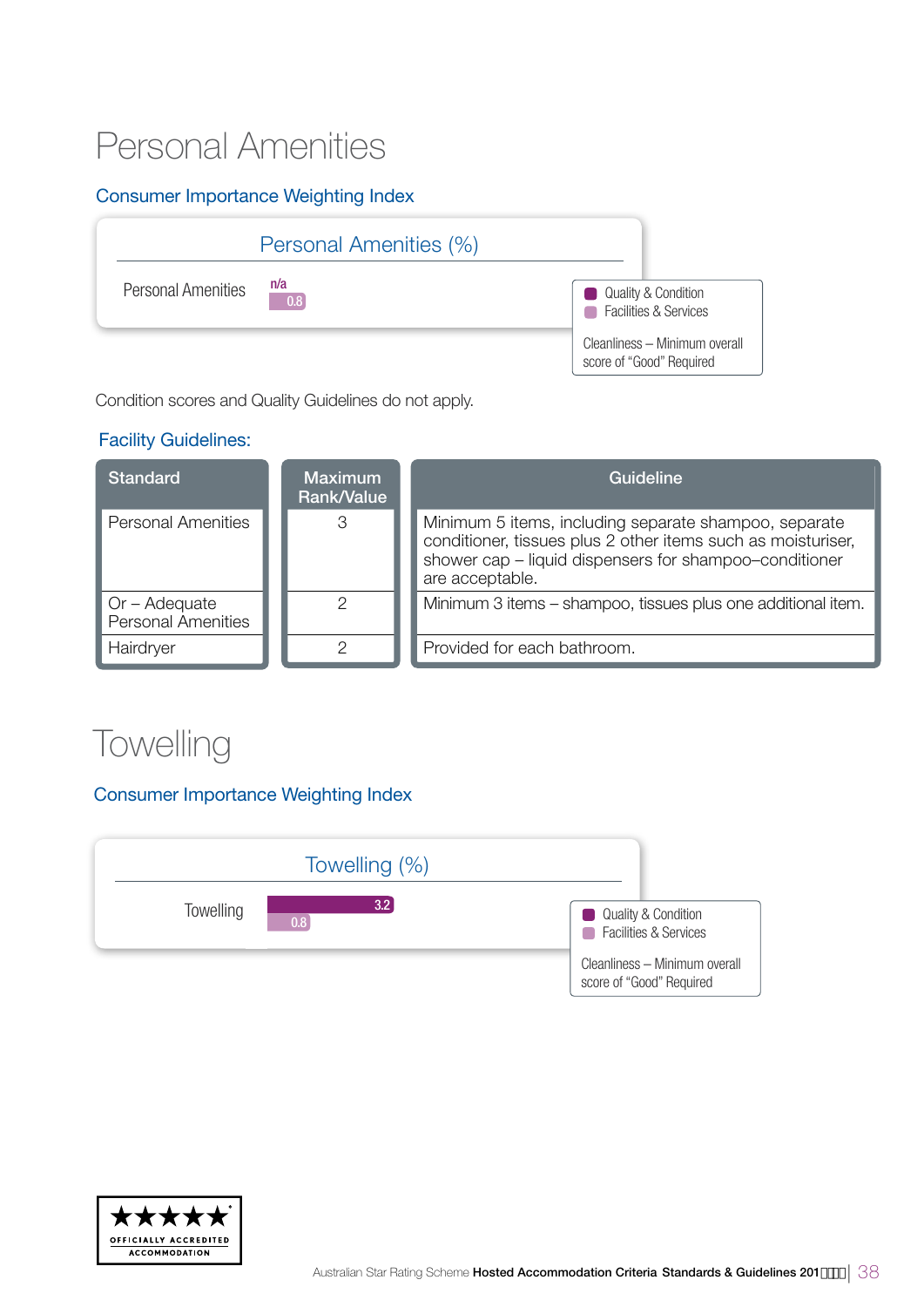### Towelling (continued)

#### Quality Guidelines:

Areas include towels, face towels, hand towels and bath mat. These Guidelines are typical indicators that may include, but are not limited to, the following:

| <b>Satisfactory</b>                                                                      | Moderate                                                    | Good                                                                                            | <b>Very Good</b>                                    | <b>Excellent</b>                                             |
|------------------------------------------------------------------------------------------|-------------------------------------------------------------|-------------------------------------------------------------------------------------------------|-----------------------------------------------------|--------------------------------------------------------------|
| <b>Towelling</b>                                                                         |                                                             |                                                                                                 |                                                     |                                                              |
| • basic towel<br>(approx 600<br>x1300mm)<br>lightweight<br>cotton; cotton/<br>polyester, | • light weight<br>cotton, cotton/<br>polyester<br>towelling | • standard size<br>towel (approx<br>680 x 1320mm)<br>cotton; cotton rich<br>$(86/14)$ towelling | • cotton towelling                                  | • large towel (approx)<br>750 x 1500mm),<br>cotton towelling |
| • min. weight<br>400 gsm for all<br>towelling items                                      | • min. weight<br>425 gsm for all<br>towelling items         | • min. weight<br>475gsm for all<br>towelling items                                              | • min. weight<br>550 gsm for all<br>towelling items | · min. weight 620 gsm<br>for all towelling items             |

#### Facility Guidelines:

A tolerance of up to 20mm may apply for all measurements (under/over) and will be confirmed upon assessment

| <b>Standard</b>          | <b>Maximum</b><br><b>Rank/Value</b> | Guideline                                                                      |
|--------------------------|-------------------------------------|--------------------------------------------------------------------------------|
| <b>Additional Towels</b> |                                     | An additional towel provided for each sleeping position.                       |
| Face Cloth               | റ                                   | Provided to each bathroom.                                                     |
| <b>Hand Towel</b>        | ◯                                   | Provided to each bathroom.                                                     |
| <b>Bath Sheet</b>        | $\mathcal{P}$                       | Bath sheet (minimum of 800mm x 1600mm) provided for<br>each sleeping position. |
| <b>Bath Robe</b>         | ◯                                   | Provid ed for each sleeping position.                                          |

### Window Coverings and Privacy

#### Consumer Importance Weighting Index

#### Window Coverings and Privacy (%)

Window Coverings and Privacy

n/a  $\boxed{0.8}$ 

Condition scores and Quality Guidelines do not apply.

#### Facility Guidelines:

\*\*\*\*\* OFFICIALLY ACCREDITED **ACCOMMODATION** 

| <b>Standard</b>         | <b>Maximum</b><br>Rank/Value | Guideline                                                |
|-------------------------|------------------------------|----------------------------------------------------------|
| <b>Bathroom Door</b>    | 3                            | Provided for privacy.                                    |
| <b>Adequate Privacy</b> | 6                            | Opaque glass, blinds, curtain for bathroom window.       |
| <b>Insect Screens</b>   |                              | Insect screens installed on all opening external windows |



**Quality & Condition Facilities & Services** 

Cleanliness – Minimum overall score of "Good" Required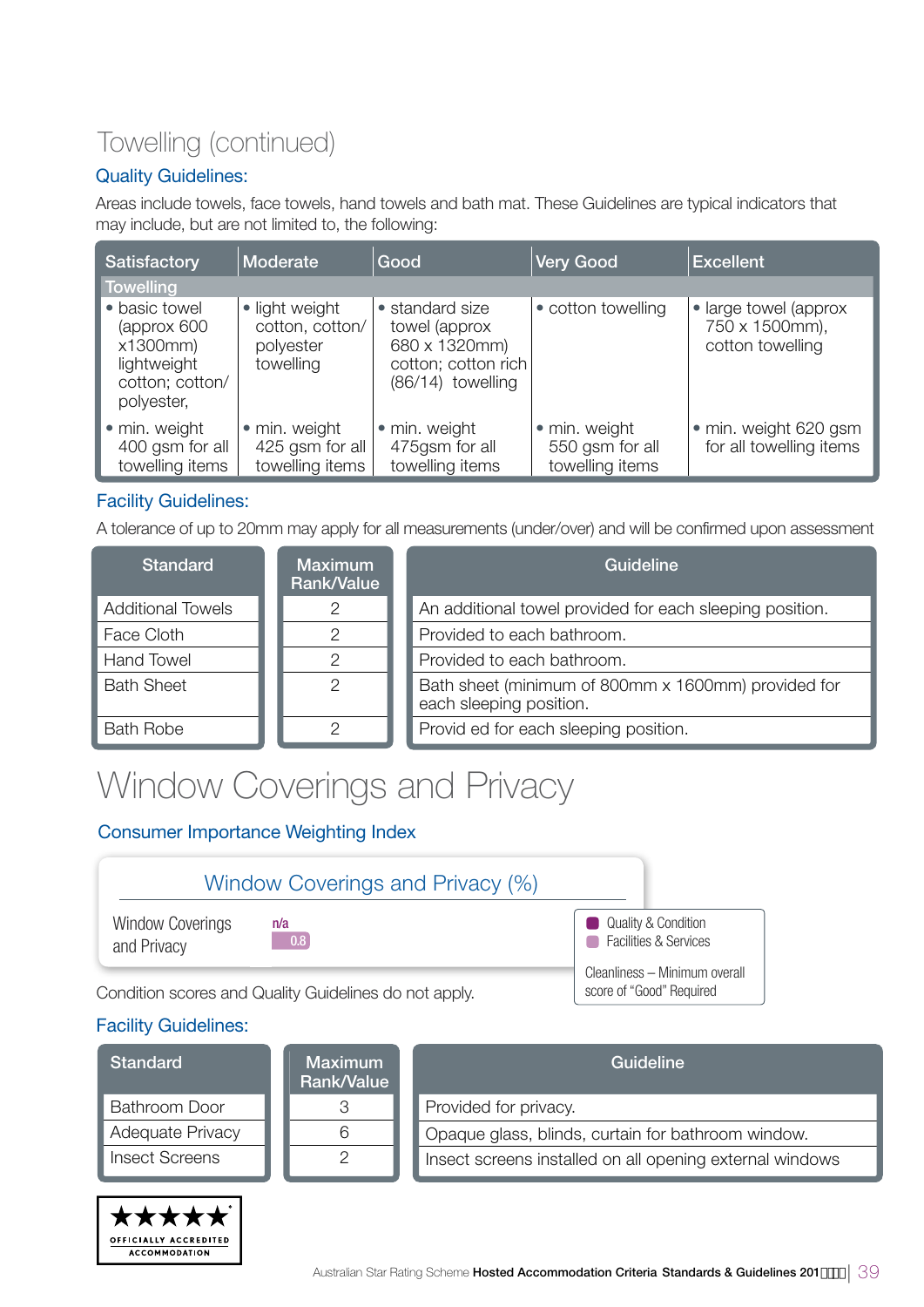## Free Floor Space

#### Consumer Importance Weighting Index



Condition scores and Quality Guidelines do not apply.

#### Facility Guidelines:

Areas within the bedroom that are less than 500mm will not be considered as part of the overall floo space. Entrances will be included as part of overall floo space. A tolerance may apply for all measurements (under/over) and will be confirmed upon assessment

| <b>Standard</b>           | <b>Maximum</b><br>Rank/Value | Guideline                                  |
|---------------------------|------------------------------|--------------------------------------------|
| Spacious Area             |                              | Minimum 4sqm of free floor space           |
| $\Box$ Or – Adequate Area |                              | Or - equal to or greater than 2sqm.        |
| $\Box$ Or – Small Area    |                              | Or - less than 2sqm but greater than 1sqm. |

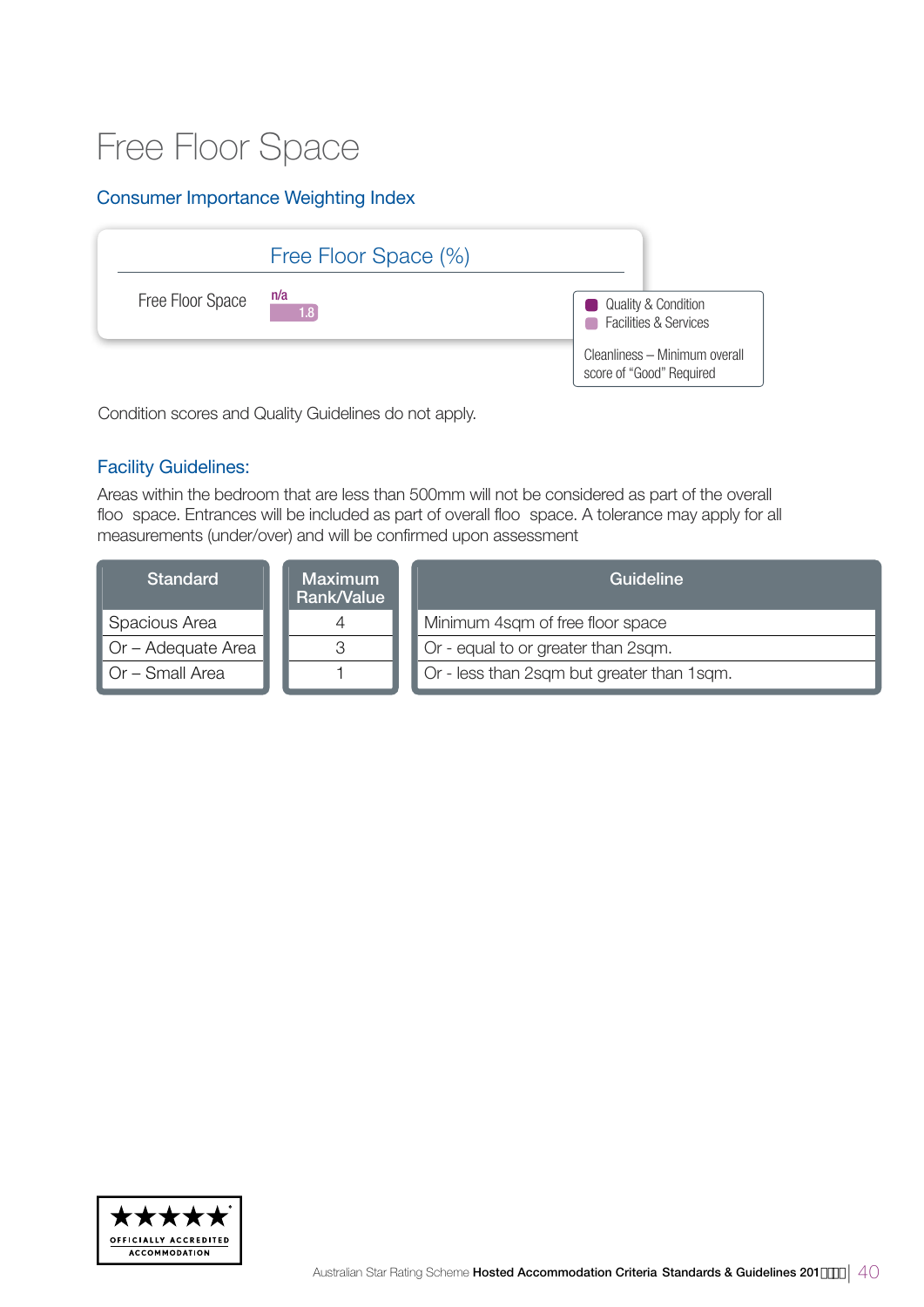## Walls and Ceilings

#### Consumer Importance Weighting Index



#### Quality Guidelines:

These Guidelines are typical indicators that may include, but are not limited to, the following:

| <b>Satisfactory</b>                                                                | Moderate                                                                                      | Good                                                                                                   | <b>Very Good</b>                                                    | <b>Excellent</b>                                                             |
|------------------------------------------------------------------------------------|-----------------------------------------------------------------------------------------------|--------------------------------------------------------------------------------------------------------|---------------------------------------------------------------------|------------------------------------------------------------------------------|
| <b>Walls and Ceilings</b>                                                          |                                                                                               |                                                                                                        |                                                                     |                                                                              |
| · dated modular,<br>panelling with<br>visible joints                               | modular,<br>$\bullet$<br>panelling with<br>visible joints                                     | • panelling with no<br>visible joins                                                                   | • contemporary<br>wall tiles may<br>have full wall<br>coverage      | • designer wall tiles,<br>full wall coverage                                 |
| • combination of<br>dated tiles and/<br>or basic brick,<br>concrete block<br>walls | combination of<br>$\bullet$<br>basic tiles and<br>painted brick<br>or concrete<br>block walls | • combination of<br>standard tiles and<br>plaster/rendered<br>walls. Single tile<br>only skirting area | • reconstituted<br>stone, mirror,<br>glass                          | • natural stone tiles,<br>glass/mirrored walls                               |
| $\bullet$ ceiling $-$<br>panelling with<br>visible joins                           | $\bullet$ ceiling $-$<br>panelling with<br>visible joins,<br>plaster                          | • ceiling $-$ plaster,<br>sprayed concrete                                                             | $\bullet$ ceiling – plaster                                         | • ceiling eg plaster with<br>design feature                                  |
| • no use of<br>colour to<br>create theme/<br>harmony                               | • little use of<br>colour to<br>create theme/<br>harmony                                      | • colour has been<br>used to create a<br>theme/harmony                                                 | • colour has been<br>used to create<br>coordinated<br>theme/harmony | • coordinated with<br>obvious use of<br>elements and<br>principles of design |

Facility Guidelines do not apply.

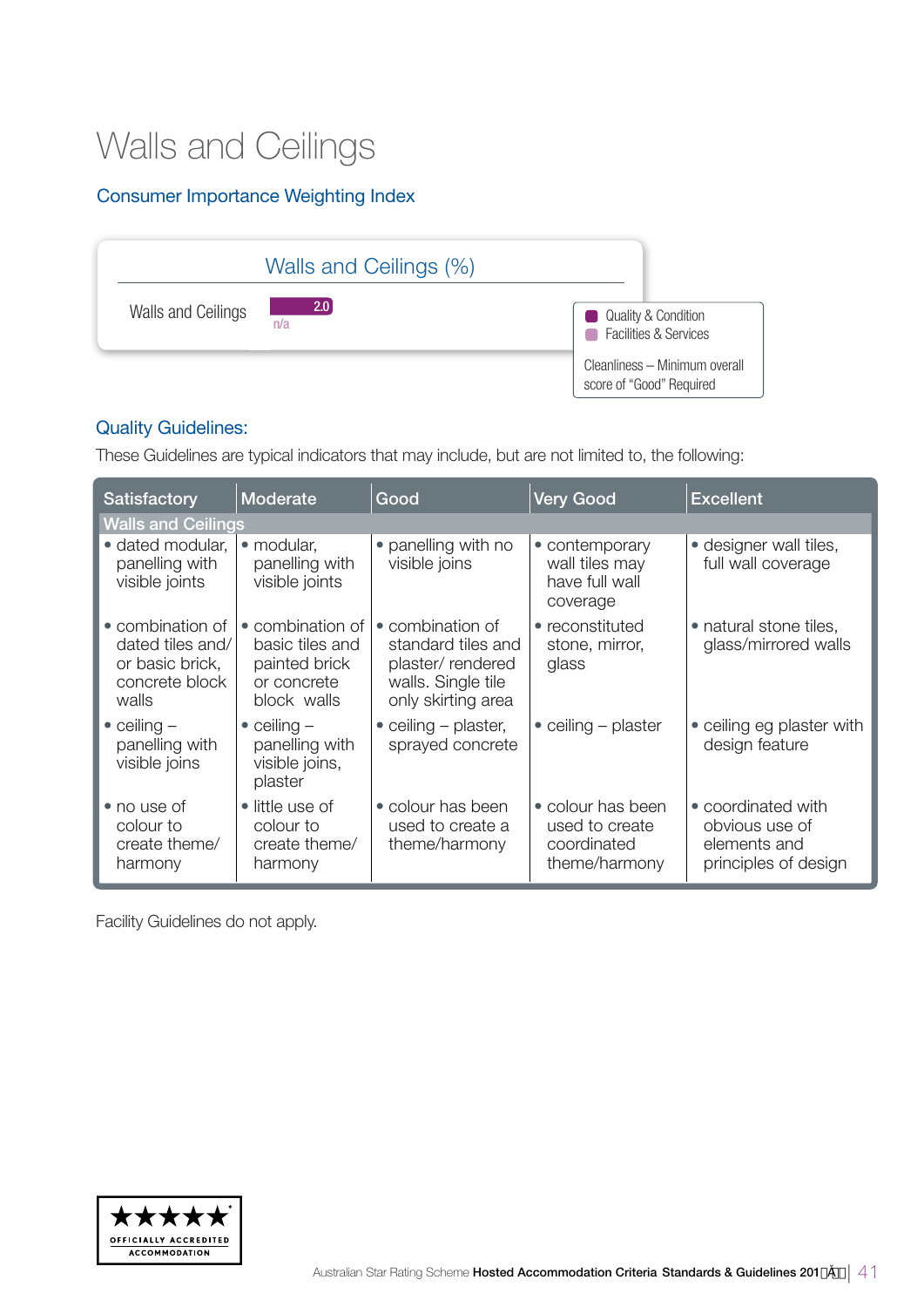### Floor Coverings

#### Consumer Importance Weighting Index



#### Quality Guidelines:

These Guidelines are typical indicators that may include, but are not limited to, the following:

| <b>Satisfactory</b>                        | Moderate                                        | Good                                    | <b>Very Good</b>                                                        | <b>Excellent</b>                                                             |
|--------------------------------------------|-------------------------------------------------|-----------------------------------------|-------------------------------------------------------------------------|------------------------------------------------------------------------------|
| <b>Floor Coverings</b>                     |                                                 |                                         |                                                                         |                                                                              |
| • dated vinyl<br>sheeting                  | • basic vinyl<br>sheeting                       | • standard vinyl                        | • contemporary<br>tiles                                                 | • natural stone                                                              |
| • dated tiles                              | • basic tiles                                   | • standard tiles                        | • reconstituted<br>stone                                                | • designer tiles                                                             |
| • 'aged' plastic<br>floor grat             | • plastic/chrome<br>floor grat                  | • chrome floor grat                     | • designer steel<br>floor grate; til<br>insert floor grat               | • designer floor grat                                                        |
| • no coordination<br>of style or<br>design | • limited<br>coordination of<br>style or design | • coordinated style/<br>design elements | • custom design<br>and coordinated<br>with overall room<br>style/ theme | • coordinated with<br>obvious use of<br>elements and<br>principles of design |

Facility Guidelines do not apply.

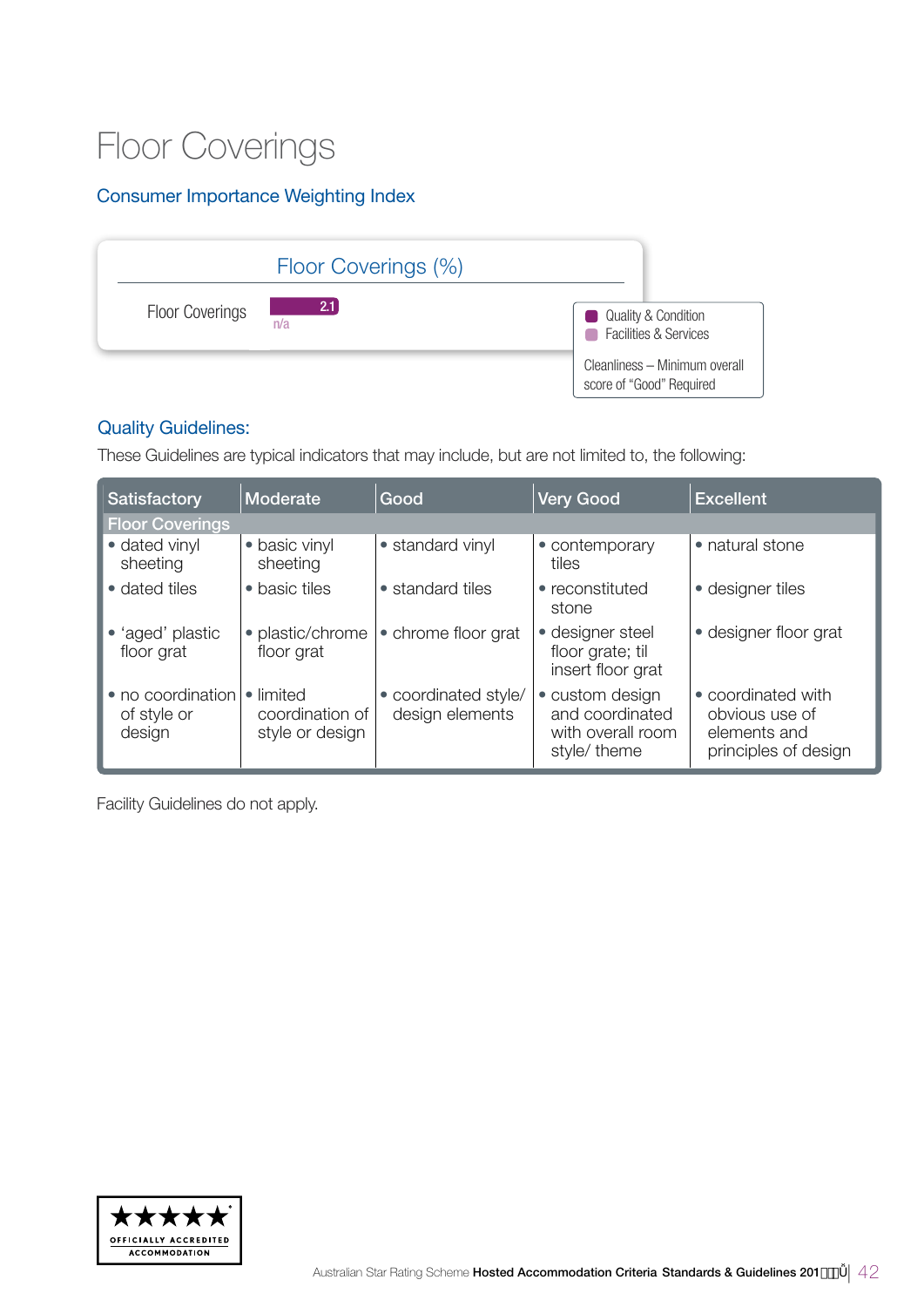## Bathroom Type

#### Consumer Importance Weighting Index



Condition scores and Quality Guidelines do not apply.

#### Facility Guidelines:

| <b>Standard</b>                    | Maximum<br>Rank/Value | Guideline                                                                                                            |
|------------------------------------|-----------------------|----------------------------------------------------------------------------------------------------------------------|
| Ensuite                            | 5                     | Bathroom has direct access from main bedroom.                                                                        |
| Or - Individual<br><b>Bathroom</b> | З                     | Individual private bathroom provided for each bedroom.                                                               |
| Or – Communal<br><b>Bathroom</b>   |                       | Communal bathroom for use by all guests.                                                                             |
| Additional<br><b>Bathroom</b>      | 5                     | Additional full bathroom provided within cottage/house.<br>This Standard is not included for one bedroom units.      |
| Additional Toilet/<br>Shower       | 2                     | Additional toilet and/or shower provided in cottage/house or<br>separate toilet for studio or one bedroom apartment. |

## Ventilation

#### Consumer Importance Weighting Index



#### Facility Guidelines:

\*\*\*\*\* OFFICIALLY ACCREDITED **ACCOMMODATION** 

| <b>Standard</b>           | Maximum<br>Rank/Value | Guideline                                                       |
|---------------------------|-----------------------|-----------------------------------------------------------------|
| Mechanical<br>Ventilation | 4                     | A mechanical exhaust system for removal of moisture &<br>odours |
| Or - Window               |                       | Ventilation provided by opening window.                         |

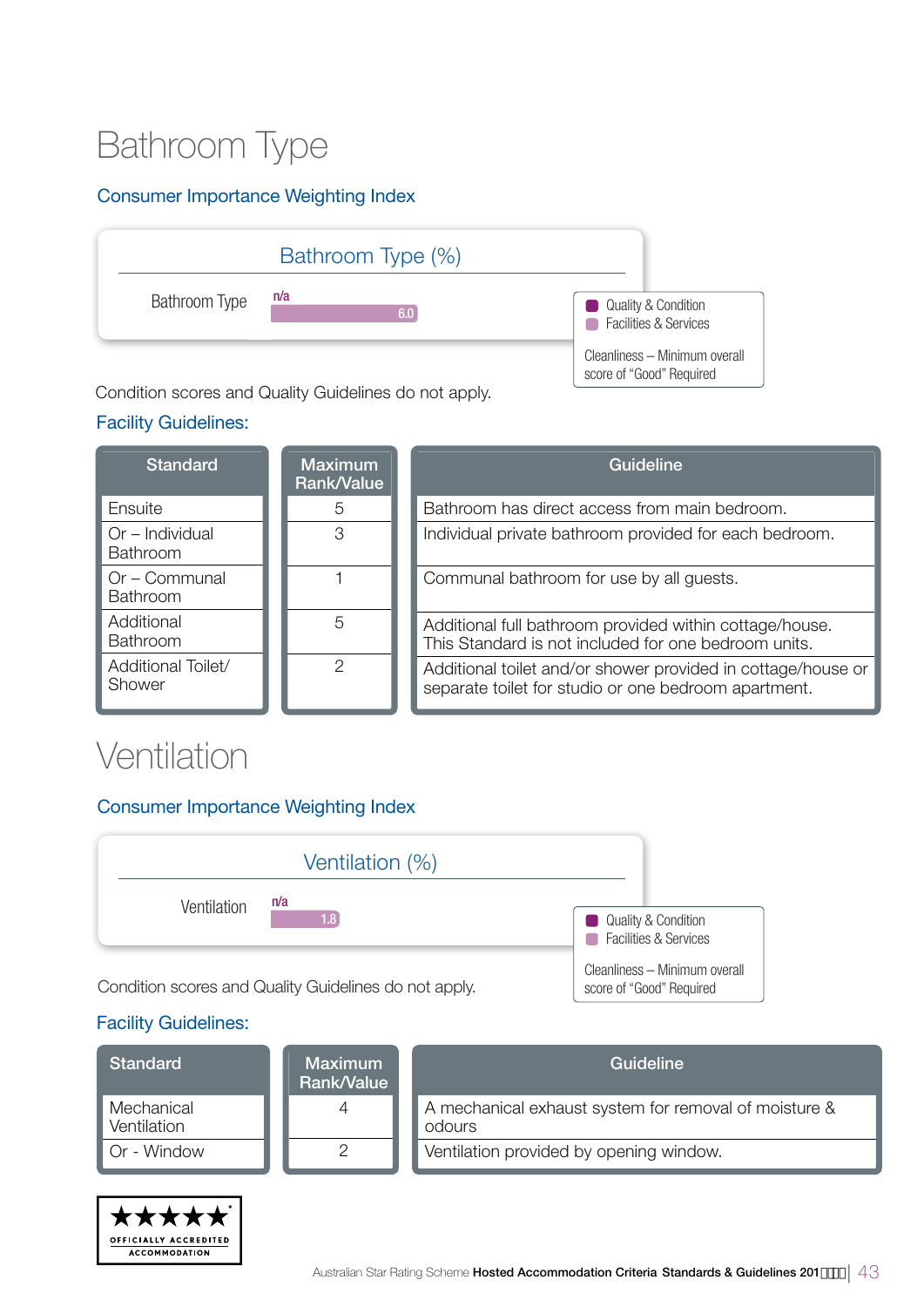# <span id="page-43-0"></span>Lounge and Dining Area

#### Consumer Importance Weighting Index



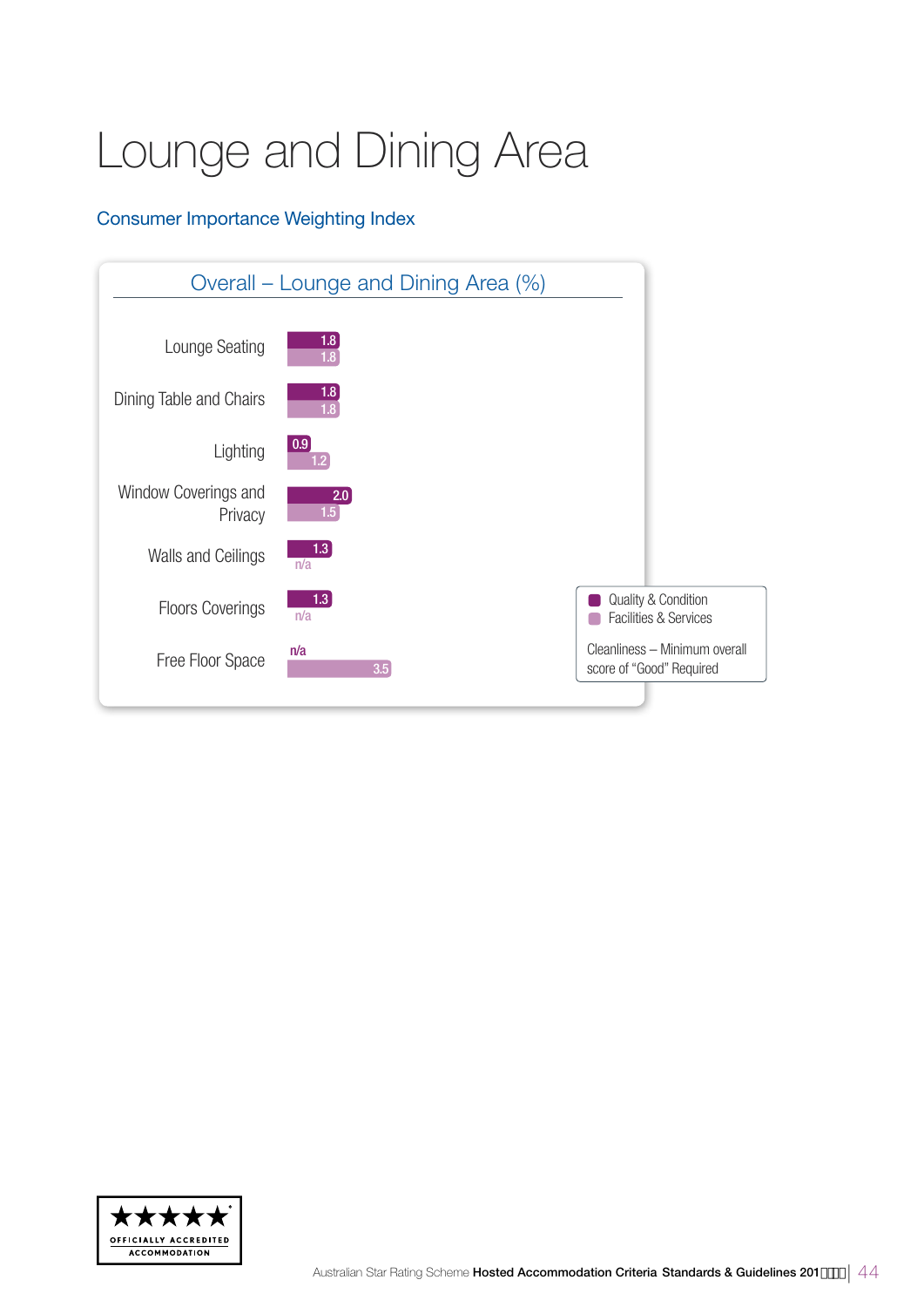## Lounge Seating

#### Consumer Importance Weighting Index



#### Quality Guidelines:

Areas considered in this assessment include lounge seating, occasional seating such as tub chairs and accessories such as cushions, throws etc. These Guidelines are typical indicators that may include, but are not limited to, the following:

| <b>Satisfactory</b>                                                                     | <b>Moderate</b>                                                                                 | Good                                                                                     | <b>Very Good</b>                                                                                                                          | <b>Excellent</b>                                                                                                                                          |
|-----------------------------------------------------------------------------------------|-------------------------------------------------------------------------------------------------|------------------------------------------------------------------------------------------|-------------------------------------------------------------------------------------------------------------------------------------------|-----------------------------------------------------------------------------------------------------------------------------------------------------------|
| <b>Lounge Seating</b>                                                                   |                                                                                                 |                                                                                          |                                                                                                                                           |                                                                                                                                                           |
| • dated<br>construction,<br>$materials - low$<br>density foam,<br>loose weave<br>fabric | $\bullet$ basic<br>construction,<br>$materials - low$<br>density foam,<br>loose weave<br>fabric | • mid-range<br>furniture, materials<br>- medium density<br>foams, close<br>weave fabrics | • solid construction,<br>thickly padded<br>with high density<br>foam, tightly<br>woven commercial<br>grade fabric, tightly<br>upholstered | • solid construction,<br>thick padding/high<br>density foam, cushions<br>may have down<br>filling, quality tightl<br>woven fabric, tightly<br>upholstered |
| • solid base                                                                            | • slat or solid<br>base                                                                         | • web or slat base                                                                       | • sprung or web<br>base                                                                                                                   | • well-padded sprung<br>base                                                                                                                              |
| • dated cane<br>lounge/chairs                                                           | • basic cane<br>lounge/chairs                                                                   | · mid range cane<br>lounge/chairs                                                        | • contemporary<br>rattan/cane<br>lounge/chairs                                                                                            | • designer rattan<br>lounge/chairs                                                                                                                        |
| $\bullet$ lack of<br>coordination of<br>style or design                                 | • limited<br>coordination of<br>style or design                                                 | • coordinated style/<br>design elements                                                  | • custom design<br>and coordinated<br>with overall room<br>style/ theme                                                                   | • coordinated with<br>obvious use of<br>elements and<br>principles of design                                                                              |

| <b>Standard</b>                                    | <b>Maximum</b><br>Rank/Value | Guideline                                                                                        |
|----------------------------------------------------|------------------------------|--------------------------------------------------------------------------------------------------|
| Purpose Designed<br>Lounge Seating                 | 4                            | A fully upholstered lounge.                                                                      |
| $Or$ – Purpose<br>Designed<br>Occasional Seating   | З                            | Occasional seating includes furniture such as occasional<br>chairs, tub chairs, or foam lounges. |
| <b>Sufficient Seatin</b>                           | 2                            | Seating must accommodate the maximum number of<br>permanent sleeping positions.                  |
| Lounge Seating in<br>Addition to Dining<br>Seating | 3                            | Room provided with lounge type seating plus dining chairs.                                       |

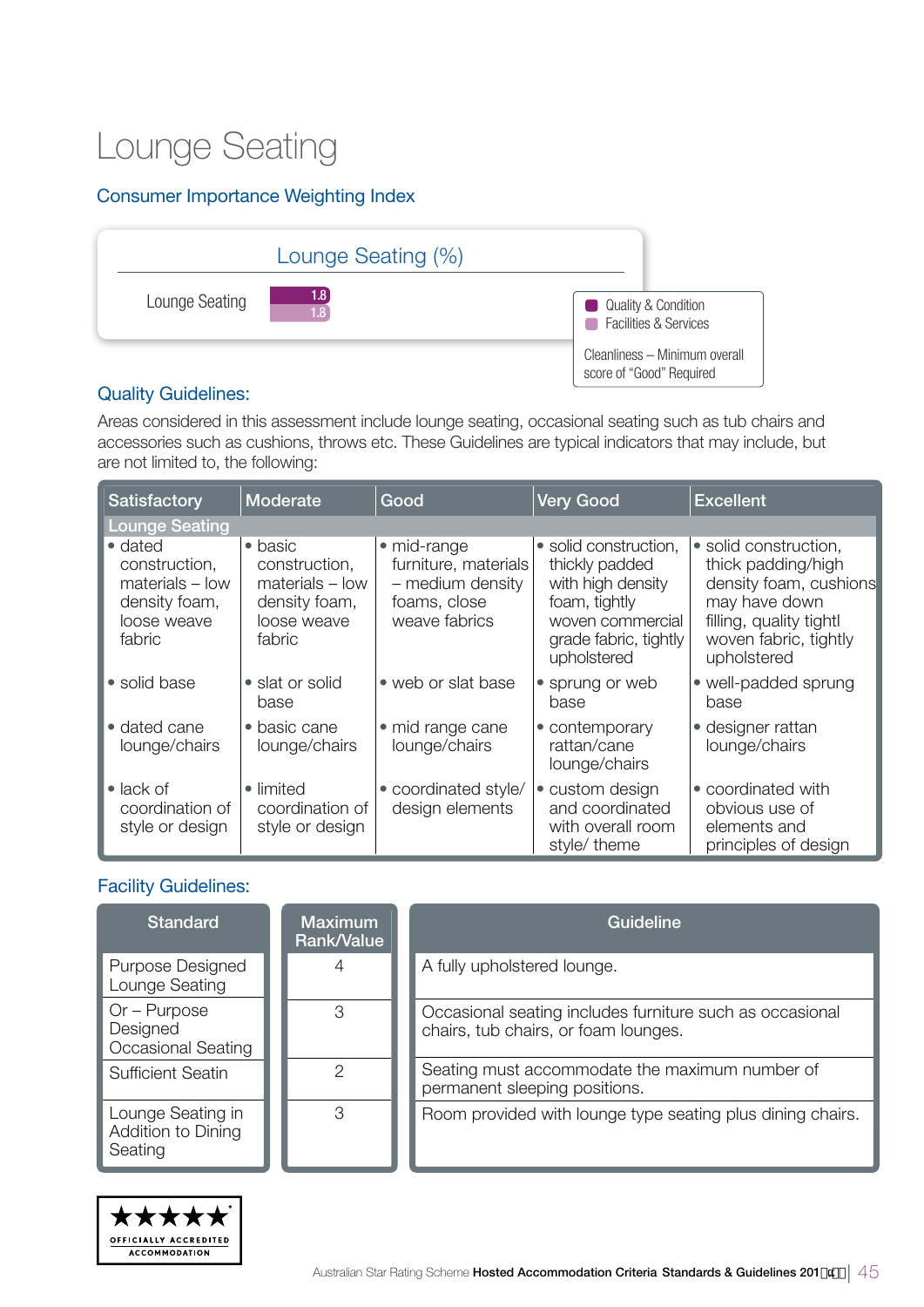## Dining Table and Chairs

#### Consumer Importance Weighting Index



#### Quality Guidelines:

Areas considered in this assessment include dining table & dining seating include stools & bench seating. These Guidelines are typical indicators that may include, but are not limited to, the following:

| <b>Satisfactory</b>                                                                        | <b>Moderate</b>                                                       | Good                                                                                                                                                                                 | <b>Very Good</b>                                                                                                                                                        | <b>Excellent</b>                                                                                                                 |
|--------------------------------------------------------------------------------------------|-----------------------------------------------------------------------|--------------------------------------------------------------------------------------------------------------------------------------------------------------------------------------|-------------------------------------------------------------------------------------------------------------------------------------------------------------------------|----------------------------------------------------------------------------------------------------------------------------------|
| <b>Dining Table and Chairs</b>                                                             |                                                                       |                                                                                                                                                                                      |                                                                                                                                                                         |                                                                                                                                  |
| • materials eg<br>dated plastic,<br>MDF, dated<br>laminates,<br>basic steel<br>tube frames | • materials eg<br>plastic, MDF,<br>laminates,<br>steel tube<br>frames | • materials eg<br>laminate,<br>melamine,<br>standard timber<br>(eg pine), timber<br>veneers, glass,<br>chrome or<br>brushed steel<br>frames, plywood,<br>pine, high grade<br>plastic | • materials eg solid<br>timber (eg oak)<br>designer laminate,<br>melamine,<br>timber veneers,<br>reconstituted<br>stone, glass,<br>chrome or<br>brushed steel<br>frames | • materials eg solid<br>quality timber (eg<br>cedar), designer<br>timber veneers,<br>marble and stone,<br>stainless steel frames |
| • upholstery<br>materials eg<br>dated vinyl                                                | upholstery<br>materials eg<br>vinyl                                   | upholstery<br>۰<br>materials - eg<br>commercial grade<br>fabric                                                                                                                      | • upholstery<br>$materials - eg$<br>commercial grade<br>fabric                                                                                                          | • upholstery materials<br>eg high grade fabrics                                                                                  |
| • stools,<br>benches or<br>fixed seatin                                                    | · stools.<br>benches or<br>fixed seatin                               | • standard cane/<br>rattan                                                                                                                                                           | • contemporary<br>cane/rattan                                                                                                                                           | · designer cane/ rattan                                                                                                          |
| $\bullet$ lack of<br>coordination of<br>style or design                                    | • basic design,<br>limited<br>coordination<br>and style               | • coordinated style/<br>design elements                                                                                                                                              | • custom design<br>and coordinated<br>with overall room<br>style/ theme                                                                                                 | • coordinated with<br>obvious use of<br>elements and<br>principles of design                                                     |

| <b>Standard</b>                             | <b>Maximum</b><br>Rank/Value | Guideline                                                                              |
|---------------------------------------------|------------------------------|----------------------------------------------------------------------------------------|
| Provision of dining<br>table/bench & chairs |                              | Purpose built dining table and chairs.                                                 |
| <b>Sufficient Seatin</b>                    | 3                            | Dining seating must accommodate the maximum number<br>of permanent sleeping positions. |
| Sufficient able<br>Space                    | ◯                            | Dining Table/Bench space provided for all permanent<br>sleeping positions.             |

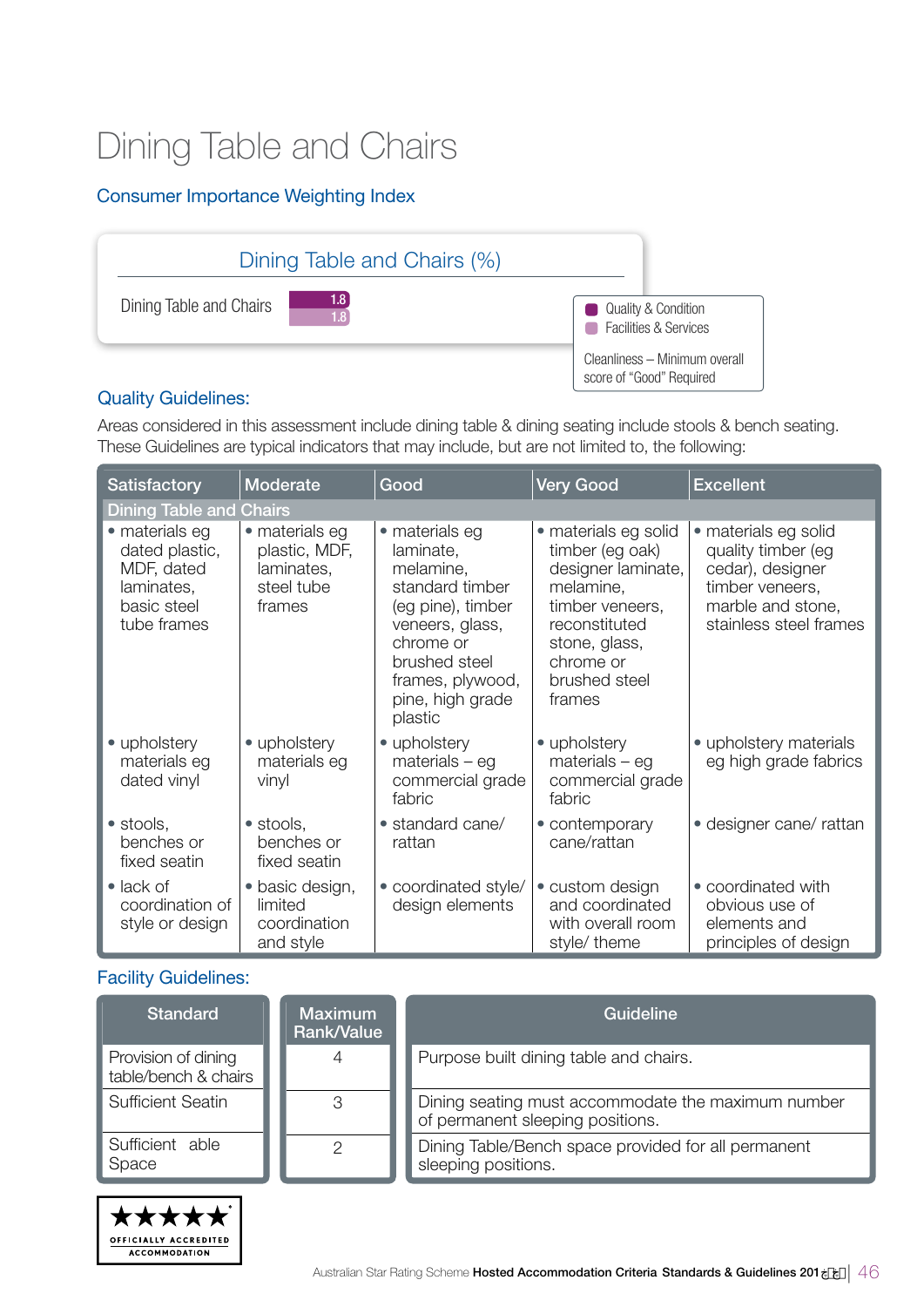## Room Lighting

#### Consumer Importance Weighting Index



#### Quality Guidelines:

Areas considered in this assessment include room lights, light shades and diffusers. These Guidelines are typical indicators that may include, but are not limited to, the following:

| <b>Satisfactory</b>                                     | Moderate                                        | Good                                                | <b>Very Good</b>                                                                                                                      | <b>Excellent</b>                                                                                                                                                                        |
|---------------------------------------------------------|-------------------------------------------------|-----------------------------------------------------|---------------------------------------------------------------------------------------------------------------------------------------|-----------------------------------------------------------------------------------------------------------------------------------------------------------------------------------------|
| <b>Room Lighting</b>                                    |                                                 |                                                     |                                                                                                                                       |                                                                                                                                                                                         |
| • exposed<br>globes or<br>fluo escent<br>tubes          | • fluo escent<br>lighting diffuser<br>panels    | • standard down<br>lights - painted<br>white fittin | • custom design<br>down lights $-$ one<br>piece recessed<br>downlight, round<br>chrome fittin                                         | • architectural design<br>down lights – one<br>piece unit down light<br>specifically designe<br>and manufactured<br>for the purpose or<br>application                                   |
| • dated light<br>fixtu es and<br>fitting                | • basic oyster<br>lighting                      | • oyster fitting                                    | • optional lighting<br>illumination                                                                                                   | • optional lighting<br>illumination                                                                                                                                                     |
| $\bullet$ lack of<br>coordination of<br>style or design | • limited<br>coordination of<br>style or design | • coordinated style/<br>design elements             | • custom light<br>shades may be<br>sensor lighting<br>with manual over-<br>ride<br>• coordinated with<br>overall room style/<br>theme | • designer light fittings<br>may have electronic<br>control management<br>system, digital touch<br>pads<br>• coordinated with<br>obvious use of<br>elements and<br>principles of design |

| <b>Standard</b>    | Maximum<br>Rank/Value | Guideline                                              |
|--------------------|-----------------------|--------------------------------------------------------|
| Sufficien Lighting |                       | Effective lighting to all functional areas of bedroom. |

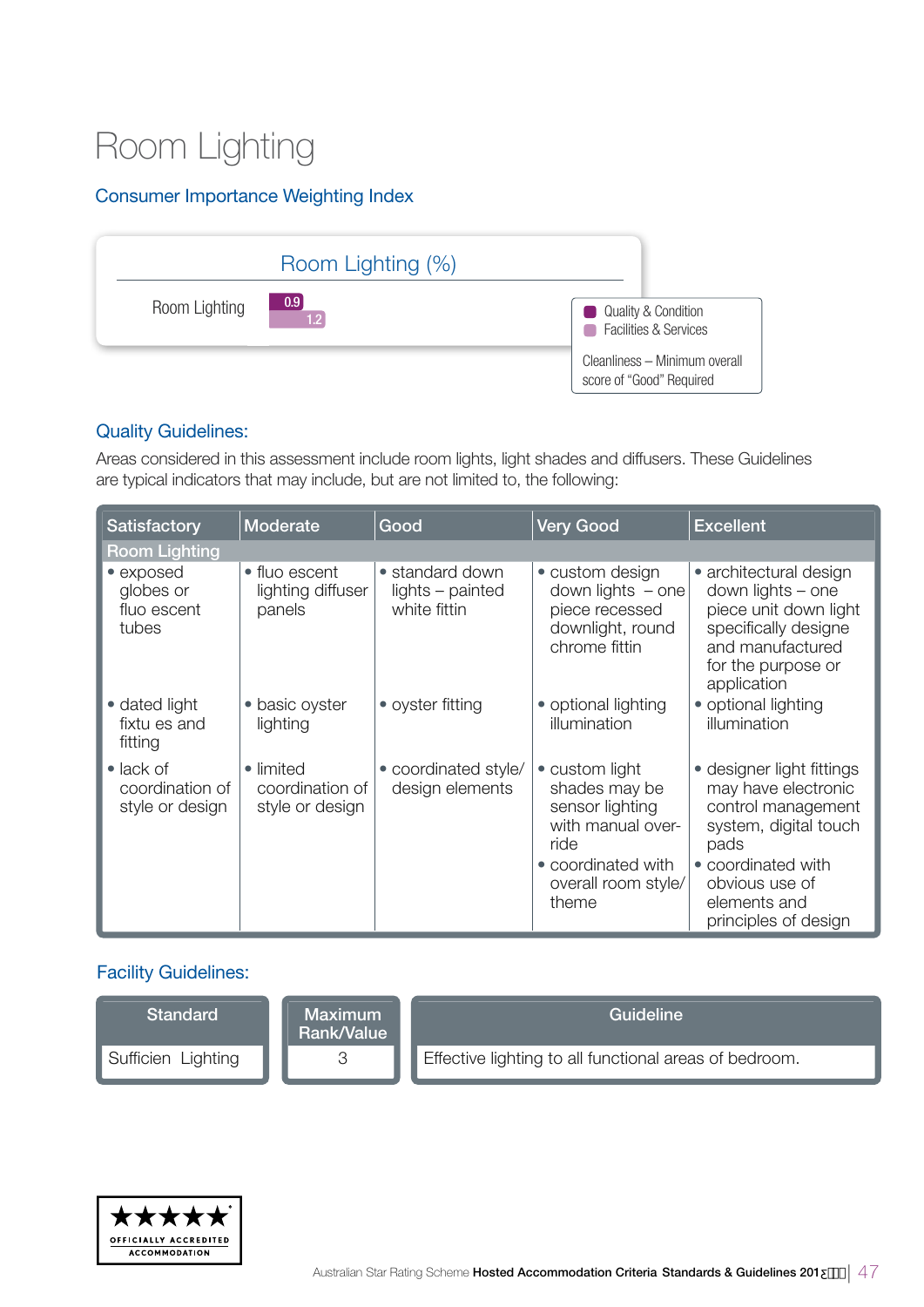### Window Coverings and Privacy

#### Consumer Importance Weighting Index



#### Quality Guidelines:

Areas considered in this assessment include blinds/curtains, drapes. These Guidelines are typical indicators that may include, but are not limited to, the following:

| <b>Satisfactory</b>                                            | <b>Moderate</b>                                     | Good                                                     | <b>Very Good</b>                                                       | <b>Excellent</b>                                                                                                                  |
|----------------------------------------------------------------|-----------------------------------------------------|----------------------------------------------------------|------------------------------------------------------------------------|-----------------------------------------------------------------------------------------------------------------------------------|
| <b>Window Coverings</b>                                        |                                                     |                                                          |                                                                        |                                                                                                                                   |
| • curtain fabric<br>unlined or<br>without<br>bonded<br>backing | • curtain fabric<br>with bonded<br>backing          | $\bullet$ curtain fabric $-$<br>coated or bonded<br>back | • thick quality<br>drapes with<br>separate insulated<br>lining         | • thick quality drapes<br>with generous<br>fullness with separate<br>lining and separate<br>insulated backing,<br>maybe motorised |
| • no sheers                                                    | • sheer curtains<br>with little or no<br>'fullness' | • standard sheer<br>curtains                             | • sheers with<br>generous<br>'fullness'                                | • quality sheers with<br>generous 'fullness',<br>may be motorised                                                                 |
| • exposed<br>tracking/<br>conduit rod                          | • exposed<br>tracking                               | • tracking exposed,<br>designer rods                     | · bulkheads,<br>pelmets<br>concealed<br>tracking                       | · bulkheads, pelmets<br>and/or other design<br>elements concealing<br>tracking/hardware                                           |
| • plastic<br>venetians                                         | • aged venetians                                    | • imitation timber<br>venetians/shutters                 | • woven fib eglass,<br>channelled roller<br>blinds                     | • quality timber<br>venetians/shutters                                                                                            |
| • plastic roller<br>blinds, vertical<br>blinds                 | • aged roller<br>blinds                             | • 'woven' plastic<br>roller blinds                       | • contemporary<br>timber venetians/<br>shutters                        | • custom made<br>motorised/channelled<br>blinds                                                                                   |
| • no coordination<br>of style or<br>design                     | • limited<br>coordination of<br>style or design     | • coordinated style/<br>design elements                  | • custom design<br>and coordinated<br>with overall room<br>style/theme | • coordinated with<br>obvious use of<br>elements and<br>principles of design                                                      |

| <b>Standard</b>         | <b>Maximum</b><br>Rank/Value | Guideline                                                                 |
|-------------------------|------------------------------|---------------------------------------------------------------------------|
| Night Privacy           | 6                            | All windows/sliding glass doors fitted with covering for tota<br>privacy. |
| <b>Insect Screening</b> | 3                            | Fine mesh screening on all opening windows/sliding doors.                 |

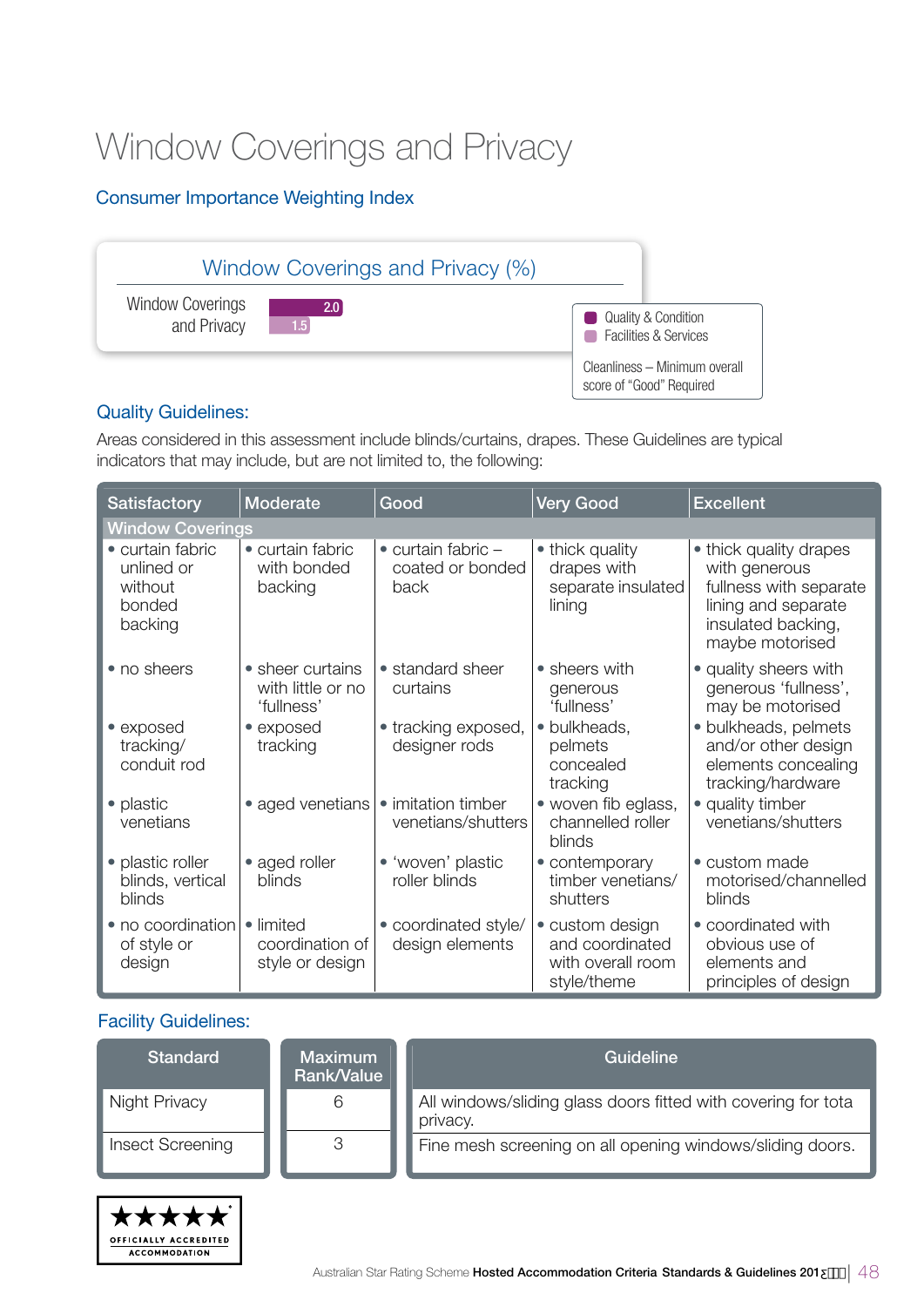## Floor Coverings

#### Consumer Importance Weighting Index



#### Quality Guidelines:

These Guidelines are typical indicators that may include, but are not limited to, the following:

| <b>Satisfactory</b>                                     | Moderate                                        | Good                                                                                                             | <b>Very Good</b>                                                                | <b>Excellent</b>                                                        |  |  |  |
|---------------------------------------------------------|-------------------------------------------------|------------------------------------------------------------------------------------------------------------------|---------------------------------------------------------------------------------|-------------------------------------------------------------------------|--|--|--|
| <b>Floor Coverings</b>                                  |                                                 |                                                                                                                  |                                                                                 |                                                                         |  |  |  |
| • poly propylene<br>carpet, low<br>density              | • nylon carpet,<br>low density                  | • medium density<br>synthetic/mix<br>carpet                                                                      | • high density wool<br>mix carpet eg<br>80/20                                   | • high density pure<br>wool carpet,<br>thickness of pile                |  |  |  |
| • dated vinyl<br>sheeting                               | • basic vinyl                                   | • standard solution<br>dyed nylon carpet                                                                         | • high density<br>solution dyed<br>nylon carpet                                 | • polished solid<br>hardwood quality<br>timber floors eg jarra          |  |  |  |
| • dated tiles, low<br>grade carpet<br>tiles             | • basic tiles                                   | • laminated timber<br>floor/plank vinyl<br>carpet tiles,<br>polished timber<br>floors eg cyp ess<br>pine, bamboo | • polished solid<br>hardwood<br>timber floors e<br>brushbox                     | • tiles eg natural stone,<br>marble, limestone,<br>reconstituted stone  |  |  |  |
|                                                         |                                                 | • standard vinyls                                                                                                | • designer vinyl                                                                |                                                                         |  |  |  |
|                                                         |                                                 | • standard tiles                                                                                                 | • contemporary tiles                                                            |                                                                         |  |  |  |
| $\bullet$ lack of<br>coordination of<br>style or design | • limited<br>coordination of<br>style or design | • coordinated style/<br>design elements                                                                          | • coordinated with<br>obvious use of<br>elements and<br>principles of<br>design | • custom design and<br>coordinated with<br>overall room style/<br>theme |  |  |  |

Facility Guidelines do not apply.

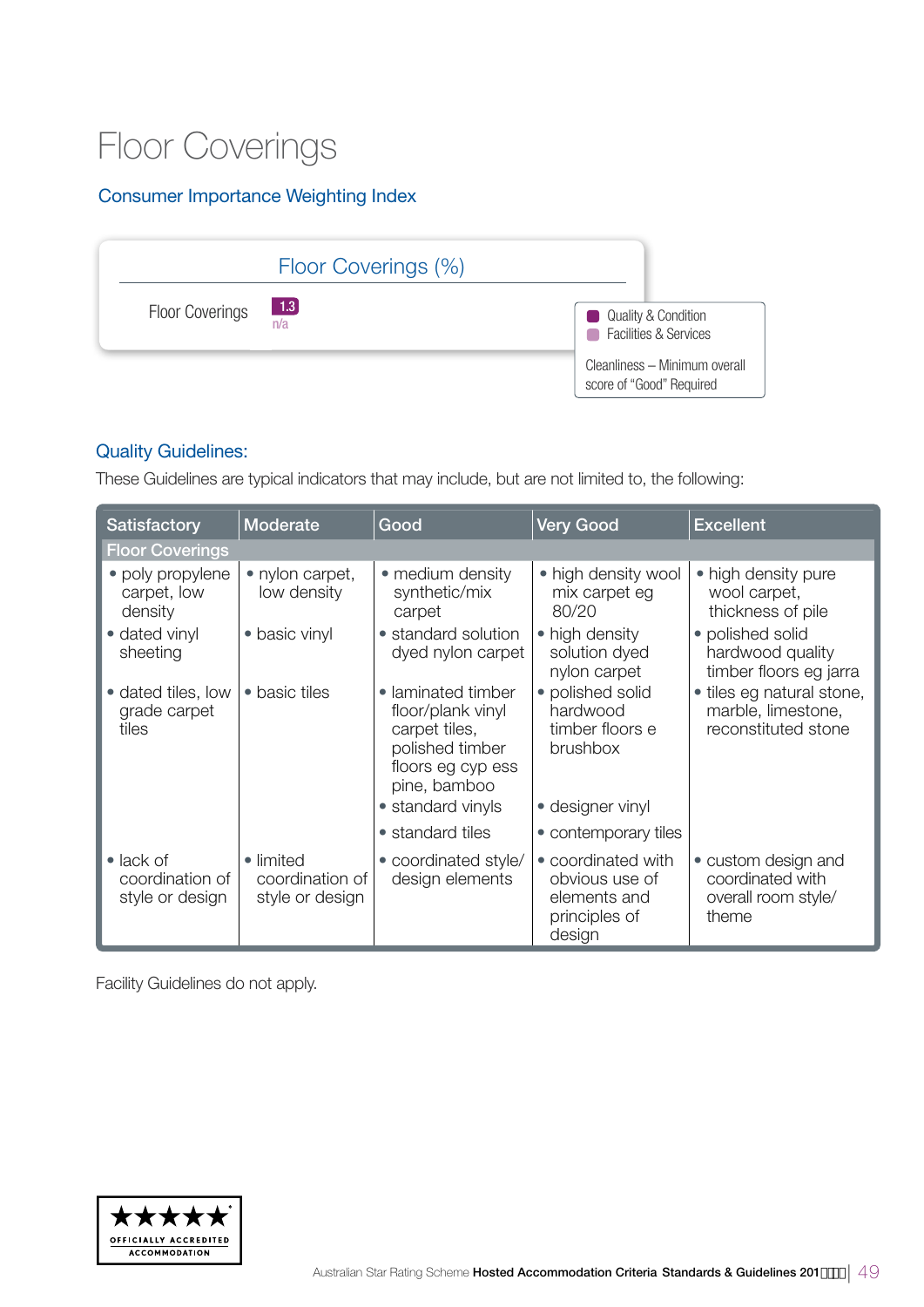## Walls and Ceilings

#### Consumer Importance Weighting Index



#### Quality Guidelines:

Areas considered in this assessment include wall/ceiling finish, skirting, doors, a chitraves and door handles. These Guidelines are typical indicators that may include, but are not limited to, the following:

| Satisfactory                                         | Moderate                                                 | Good                                                              | <b>Very Good</b>                                                    | <b>Excellent</b>                                                                  |  |
|------------------------------------------------------|----------------------------------------------------------|-------------------------------------------------------------------|---------------------------------------------------------------------|-----------------------------------------------------------------------------------|--|
| <b>Walls and Ceilings</b>                            |                                                          |                                                                   |                                                                     |                                                                                   |  |
| • dated plain<br>brick or<br>concrete block<br>walls | • exposed<br>plain brick or<br>concrete block<br>walls   | • painted brick<br>walls                                          | • feature brick walls                                               | plaster walls/ceilings,<br>$\bullet$<br>architecturally<br>designed               |  |
| • panelled walls/<br>ceilings with<br>visible joins  | • panelled walls/<br>ceilings with<br>visible joins      | · plaster walls/<br>ceilings                                      | • plaster walls/<br>ceilings                                        | • polished plaster walls                                                          |  |
| • quad trim<br>used for<br>skirtings/<br>cornice     | • basic narrow<br>skirting/<br>cornice                   | · plain skirting/<br>cornice with<br>no decorative<br>enhancement | • decorative<br>skirting/cornice,<br>square set<br>corners          | • decorative skirting/<br>cornice of generous<br>proportions                      |  |
| • no use of<br>colour to<br>create theme/<br>harmony | • little use of<br>colour to<br>create theme/<br>harmony | • colour has been<br>used to create a<br>theme/harmony            | • colour has been<br>used to create<br>coordinated<br>theme/harmony | • fully coordinated<br>and/or customised<br>design to match<br>overall room style |  |
| $\bullet$ lack of<br>decorative<br>enhancements      | $\bullet$ basic<br>decorative<br>enhancements            | • use of decorative<br>enhancements                               | • use of decorative<br>enhancements                                 | • decorative<br>enhancements such<br>as commissioned<br>artwork                   |  |

Facility Guidelines do not apply.

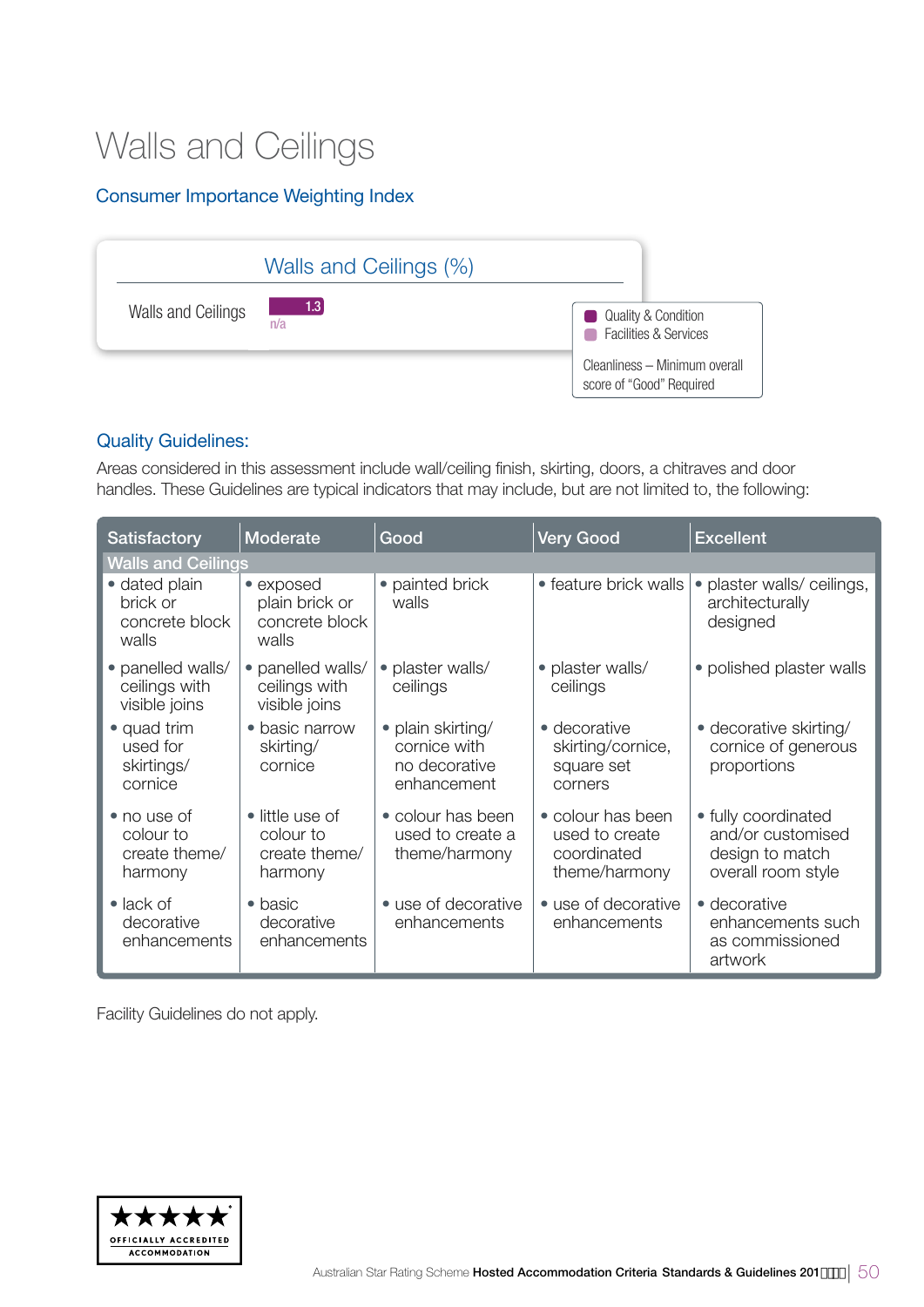### Free Floor Space

#### Consumer Importance Weighting Index

|                  | Free Floor Space (%) |                                                           |
|------------------|----------------------|-----------------------------------------------------------|
| Free Floor Space | n/a<br>२ म           | Quality & Condition<br><b>Facilities &amp; Services</b>   |
|                  |                      | Cleanliness - Minimum overall<br>score of "Good" Required |

Condition scores and Quality Guidelines do not apply for these Standards.

#### Facility Guidelines:

A tolerance may apply for all measurements (under) and will be confirmed upon assessment

| <b>Standard</b>           | Maximum<br>Rank/Value | Guideline                                                                                           |
|---------------------------|-----------------------|-----------------------------------------------------------------------------------------------------|
| <b>Spacious Area</b>      | b                     | Minimum 20sqm of free floor space for lounge, dining<br>kitchen, halls. Minimum dimensions - 500mm. |
| $\Box$ Or – Adequate Area |                       | Minimum of 12sqm or greater- as above.                                                              |
| $\Box$ Or – Small Area    |                       | Minimum of 9sqm or greater.                                                                         |

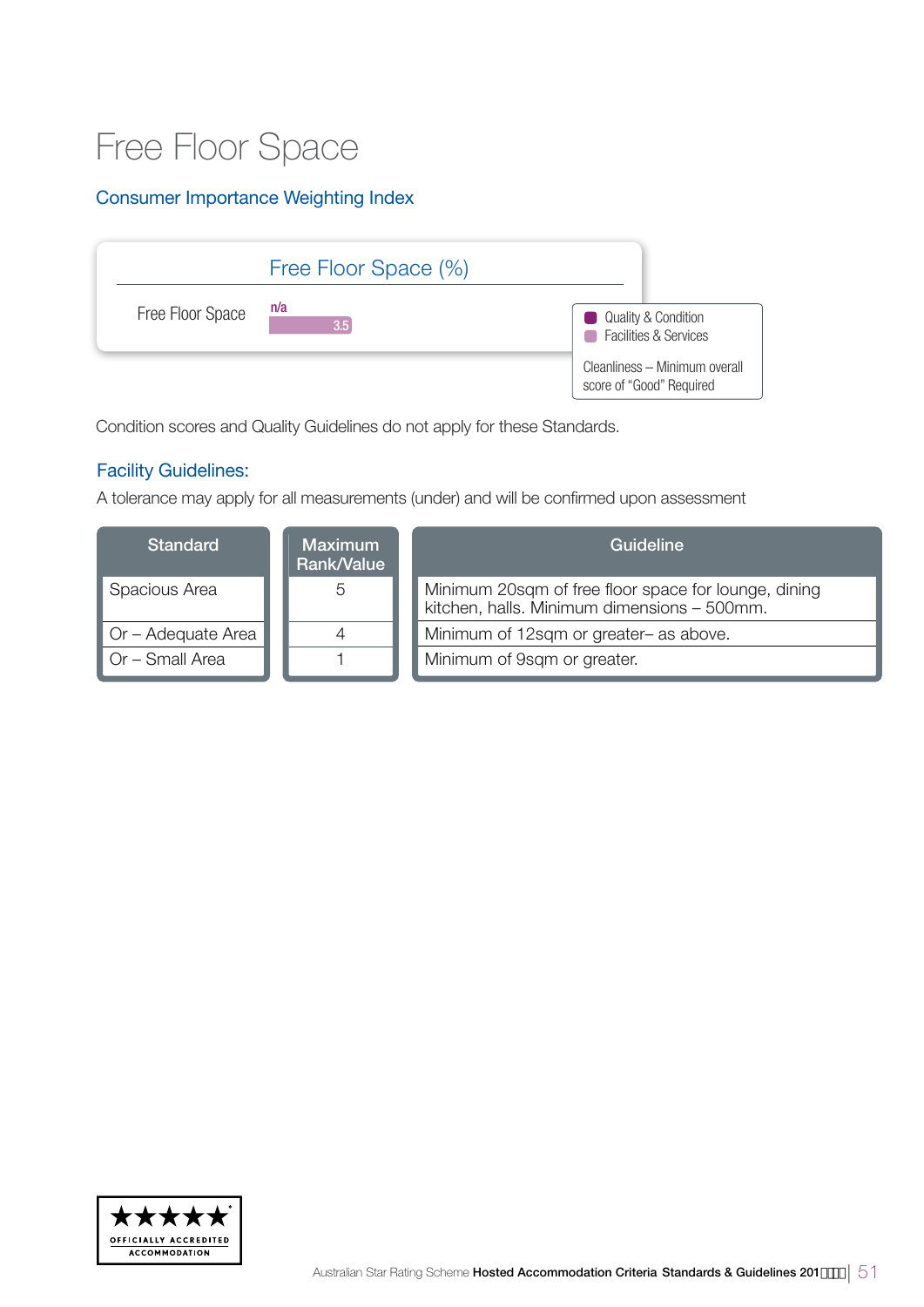# <span id="page-51-0"></span>General Facilities

#### Consumer Importance Weighting Index



### **Entertainment**

Consumer Importance Weighting Index

| Entertainment (%)        |                                                           |
|--------------------------|-----------------------------------------------------------|
| Entertainment <b>1.0</b> | Quality & Condition<br><b>Example 3</b> Services          |
|                          | Cleanliness - Minimum overall<br>score of "Good" Required |

Condition scores and Quality Guidelines do not apply for these Standards.

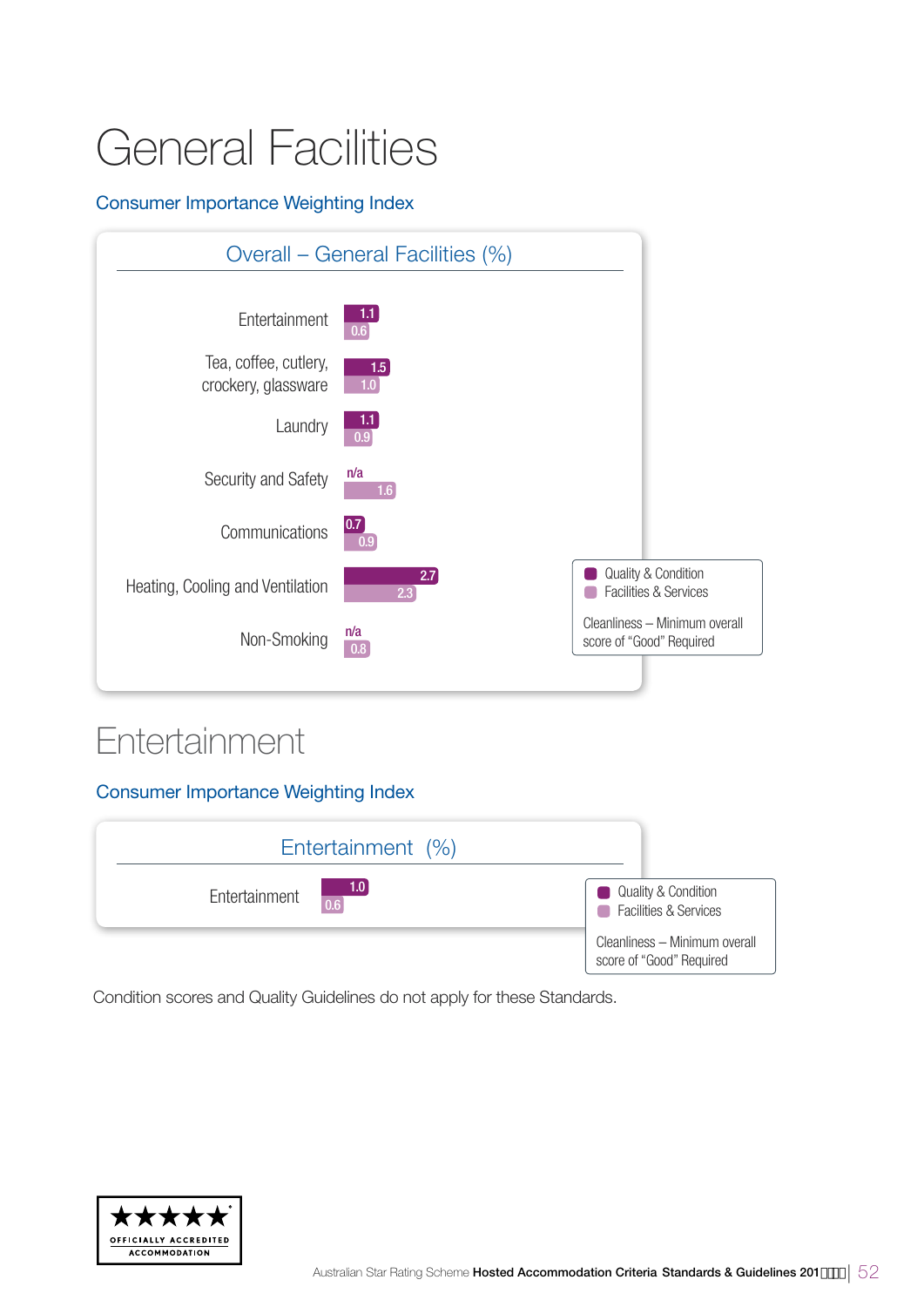### Entertainment (continued)

#### Facility Guidelines:

| <b>Standard</b>                                  | <b>Maximum</b><br><b>Rank/Value</b> | Guideline                                                                                |
|--------------------------------------------------|-------------------------------------|------------------------------------------------------------------------------------------|
| TV                                               | 4                                   | TV provided in room or cottage/unit/house.                                               |
| Or - Communal TV                                 |                                     | Communal TV provided in shared room/lounge.                                              |
| <b>Additional TV</b>                             | $\overline{2}$                      | Minimum of 1 additional TV provided in room.                                             |
| Large TV Screen                                  | 4                                   | TV screen is equal to or greater than 107cm/42 inch.<br>Diagonal measurement will apply. |
| Or - Medium TV<br>Screen                         | 3                                   | As above – TV screen is equal to or greater than 80cm/32<br>inch.                        |
| Or - Small TV<br>Screen                          | $\overline{2}$                      | Or – TV screen is less than 80cm/32 inch and equal to or<br>greater than 66cm/26 inch.   |
| Multichannel<br>Selection                        | $\overline{4}$                      | Minimum 6 TV channels (excluding Free-To-Air channels).                                  |
| Limited<br>Multichannel<br>Selection             | 3                                   | Less than 6 TV channels (excluding Free-To-Air channels).                                |
|                                                  |                                     | <b>Additional Entertainment Facilities</b><br>(maximum 3 to apply)                       |
| <b>DVD Player</b>                                | $\overline{2}$                      | DVD player provided in room.                                                             |
| CD Player/Sound<br>System/MP3<br>Docking Station | $\overline{2}$                      | CD player, sound system and/or MP3 docking station in<br>room.                           |
| Games System                                     | $\overline{2}$                      | Provision of Nintendo, Playstation, X-Box type games<br>system.                          |
| Other                                            | $\overline{2}$                      | Maximum 1 'other' entertainment facility (eg: board games)                               |

### Tea, coffee, cutlery, crockery, glassware

#### Consumer Importance Weighting Index



Condition scores and Quality Guidelines do not apply for these Standards.

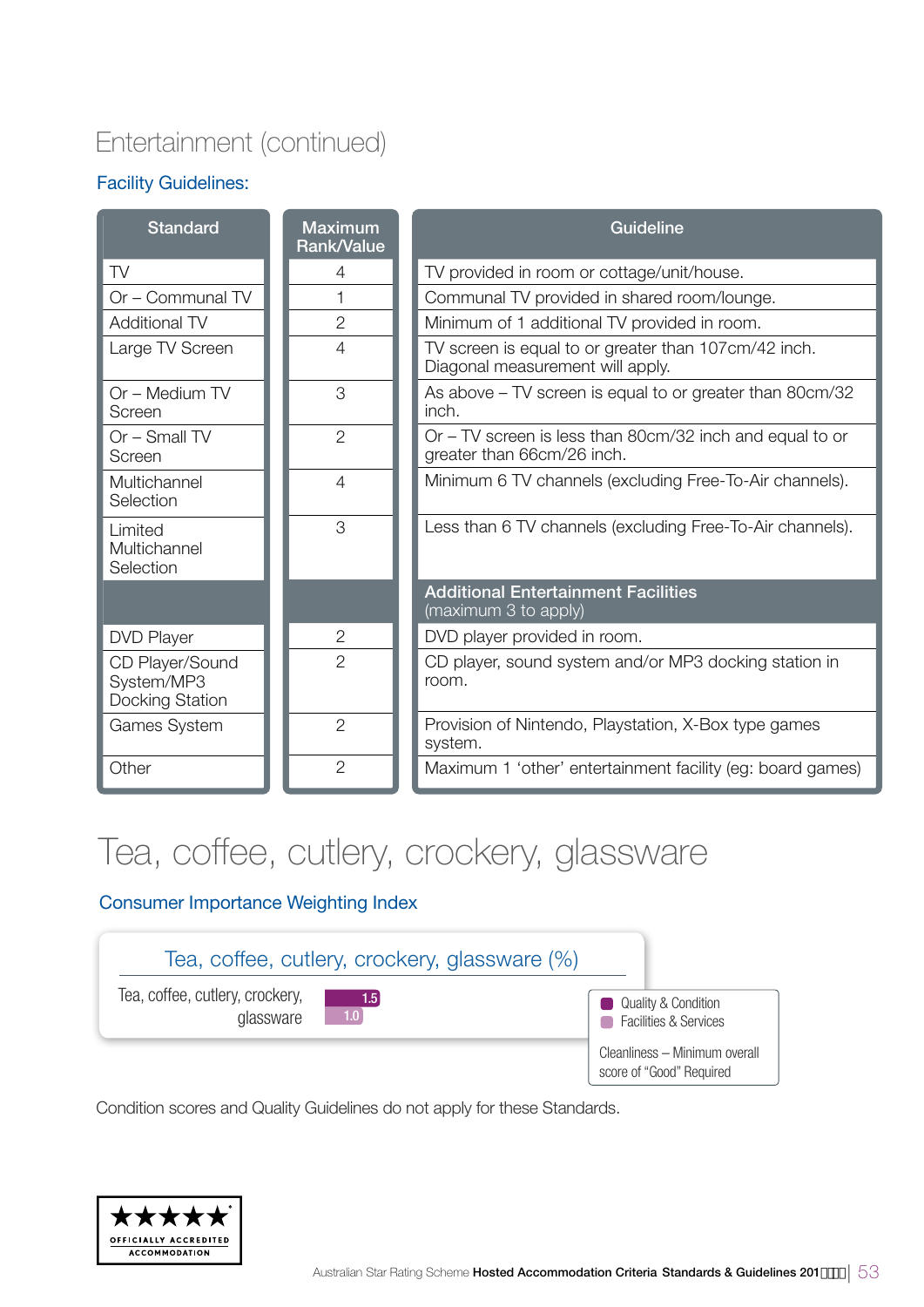### Tea, coffee, cutlery, crockery, glassware (continued)

#### Facility Guidelines:

A tolerance may apply for all measurements (under) and will be confirmed upon assessment

| <b>Standard</b>                                    | <b>Maximum</b><br>Rank/Value | Guideline                                                                                                                                                                |  |
|----------------------------------------------------|------------------------------|--------------------------------------------------------------------------------------------------------------------------------------------------------------------------|--|
| Tea/Coffee<br>Provisions -<br>Personal             | 4                            | Sufficient (2 per person) complimentary package<br>ingredients (instant tea, coffee and sugar satchels) and<br>either fresh or UHT milk. A kettle must also be provided. |  |
| Or - Tea/Coffee<br>Provisions -<br>Communal        | $\overline{2}$               | As above – provided in a communal or shared facility/area.                                                                                                               |  |
| Sufficien<br>Quantities/Range<br>of Glassware      | 3                            | Glassware provided for each permanent sleeping position -<br>standard drinking glass and wine/champagne.                                                                 |  |
| Sufficien Quantities<br>of Crockery and<br>Cutlery | 3                            | Mugs and/or cups, saucers, glass and spoons must be<br>provided for each permanent sleeping position.                                                                    |  |
| Plunger, Espresso,<br>Fresh Ground<br>Coffee       | 3                            | Available for guests.                                                                                                                                                    |  |
| Refrigerator                                       | 3                            | Refrigerator provided in room. This Standard will be not<br>applicable for properties with a full kitchen facility.                                                      |  |
| Toaster                                            | $\mathcal{P}$                | Toaster provided in room. This Standard will be not<br>applicable for properties with a full kitchen facility.                                                           |  |
| Microwave                                          | $\overline{2}$               | Microwave provided in room. This Standard will be not<br>applicable for properties with a full kitchen facility.                                                         |  |

## Heating, Cooling and Ventilation

#### Consumer Importance Weighting Index



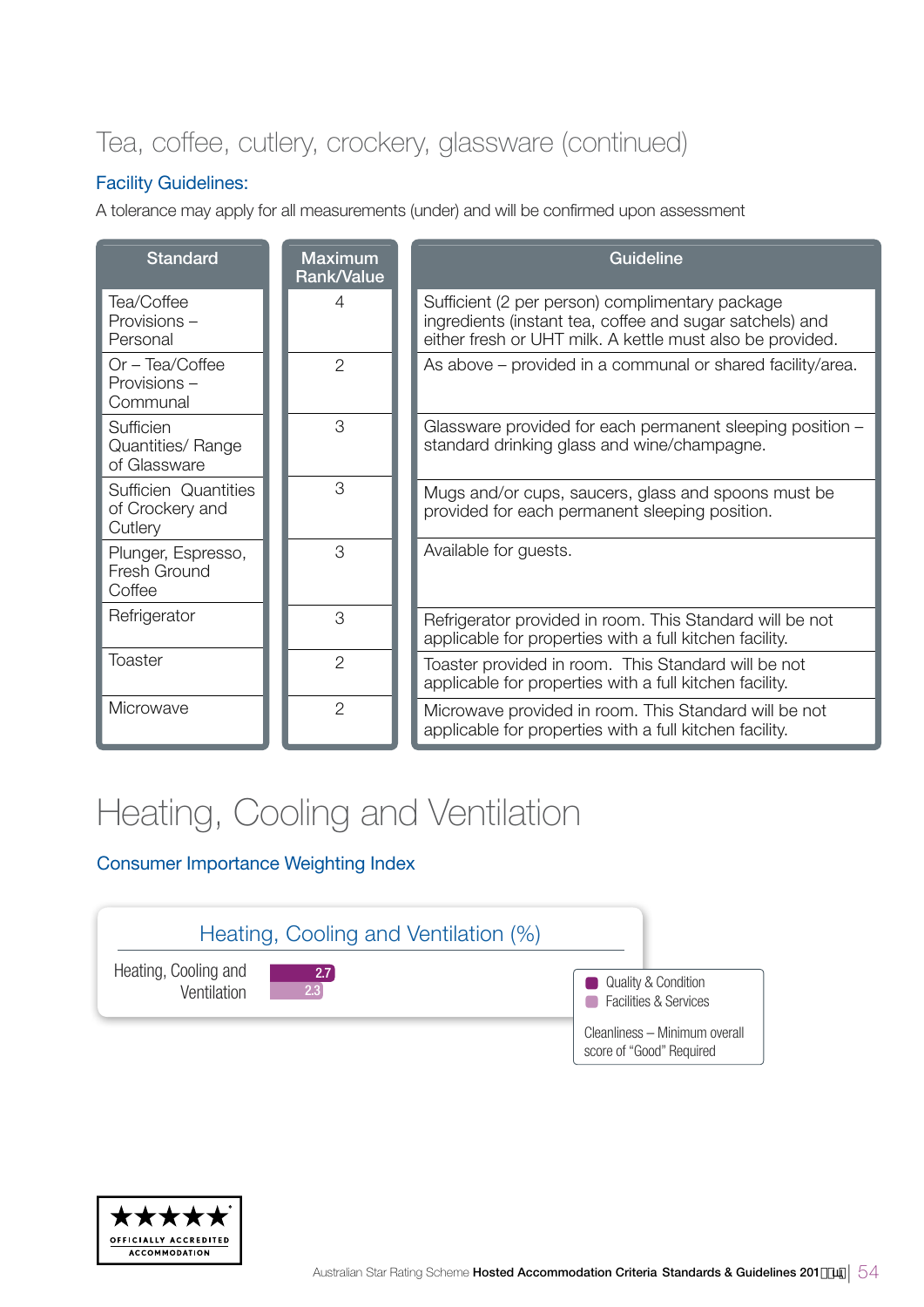### Heating, Cooling and Ventilation (continued)

#### Quality Guidelines:

These Guidelines are typical indicators that may include, but are not limited to, the following:

| Satisfactory                                                        | Moderate                                                                                                | Good                                                                                                                 | <b>Very Good</b>                                               | <b>Excellent</b>                                                                    |
|---------------------------------------------------------------------|---------------------------------------------------------------------------------------------------------|----------------------------------------------------------------------------------------------------------------------|----------------------------------------------------------------|-------------------------------------------------------------------------------------|
| <b>Heating, Cooling and Ventilation</b>                             |                                                                                                         |                                                                                                                      |                                                                |                                                                                     |
| • box style<br>reverse air<br>conditioners                          | • window/wall<br>reverse cycle<br>air conditioner<br>units with<br>individual<br>temperature<br>control | • split system<br>reverse cycle<br>air conditioners<br>with individual<br>temperature<br>control (remote<br>control) | • ducted air<br>conditioning; or<br>integrated split<br>system | • ducted air<br>conditioning with<br>individual temperature<br>control to each unit |
| • wall hung strip<br>heaters, free<br>standing fans,<br>fan heaters | $\bullet$ column<br>heaters, basic<br>ceiling fans                                                      | • standard ceiling<br>fans                                                                                           | • contemporary<br>ceiling fan                                  | • designer ceiling fan -<br>electronic control                                      |

#### Facility Guidelines:

A tolerance may apply for all measurements (under) and will be confirmed upon assessment

| <b>Standard</b>            | <b>Maximum</b><br><b>Rank/Value</b> | Guideline                                                                                                        |
|----------------------------|-------------------------------------|------------------------------------------------------------------------------------------------------------------|
| <b>Sufficient Heatin</b>   | 5                                   | Air conditioners – split (invertors) or ducted systems; steam/<br>water heaters, gas ducted, convection heating. |
| Or - Moderate<br>Heating   | 2                                   | Log fi es, oil columns, fan heaters.                                                                             |
| <b>Sufficient Coolin</b>   | 5                                   | Refrigerated air-conditioners – split or ducted systems;<br>ducted evaporative coolers.                          |
| Or – Moderate<br>Cooling   | 4                                   | Ceiling fans, portable fans, portable evaporative cooling<br>system.                                             |
| Heating/Cooling -<br>All   |                                     | Heating/cooling provided in all rooms (bathroom excluded)<br>within unit.                                        |
| Individual Temp<br>Control | っ                                   | Controls/indicator settings are in degrees.                                                                      |

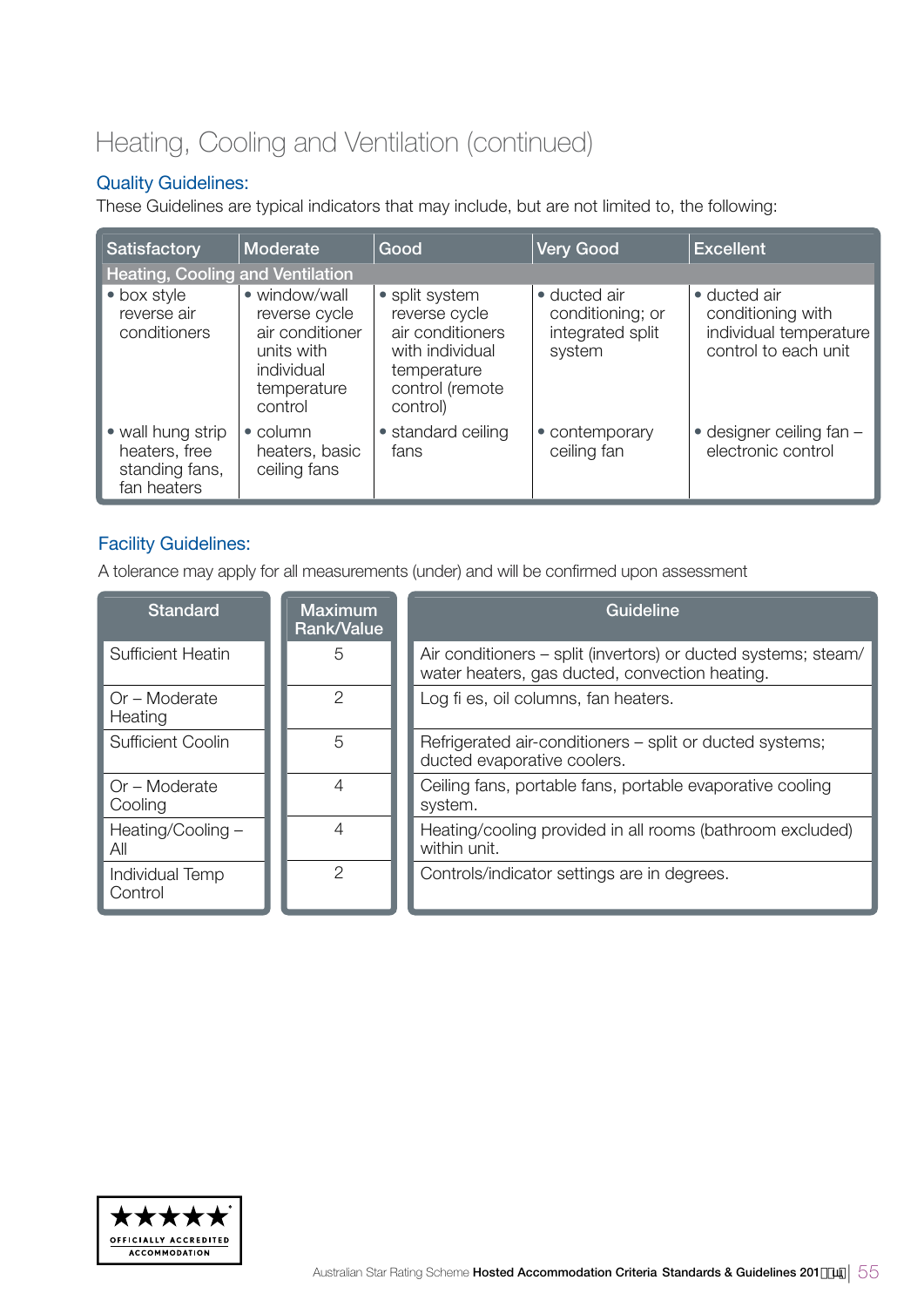## **Communications**

#### Consumer Importance Weighting Index



Condition scores apply in lieu of Quality Guidelines.

#### Facility Guidelines:

| <b>Standard</b>        | <b>Maximum</b><br>Rank/Value | Guideline                                                                                    |
|------------------------|------------------------------|----------------------------------------------------------------------------------------------|
| Phone                  |                              | Minimum of one telephone in room accessible 24 hours.                                        |
| Local Phone Book       |                              | Provided in-room or cottage/unit/house.                                                      |
| Compendium             | $\mathcal{P}$                | Extensive range of property and local visitor information,<br>including local phone numbers. |
| <b>Internet Access</b> | 3                            | Broadband and/or Wi Fi access within room or<br>cottage/unit/house.                          |

### **Laundry**

#### Consumer Importance Weighting Index



#### Quality Guidelines:

Areas include washing machine, dryer, laundry tub, bench, plumbing. These Guidelines are typical indicators that may include, but are not limited to, the following:

| Satisfactory                                         | Moderate                                  | Good                                                            | Very Good                                                                                   | <b>Excellent</b>                                                             |
|------------------------------------------------------|-------------------------------------------|-----------------------------------------------------------------|---------------------------------------------------------------------------------------------|------------------------------------------------------------------------------|
| Laundry                                              |                                           |                                                                 |                                                                                             |                                                                              |
| • dated top<br>loader/twin<br>tub washing<br>machine | • top loader,<br>basic dials/<br>controls | • top loader<br>washing machine,<br>digital display<br>controls | • front loaders,<br>matching<br>appliances,<br>eco features -<br>computerised top<br>loader | • front loaders, digital<br>display, matching<br>appliances, eco<br>features |

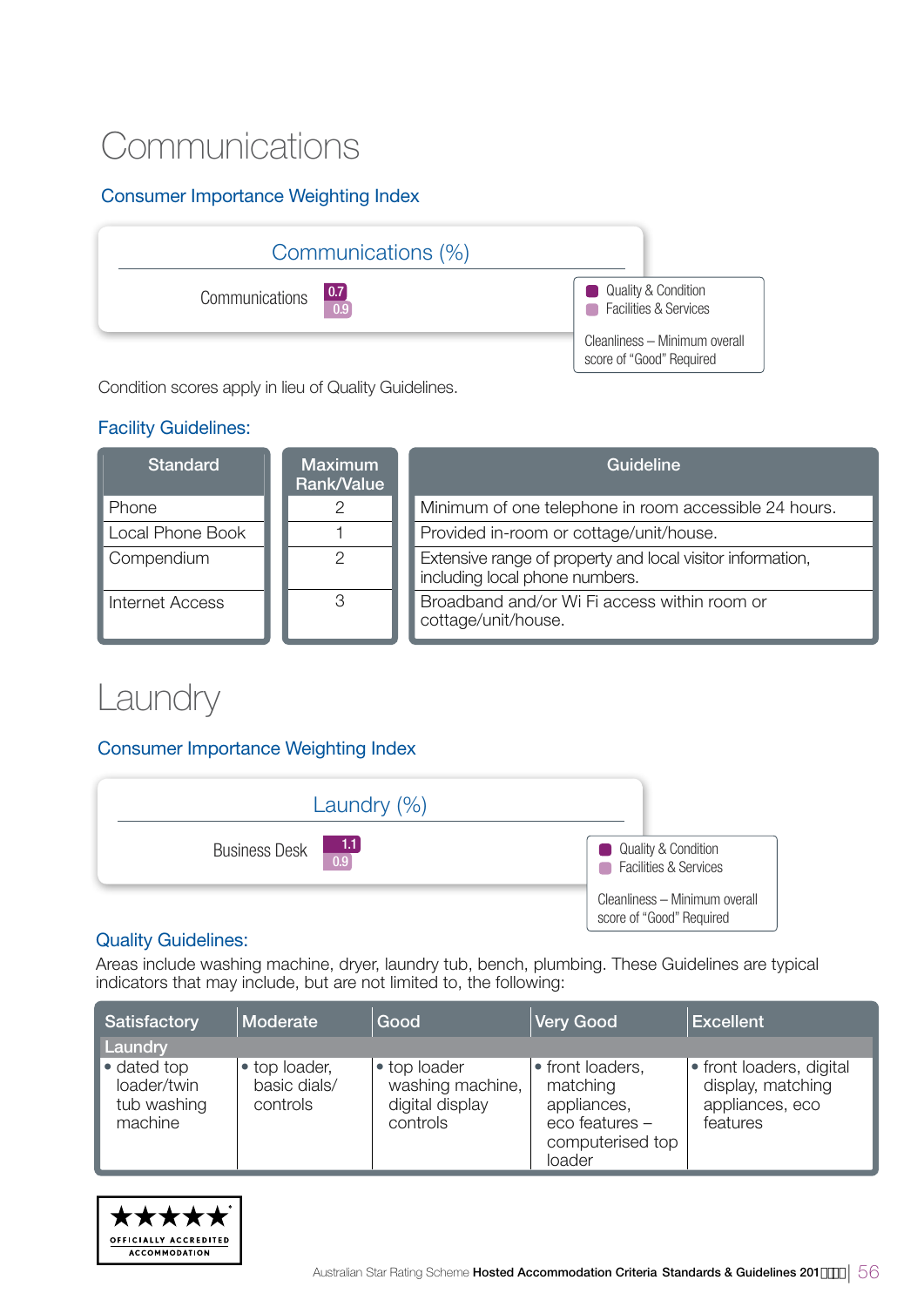### Laundry (continued)

| Satisfactory                                     | Moderate                                             | Good                                          | <b>Very Good</b>                                                          | <b>Excellent</b>                                                                                 |
|--------------------------------------------------|------------------------------------------------------|-----------------------------------------------|---------------------------------------------------------------------------|--------------------------------------------------------------------------------------------------|
| • dated dryer                                    | • basic dryer,<br>no additional<br>features          | • standard dryer,<br>painted enamel<br>drum   | $\bullet$ dryer – stainless<br>steel drum/<br>automatic anti<br>crease    | $\bullet$ dryer – condenser,<br>moisture sensor/<br>automatic stop                               |
| • dated laundry<br>tub/cabinet                   | • basic laundry<br>tub/cabinet                       | • standard laundry<br>tub/cabinet             | $\bullet$ sink – stainless<br>steel incorporated<br>into bench<br>mounted | $\bullet$ sink – porcelain,<br>stainless steel - under<br>bench mountedall<br>plumbing concealed |
| • plumbing<br>exposed                            | • plumbing<br>exposed                                | • attempts to<br>conceal plumbing             | • all plumbing<br>concealed                                               | • bench tops – natural<br>stone                                                                  |
| $\bullet$ benchtop -<br>dated laminate/<br>tiles | $\bullet$ bench tops $-$<br>basic laminate/<br>tiles | $\bullet$ bench tops $-$<br>standard laminate | $\bullet$ bench tops $-$<br>reconstituted<br>stone designer<br>laminate   |                                                                                                  |

#### Facility Guidelines:

A tolerance of up to 20mm may apply for all measurements (under/over) and will be confirmed upo assessment.

| <b>Standard</b>                     | <b>Maximum</b><br><b>Rank/Value</b> | Guideline                                                                              |
|-------------------------------------|-------------------------------------|----------------------------------------------------------------------------------------|
| Laundry                             | 5                                   | Washing machine and dryer in each cottage/unit/house.                                  |
| Or – Communal<br>Laundry            |                                     | Communal laundry on property.                                                          |
| $Or$ – Laundry<br>Service           | 5                                   | Laundry service provided on request.                                                   |
| Iron & Full Size<br>Ironing Board   | 3                                   | Full size ironing board -approx 1150mm(L) x 340mm(W)<br>and iron located in each room. |
| or – Shared Iron &<br>Ironing Board |                                     | Ironing board and iron available for all guests in communal<br>laundry.                |
| Broom or Vacuum<br>Cleaner          | $\mathcal{P}$                       | Broom and/or vacuum cleaner available in cottage/unit/<br>house.                       |
| Mop & Bucket                        | 2                                   | Mop $& bucket - as above.$                                                             |

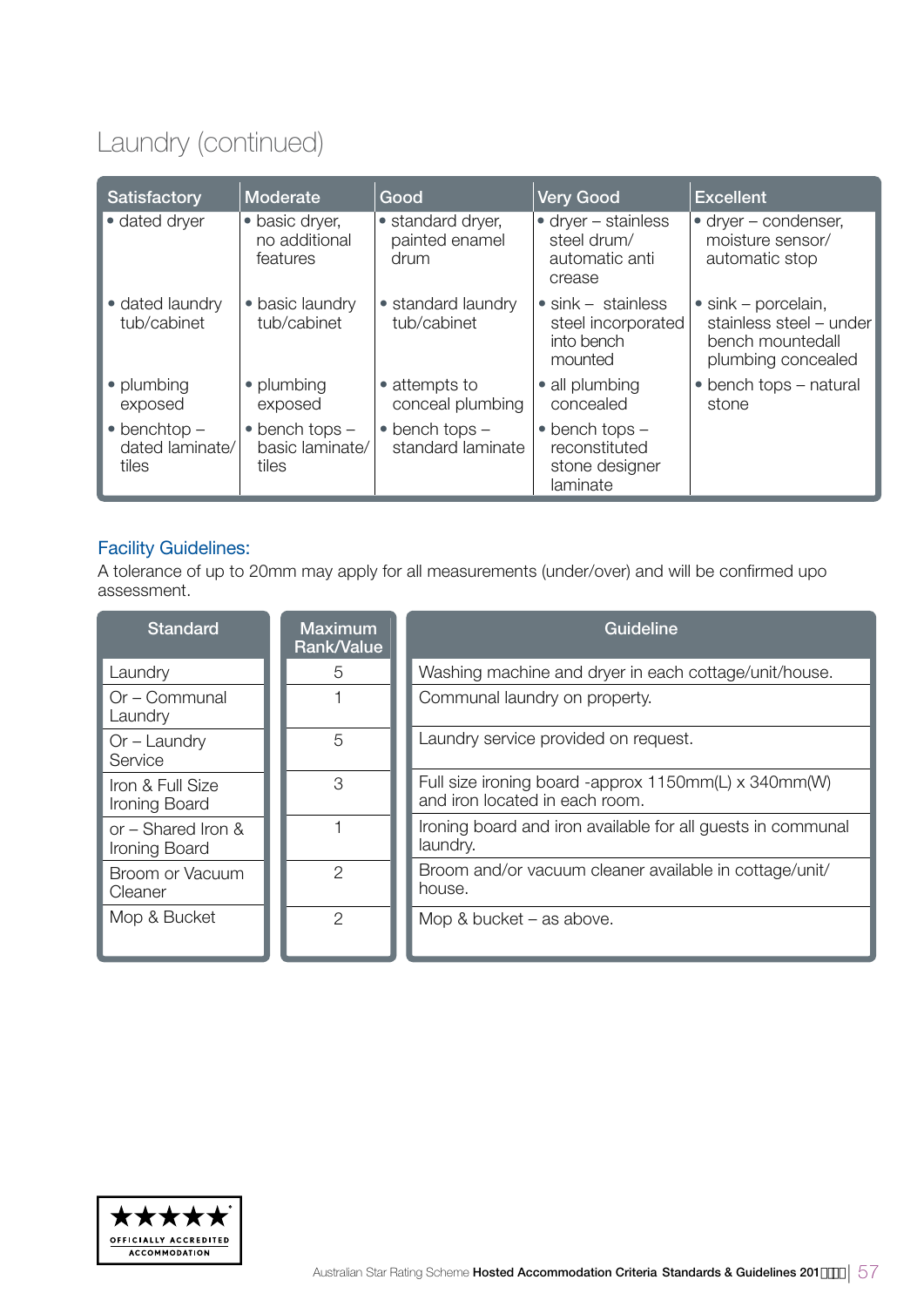### Security and Safety

#### Consumer Importance Weighting Index



Condition scores and Quality Guidelines do not apply.

| <b>Standard</b>                   | <b>Maximum</b><br><b>Rank/Value</b> | Guideline                                                                                                   |
|-----------------------------------|-------------------------------------|-------------------------------------------------------------------------------------------------------------|
| Electronic Entry                  | 5                                   | Electronic entry to each guest room door.                                                                   |
| Or – Automated<br>Locking         | 4                                   | Guest room door automatically locks to external entry.                                                      |
| Or – Internal<br>Locking          | 3                                   | Guest room door lockable internally by guests.                                                              |
| <b>External Locks</b>             | 3                                   | Locks on all external doors. Standard only applicable for<br>stand alone accommodation.                     |
| <b>Added Security</b><br>Features | 2                                   | Viewing hole in front door, security screen door or security<br>chain.                                      |
| Safe Deposit Box                  | 2                                   | Purpose built safe provided in each room, unit, apartment,<br>house, cottage (with operating instructions). |
| or - Safe Deposit at<br>Reception |                                     | Safe deposit box provided at reception and/or with host for<br>all guests.                                  |

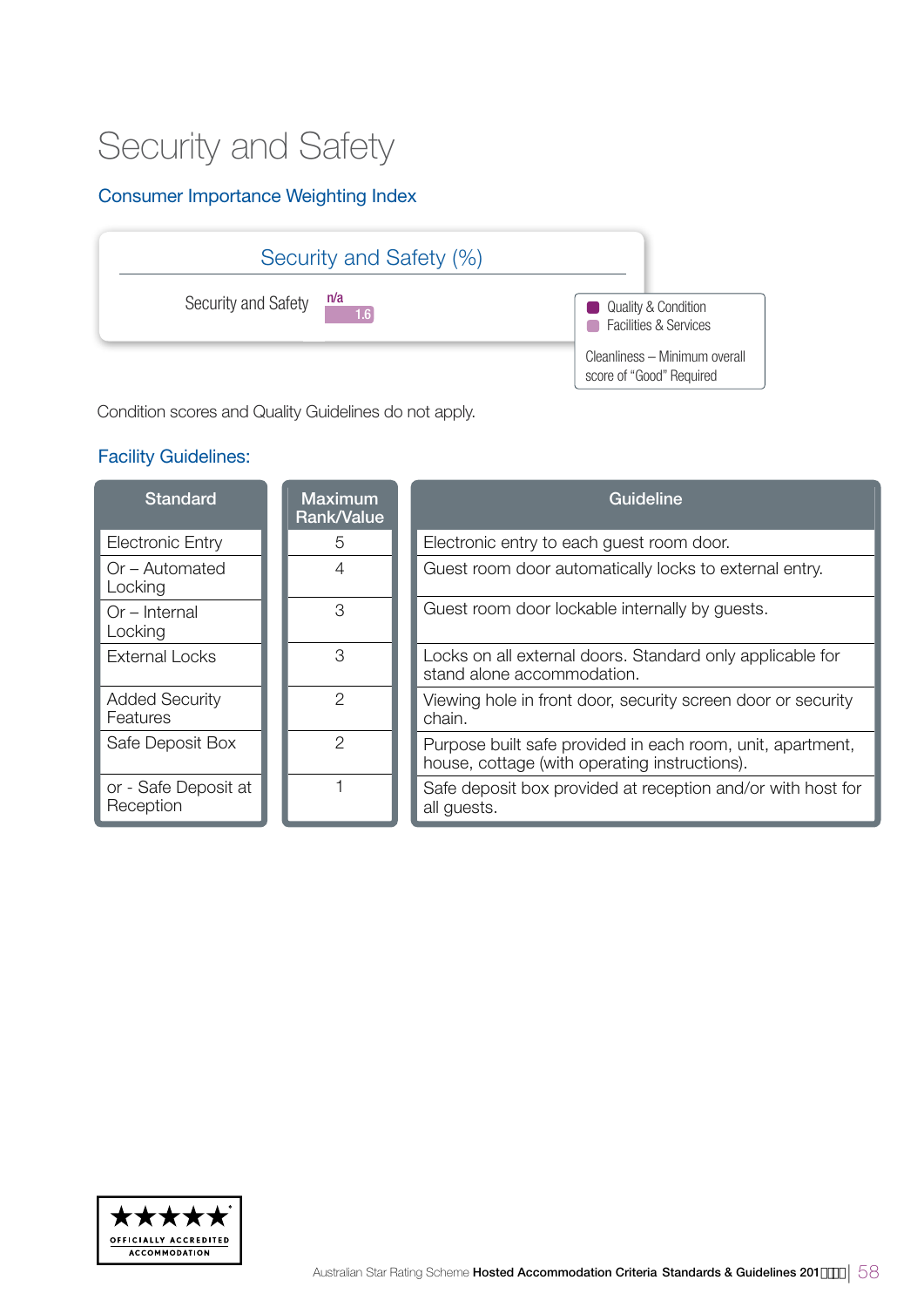## Non-Smoking

#### Consumer Importance Weighting Index



Condition scores and Quality Guidelines do not apply.

| Standard             | <b>Maximum</b><br>Rank/Value | Guideline                                                                                                    |
|----------------------|------------------------------|--------------------------------------------------------------------------------------------------------------|
| Non Smoking<br>Rooms | 4                            | 100% of guest's rooms to be non smoking, and must be<br>accompanied by signage at the property and in-rooms. |

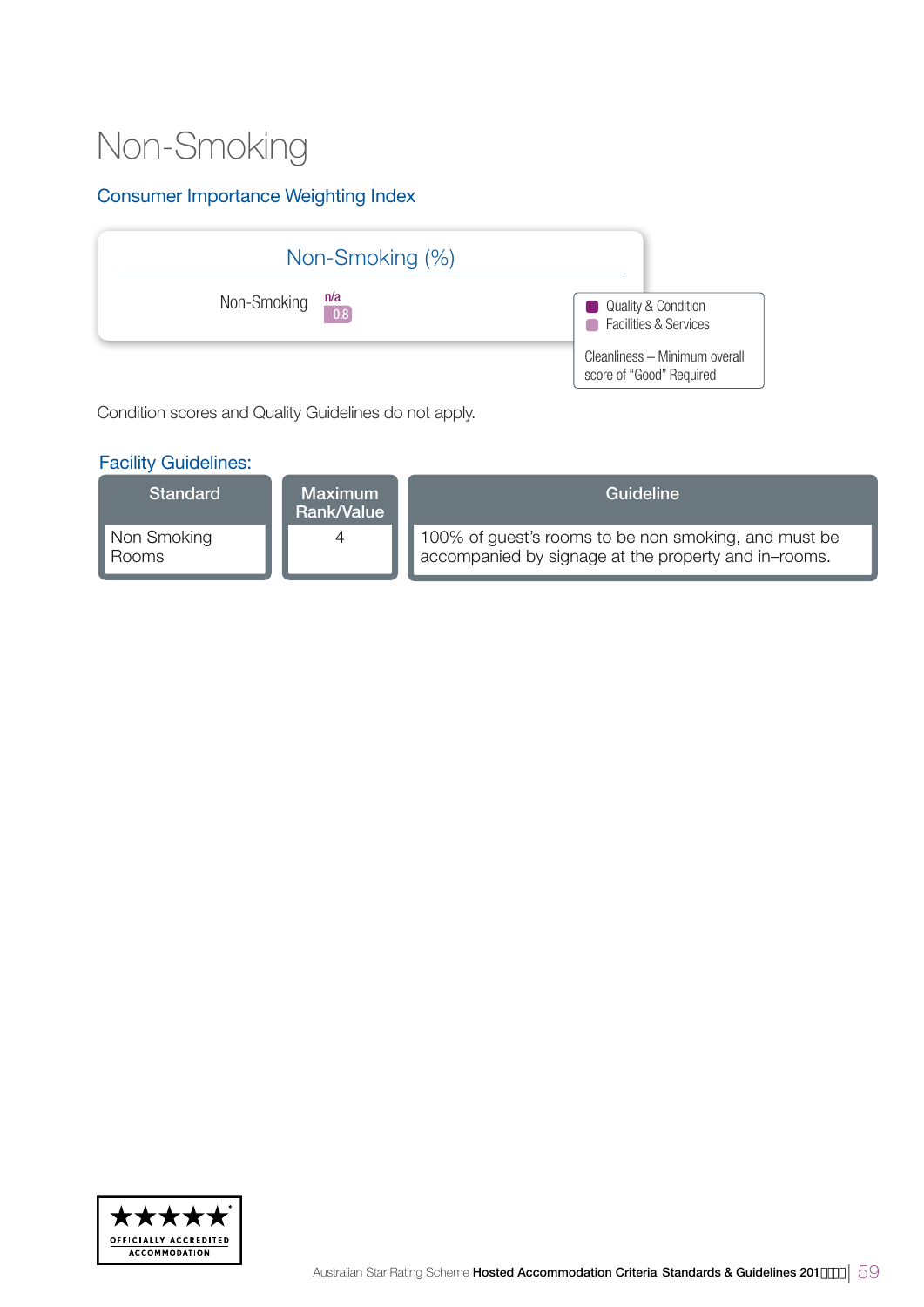# <span id="page-59-0"></span>Kitchen

#### Consumer Importance Weighting Index



### Kitchen and Appliances

#### Consumer Importance Weighting Index



#### Quality Guidelines:

These Guidelines are typical indicators that may include, but are not limited to, the following:

| <b>Satisfactory</b>                                           | Moderate                                                                                                         | Good                                                                             | <b>Very Good</b>                                                                                             | Excellent                                                                                                                                                           |
|---------------------------------------------------------------|------------------------------------------------------------------------------------------------------------------|----------------------------------------------------------------------------------|--------------------------------------------------------------------------------------------------------------|---------------------------------------------------------------------------------------------------------------------------------------------------------------------|
| <b>Kitchen Appliances</b>                                     |                                                                                                                  |                                                                                  |                                                                                                              |                                                                                                                                                                     |
| • aged/dated<br>basic range<br>appliances eg<br>stovette      | · basic range<br>appliances eg<br>coil/solid hobs;<br>basic free<br>standing upright<br>gas stove,<br>enamel top | • mid range<br>appliances eg<br>ceramic cook top/<br>gas with rotary<br>controls | • high range<br>appliances eg<br>ceramic cook<br>top with touch<br>controls; gas with<br>electronic ignition | • top range appliances<br>eg induction cook top<br>with touch controls;<br>gas, stainless steel<br>cooktop with electronic<br>ignition, variety of<br>cooking zones |
| • appliances<br>'exposed' eg<br>refrigerator free<br>standing | majority of<br>appliances<br>free standing<br>exposed eg<br>microwave on<br>bench top                            | • appliances<br>incorporated into<br>kitchen design                              | • appliances fully<br>incorporated into<br>cabinets                                                          | • appliances integrated<br>into kitchen design                                                                                                                      |

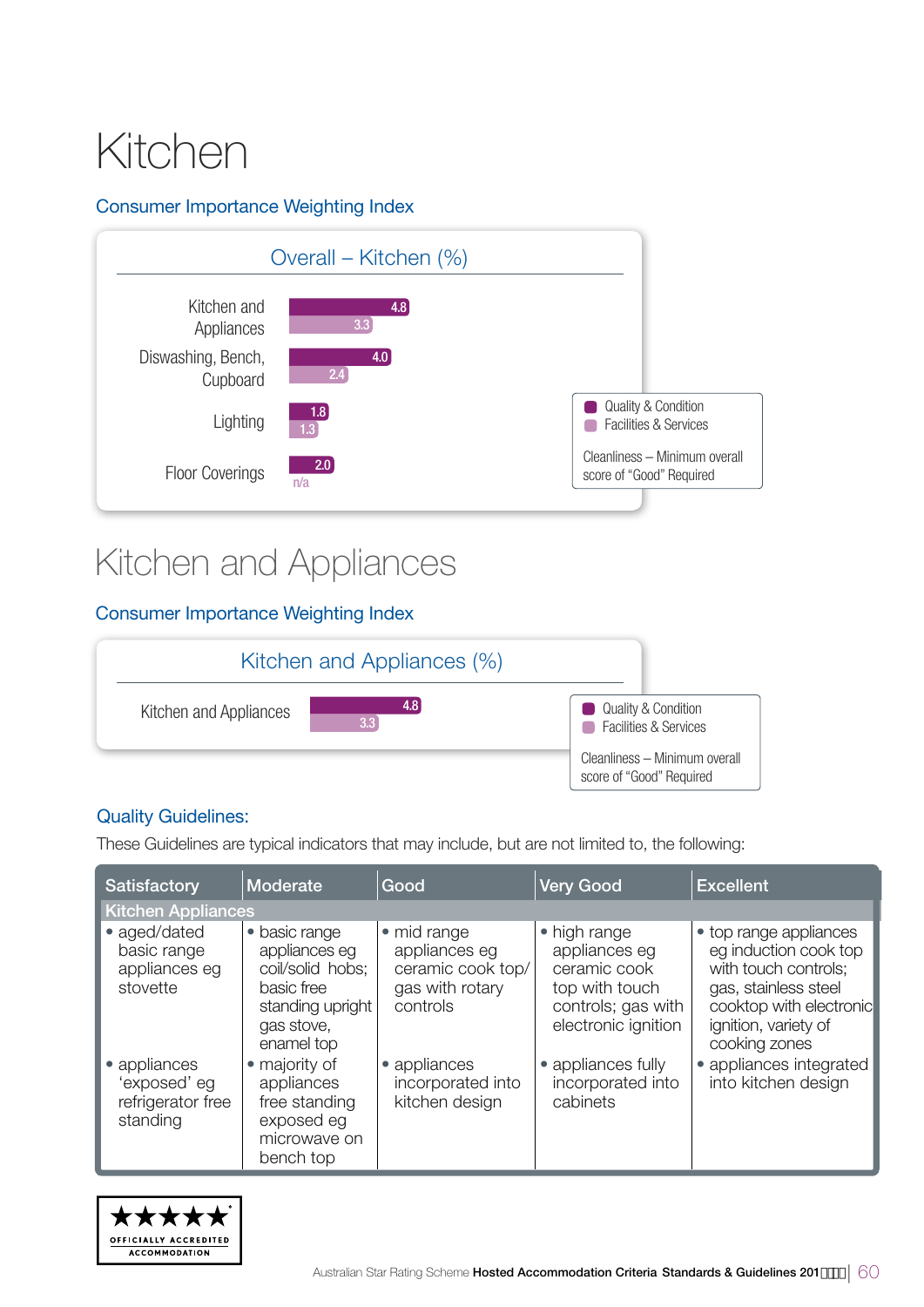### Kitchen and Appliances (continued)

| Satisfactory                          | Moderate                | Good                                                                | <b>Very Good</b>                          | Excellent                              |
|---------------------------------------|-------------------------|---------------------------------------------------------------------|-------------------------------------------|----------------------------------------|
| <sup>1</sup> • ceiling exhaust<br>fan | 'exposed'<br>range hood | • standard range<br>hood incorporated<br>into overhead<br>cupboards | • integrated or<br>designer range<br>hood | • integrated or designer<br>range-hood |

#### Facility Guidelines:

A tolerance may apply for all measurements (under) and will be confirmed upon assessment

| <b>Standard</b>                       | <b>Maximum</b><br><b>Rank/Value</b> | Guideline                                                                                                             |
|---------------------------------------|-------------------------------------|-----------------------------------------------------------------------------------------------------------------------|
| Large Fridge                          | 4                                   | Minimum 200 litres.                                                                                                   |
| Or - Adequate<br>Fridge               | 3                                   | Minimum 140 litres.                                                                                                   |
| Or - Small Fridge                     | $\overline{2}$                      | Less than 140 litres.                                                                                                 |
| Or - Communal<br>Fridge               | $\mathbf 1$                         | Refrigerator available for guest in communal area.                                                                    |
| Toaster                               | 3                                   | Toaster in unit.                                                                                                      |
| Or - Communal<br>Toaster              | 1                                   | Toaster in communal kitchen.                                                                                          |
| Domestic Oven                         | 5                                   | Domestic oven.                                                                                                        |
| Or - Convection<br>Oven/ Microwave    | 3                                   | Combined convection and microwave oven.                                                                               |
| Or - Stovette                         | $\overline{2}$                      | Stove plugs into power point.                                                                                         |
| Or - Communal<br>Oven                 | $\mathbf{1}$                        | Oven in communal kitchen.                                                                                             |
| Microwave                             | 3                                   | Microwave.                                                                                                            |
| Or - Communal<br>Microwave            | 1                                   | Microwave in communal kitchen.                                                                                        |
| Grill                                 | $\overline{2}$                      | Slide tray grill or separate grill.                                                                                   |
| 3 Hot Plates                          | 3                                   | Minimum 3 hot plates.                                                                                                 |
| Or - Less Than 3<br><b>Hot Plates</b> | $\overline{2}$                      | Minimum 1 hot plate.                                                                                                  |
| Or - Communal<br><b>Hot Plates</b>    | $\mathbf{1}$                        | Hotplates in communal kitchen - minimum of 4.                                                                         |
| Mechanical<br>Ventilation             | $\overline{2}$                      | Extraction fan/range.                                                                                                 |
| Cooking Equipment                     | 3                                   | Minimum two saucepans with lids, fry pan, 2 bowls<br>(salad/mixing), and chopping board.                              |
| <b>Cooking Utensils</b>               | 3                                   | Minimum egg lifter, peeler, 2 utility knives (1 large), serving<br>spoon, mixer spoon, can opener, cork screw, tongs. |
| Additional<br>Appliance               | $\overline{2}$                      | Additional appliances such as an electric frypan, coffee<br>machine, sandwich maker etc.                              |

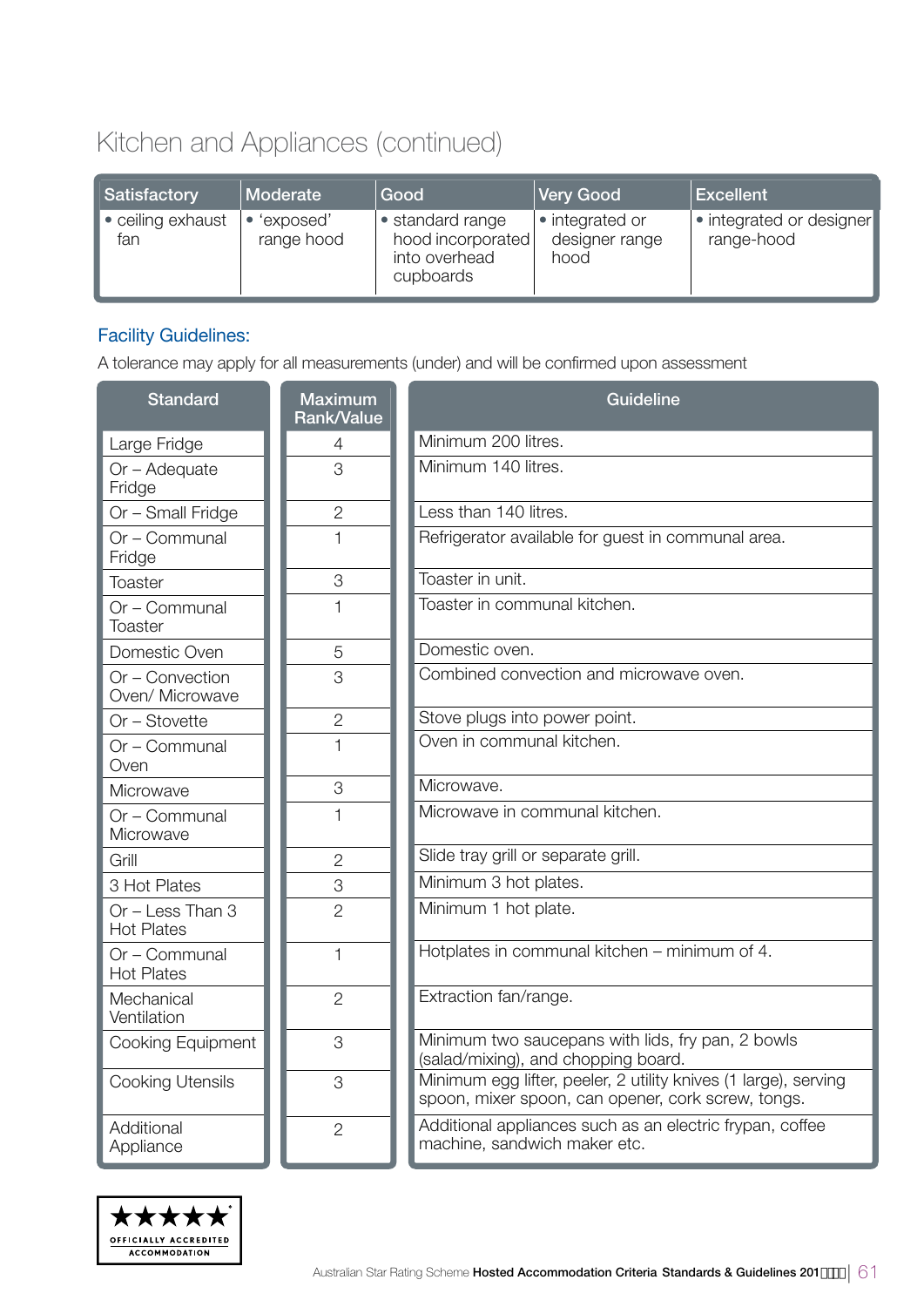## Dishwashing, Bench, Cupboard

#### Consumer Importance Weighting Index



#### Quality Guidelines:

These Guidelines are typical indicators that include, but are not limited to, the following:

| <b>Satisfactory</b>                                     | Moderate                                             | Good                                                              | <b>Very Good</b>                                                                              | <b>Excellent</b>                                                                                     |
|---------------------------------------------------------|------------------------------------------------------|-------------------------------------------------------------------|-----------------------------------------------------------------------------------------------|------------------------------------------------------------------------------------------------------|
| Dishwashing, Bench, Cupboard                            |                                                      |                                                                   |                                                                                               |                                                                                                      |
| • no splashback                                         | • splashbacks<br>limited area,<br>basic tiles        | $\bullet$ splashbacks $-$<br>standard tiles,<br>standard laminate | · splashback<br>- glass,<br>stainless steel.<br>reconstituted<br>stone,<br>contemporary tiles | · splashback - glass,<br>stainless steel, stone,<br>glass tiles                                      |
| $\bullet$ bench tops $-$<br>dated laminate/<br>tiles    | $\bullet$ bench tops $-$<br>basic laminate/<br>tiles | $\bullet$ bench tops $-$<br>standard laminate                     | $\bullet$ bench tops $-$<br>reconstituted<br>stone designer<br>laminate                       | • bench tops – natural<br>stone                                                                      |
| $\bullet$ doors/<br>$drawers -$                         | • doors/drawers<br>- painted,                        | · doors/drawers -<br>standard design,                             | • doors/drawers<br>- timber veneer,                                                           | • handles - designer/<br>stainless steel                                                             |
| painted dated<br>melamine/<br>laminate                  | melamine/<br>laminate                                | melamine,<br>laminate, vinyl<br>wrap                              | designer<br>laminate/<br>melamine.                                                            | • handles - designer<br>stainless steel, handle-<br>less/recessed grooves,<br>'soft' closing drawers |
| • handles - basic<br>plastic/timber                     | $\bullet$ handles $-$<br>basic plastic/<br>timber    | $\bullet$ handles - eg<br>standard chrome                         | $\bullet$ handles $-$<br>designer/<br>stainless steel                                         | · doors/drawers - solid<br>timber, 2 pack epoxy                                                      |
| $\bullet$ internal $-$<br>unsealed                      | $\bullet$ internal $-$<br>unsealed                   | $\bullet$ internal $-$<br>melamine                                | $\bullet$ internal $-$<br>melamine/<br>laminate                                               | • internal – melamine/<br>laminate                                                                   |
| $\bullet$ sink $-dated$<br>stainless steel              | $\bullet$ sink – basic<br>stainless steel            | $\bullet$ sink – stainless s<br>steel                             | $\bullet$ sink - stainless<br>steel - under<br>bench mounted                                  | $\bullet$ sink – porcelain,<br>stone, stainless steel -<br>under bench mounted                       |
| • tap ware<br>$-basic/$<br>mismatched                   | $\bullet$ tap ware $-$<br>basic                      | $\bullet$ tap ware $-$<br>standard chrome                         | $\bullet$ tap ware $-$<br>stainless steel                                                     | • tap ware – designer<br>stainless steel                                                             |
| $\bullet$ lack of<br>coordination of<br>style or design | • limited<br>coordination of<br>style or design      | · coordinated style/<br>design elements                           | • custom design<br>and coordinated<br>with overall room<br>style/ theme                       | • coordinated with<br>obvious use of<br>elements and<br>principles of design                         |

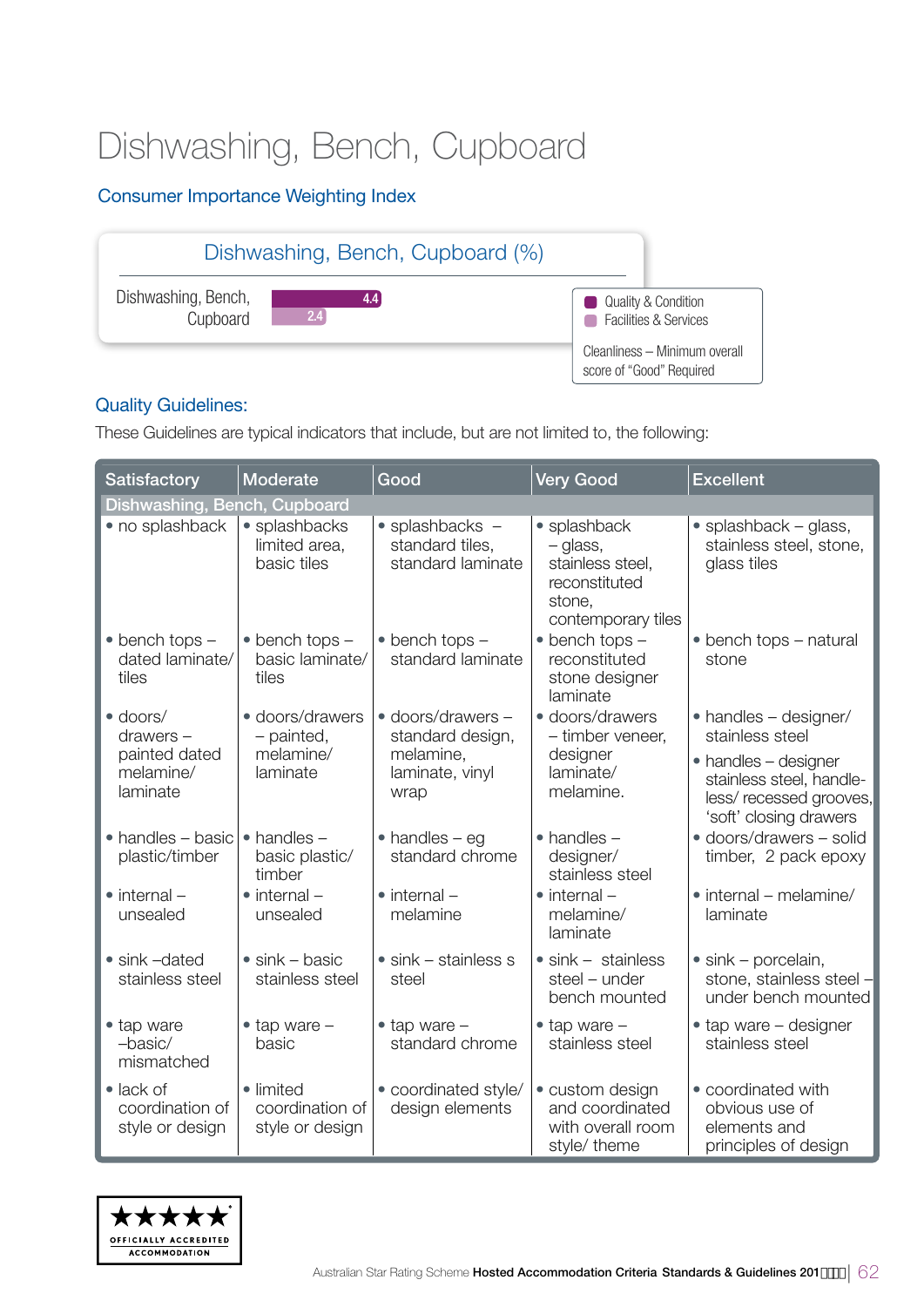### Dishwashing, Bench, Cupboard (continued)

#### Facility Guidelines:

A tolerance of up to 20mm may apply for all measurements (under/over) and will be confirmed upo assessment.

| <b>Standard</b>                             | <b>Maximum</b><br><b>Rank/Value</b> | <b>Guideline</b>                                                                   |
|---------------------------------------------|-------------------------------------|------------------------------------------------------------------------------------|
| Double Sink                                 | 4                                   | Double sink with plugs.                                                            |
| Or - Standard Sink                          | $\overline{2}$                      | Kitchen sink with plug.                                                            |
| Or - Communal<br>Sink                       |                                     | Dishwashing facilities available in communal area.                                 |
| Mixer Taps                                  | $\overline{2}$                      | Flick mixer or separate taps with common spout.                                    |
| Sufficien Bench<br>Space                    | 3                                   | 1000mm x 600mm, measurements may be accumulative.<br>Minimum measurement of 150mm. |
| <b>Sufficien</b><br>Cupboard/Shelf<br>Space | $\overline{2}$                      | Minimum 500mm x 600mm - as above.                                                  |
| Spare Power Points                          | $\overline{2}$                      | Additional power point/s.                                                          |
| Dishwasher                                  | 5                                   | Dishwasher provided.                                                               |
| Rubbish Bin                                 |                                     | Minimum 8 litre.                                                                   |
| Lined Rubbish Bin                           |                                     | Kitchen bin, lined and lidded, or in cupboard.                                     |
| Washing Liquids &<br>Aids                   |                                     | Detergents, dishcloth, tea towel, scour, dish-rack.                                |

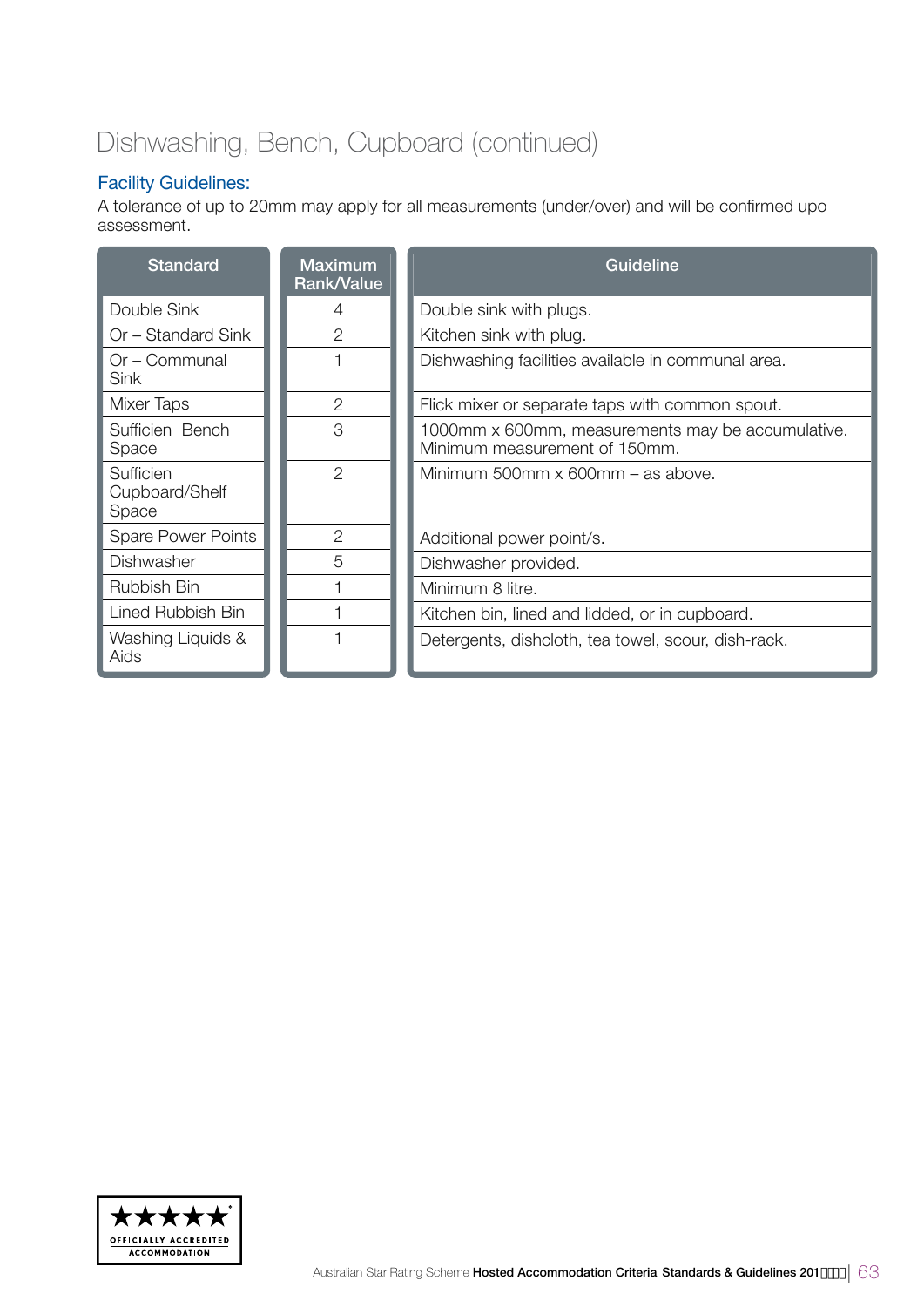## Lighting

#### Consumer Importance Weighting Index



#### Quality Guidelines:

These Guidelines are typical indicators that may include, but are not limited to, the following:

| <b>Satisfactory</b>                            | <b>Moderate</b>                                 | Good                                                                                  | <b>Very Good</b>                                                                                                                      | <b>Excellent</b>                                                                                                                                                                  |
|------------------------------------------------|-------------------------------------------------|---------------------------------------------------------------------------------------|---------------------------------------------------------------------------------------------------------------------------------------|-----------------------------------------------------------------------------------------------------------------------------------------------------------------------------------|
| Lighting                                       |                                                 |                                                                                       |                                                                                                                                       |                                                                                                                                                                                   |
| • exposed<br>globes or<br>fluo escent<br>tubes | • fluo escent<br>lighting diffuser<br>panels    | • panel fluo escent<br>lighting; standard<br>down lights -<br>painted white<br>fittin | • custom design<br>down lights<br>- one piece<br>recessed down<br>light, round<br>chrome fittin                                       | • architectural design<br>down lights $-$ one<br>piece unit down light<br>specifically designe<br>and manufactured<br>for the purpose or<br>application                           |
| • dated light<br>fixtu es and<br>fitting       | basic oyster<br>lighting                        | • oyster fitting                                                                      | • optional lighting<br>illumination                                                                                                   | • optional lighting<br>illumination                                                                                                                                               |
| $\bullet$ lack of<br>coordination              | • limited<br>coordination of<br>style or design | • coordinated style/<br>design elements                                               | • custom light<br>shades may be<br>sensor lighting<br>with manual over-<br>ride<br>• coordinated with<br>overall room style/<br>theme | • designer light fittings<br>may have electronic<br>control management<br>system, digital touch<br>padscoordinated<br>with obvious use<br>of elements and<br>principles of design |

| Standard           | <b>Maximum</b><br>Rank/Value | Guideline                                    |
|--------------------|------------------------------|----------------------------------------------|
| Sufficient lightin |                              | Lighting to all functional areas of kitchen. |

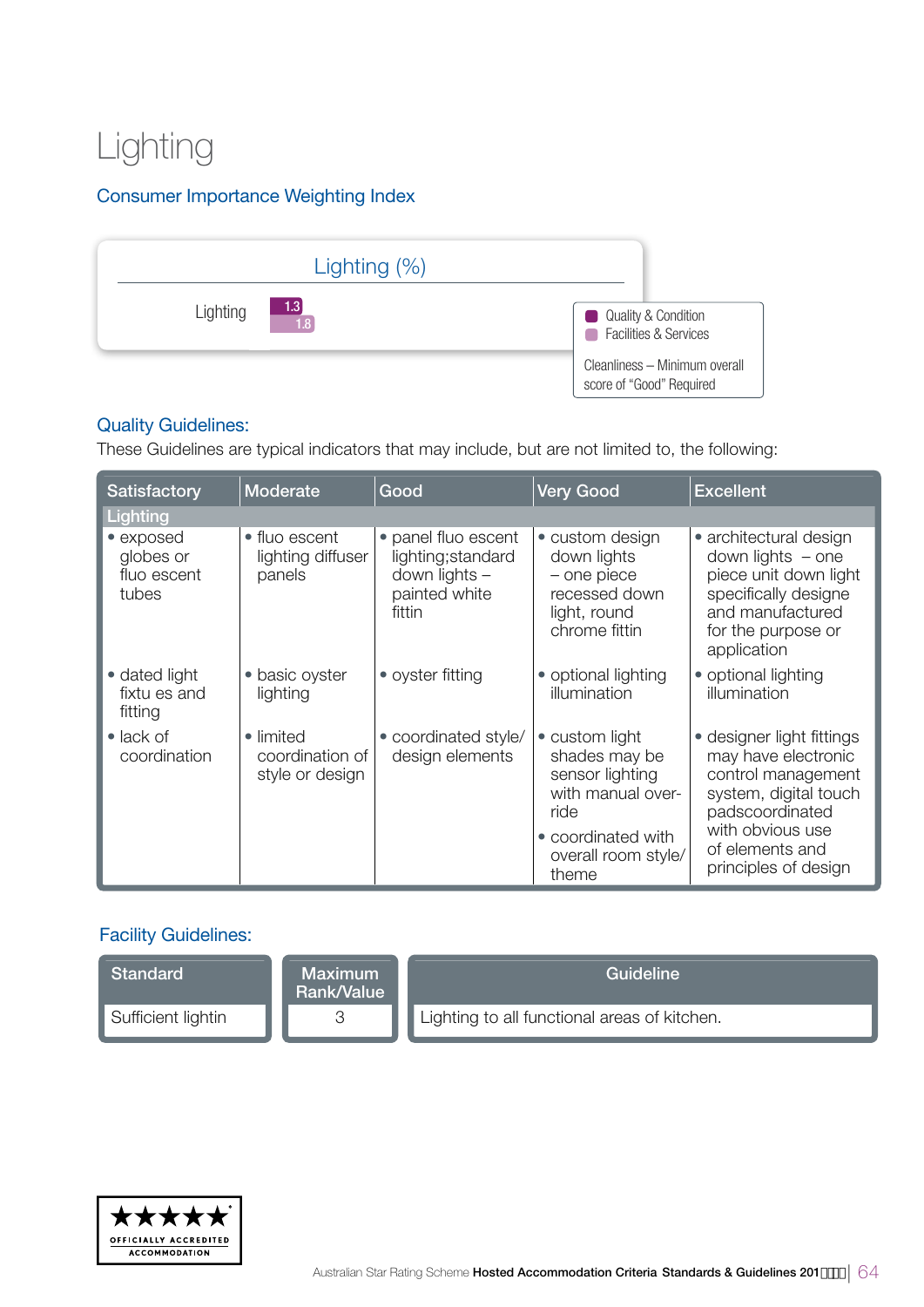### Floor Coverings

#### Consumer Importance Weighting Index

|                        | Floor Coverings (%) |                                                                            |
|------------------------|---------------------|----------------------------------------------------------------------------|
| <b>Floor Coverings</b> | 2.0<br>n/a          | Quality & Condition<br><b>Facilities &amp; Services</b><br><b>Contract</b> |
|                        |                     | Cleanliness - Minimum overall<br>score of "Good" Required                  |

#### Quality Guidelines:

These Guidelines are typical indicators that may include, but are not limited to, the following:

| <b>Satisfactory</b>                        | Moderate                                        | Good                                                                     | <b>Very Good</b>                                                                             | <b>Excellent</b>                                                             |  |  |  |
|--------------------------------------------|-------------------------------------------------|--------------------------------------------------------------------------|----------------------------------------------------------------------------------------------|------------------------------------------------------------------------------|--|--|--|
| <b>Floor Coverings</b>                     |                                                 |                                                                          |                                                                                              |                                                                              |  |  |  |
| • dated vinyl<br>sheeting/tiles            | • basic thin vinyl<br>sheeting                  | • standard tiles/<br>vinyl/laminate                                      | • contemporary<br>tiles, reconstituted<br>stone.<br>contemporary vinyl<br>(cushion underlay) | • high quality tiles eg<br>stone, natural rubber<br>floorin                  |  |  |  |
| • dated tiles                              | • basic tiles                                   | • standard polished<br>concrete - no<br>added agate or<br>design; timber | • timber, polished<br>concrete                                                               | • designer polished<br>concrete/timber                                       |  |  |  |
| • no coordination<br>of style or<br>design | • limited<br>coordination of<br>style or design | coordinated style/<br>design elements                                    | · custom design<br>and coordinated<br>with overall room<br>style/ theme                      | • coordinated with<br>obvious use of<br>elements and<br>principles of design |  |  |  |

Facility Guidelines do not apply.

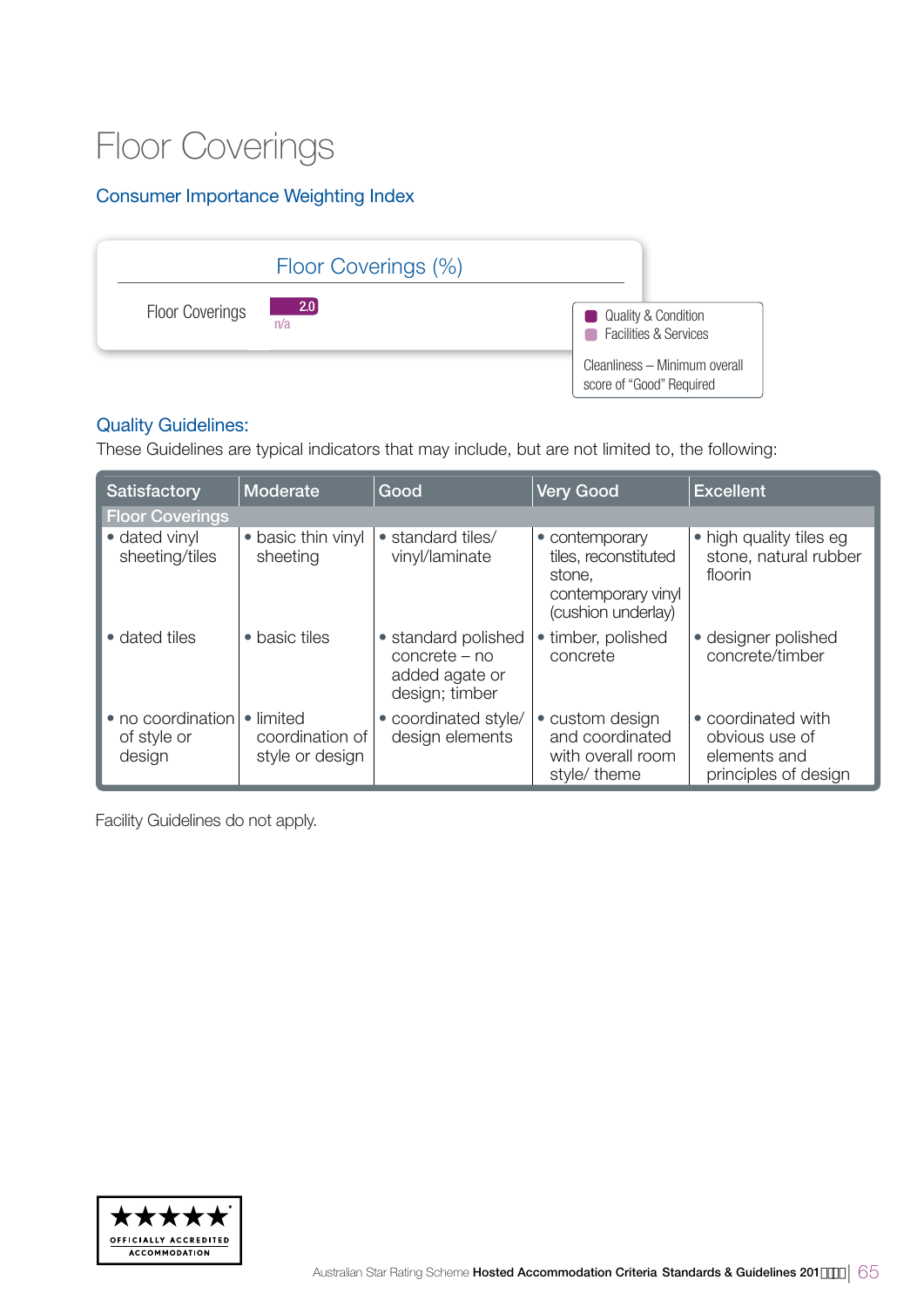# <span id="page-65-0"></span>Glossary of Terms

When we developed our guidelines for Quality and Condition we consulted widely with design professionals and commercial operators across the Australian accommodation sector.

An assessment of quality incorporates experiential and functional design elements, material, construction techniques and sustainability. Consumer research also showed that 'modernity' (e.g. the stylishness, freshness, innovativeness, or avant-garde of facilities and design) had a significan influenc on their perception of quality.

The assessment of condition is the most important and influential factor in determining a Star Rating Effective maintenance practices and a commitment to ongoing refurbishments have proven to be highly valuable in managing defective facilities, stress and wear of guest facilities.

| <b>Term</b>                                  | Area of<br><b>Assessment</b> | <b>Description</b>                                                                                                                                                                                                                                                                                                                                                                                                    |
|----------------------------------------------|------------------------------|-----------------------------------------------------------------------------------------------------------------------------------------------------------------------------------------------------------------------------------------------------------------------------------------------------------------------------------------------------------------------------------------------------------------------|
| Aged                                         | Condition                    | Determined by the effects of time or 'wear and tear' on fittings fixtu es<br>and/or furnishings. Ongoing maintenance may address some effects,<br>but the overall impact of sustained guest use has led to the deterioration<br>of quality standards; for example, faded, chipped, worn, and saggy.                                                                                                                   |
|                                              |                              | Please note: antique or collectible furnishings will not be defined a<br>'aged' in the absence of condition issues.                                                                                                                                                                                                                                                                                                   |
| <b>Basic</b>                                 | Quality                      | Determined by the practicality and purpose of use as opposed to<br>incorporating or complementing a distinct design element or theme -<br>of plain appearance and functional application. For example, a framed<br>mirror with no additional design element or feature such as bevelled<br>edges or recessed into surrounding tiles.                                                                                  |
| Coordination                                 | Quality                      | Determined by the integration of design and decor elements to produce<br>a complementary theme. For example, the coordination of bedding such<br>as throws, cushions/pillows, sheets, valance, sheets and bedcovers that<br>demonstrates an obvious attempt to coordinate each element.                                                                                                                               |
| Contemporary                                 | Quality                      | Determined by the functional and modern design elements that are<br>engaged by commercial designers, retailers and hospitality professionals.<br>For example, a 'contemporary' modular lounge suite when compared to<br>a 'dated' cane lounge suit.                                                                                                                                                                   |
| Custom<br>Designed and/<br>or Custom<br>Made | Quality                      | Determined by the functional design elements specifi to the overall<br>decor or theme of a property and guest experience. This may include<br>products that have been tailored to satisfy specific equirements. For<br>example, the use of a bed-head that complements an overall decor and<br>theme for the bedroom, or a dining table and chairs that complement<br>the overall decor and theme of the living area. |
| Comfort Layer<br>(Mattress)                  | Quality                      | Determined by the types of foams and fib es used in the uppermost<br>layers of a mattress, as well as their overall thickness or density. For<br>example, a standard mattress may have 2 comfort layers while the<br>benchmark for high technology mattresses is a minimum of 5 deep<br>comfort layers.                                                                                                               |